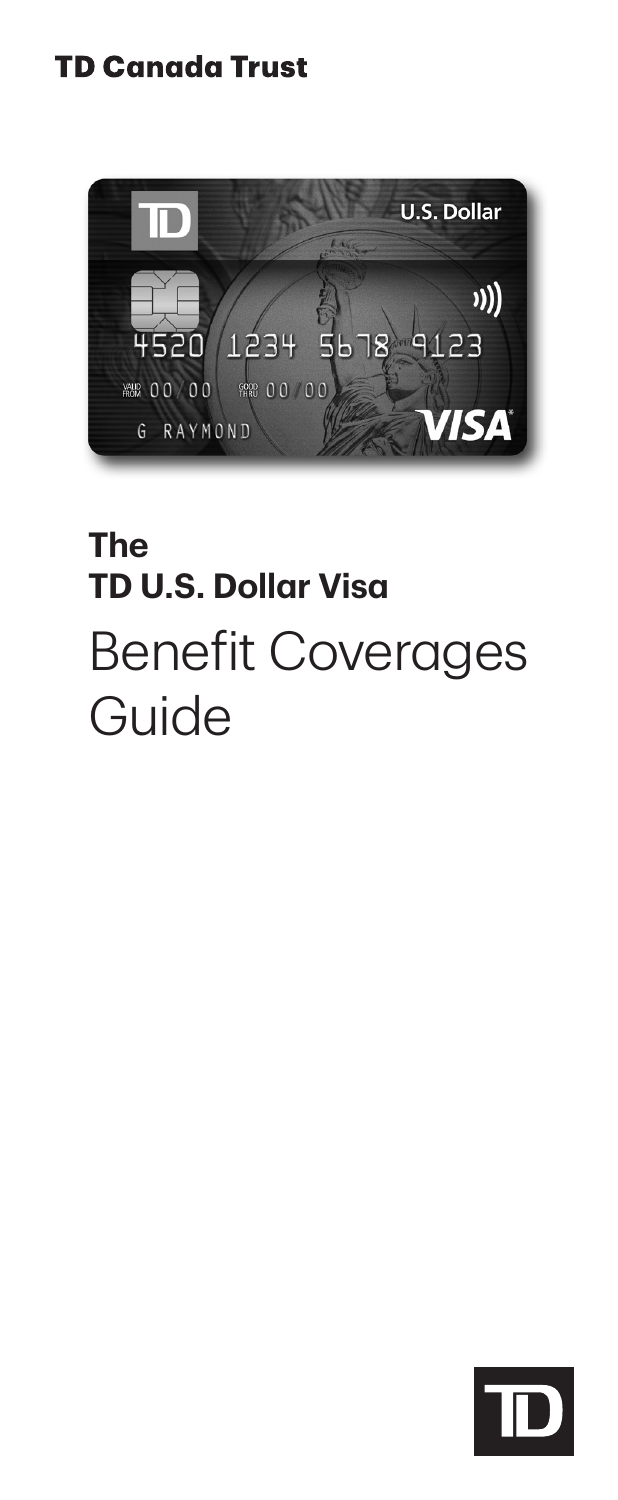#### This document includes:

| • Trip Interruption Insurance                                         |  |
|-----------------------------------------------------------------------|--|
| • Common Carrier Travel Accident                                      |  |
| • Delayed and Lost Baggage                                            |  |
| • Auto Rental Collision/Loss<br>Damage Insurance Certificate 44       |  |
| • Purchase Security and Extended<br>Warranty Protection Certificate58 |  |
| • Emergency Travel<br>Assistance Services                             |  |

*This document contains important and useful information about your embedded Insurance Benefits and Services for your TD U.S. Dollar Visa\* Card. Please keep this document in a secure place for future reference.* 

*A copy of this document is also available online at [td.com/agreements](www.td.com/agreements)  for future reference.*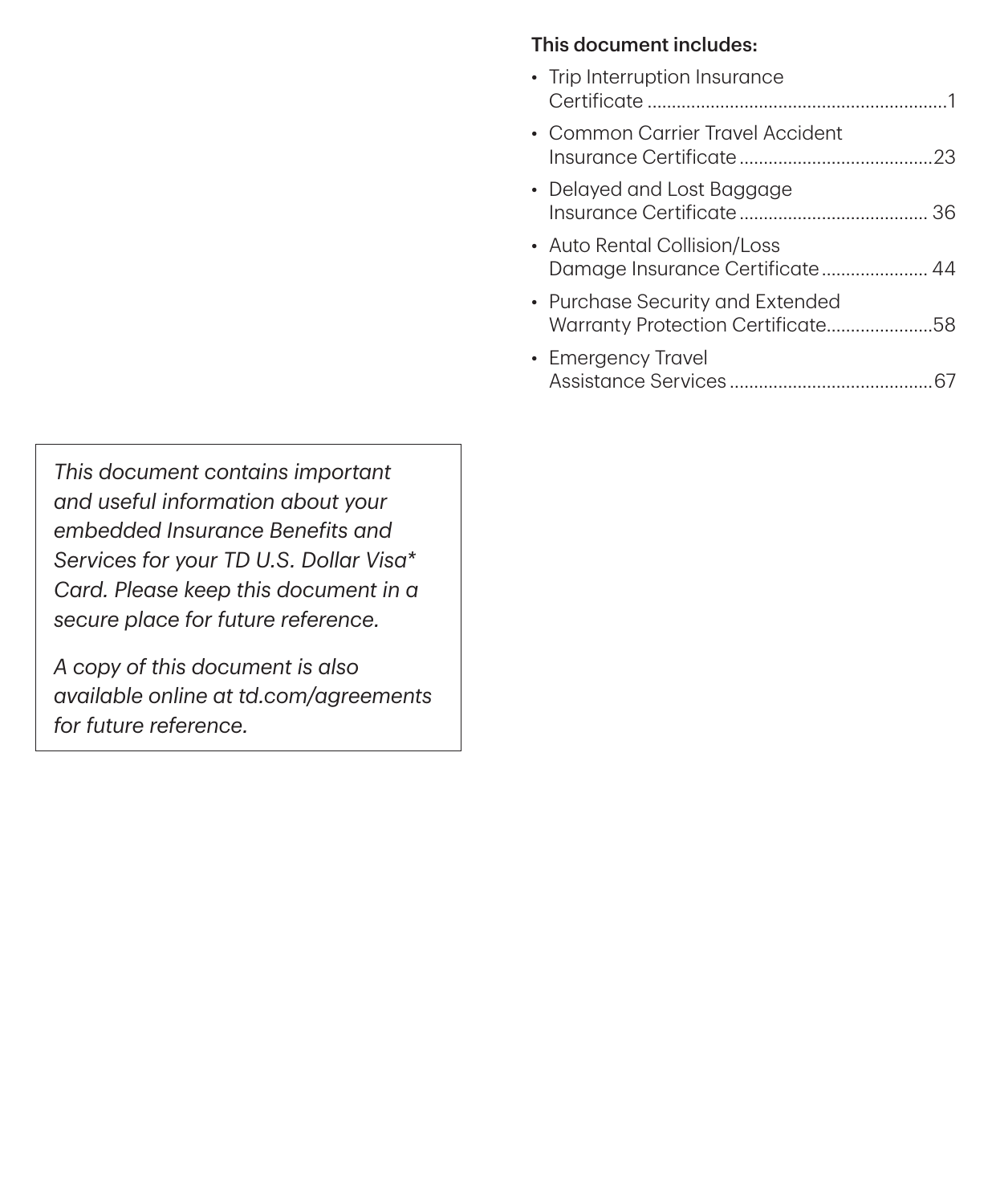## TRIP INTERRUPTION INSURANCE

#### Coverage under this Certificate is provided by:

TD Life Insurance Company and TD Home and Auto Insurance Company ("Insurer") P.O. Box 1, TD Centre, Toronto, ON M5K 1A2

#### Claims administration and adjudication services are provided by:

Global Excel Management Inc. ("Administrator") 73 Queen Street, Sherbrooke, QC J1M 0C9 Phone: 1-866-374-1129 or +1-416-977-4425

This *Certificate* contains a clause which may limit the amount payable.

#### IMPORTANT NOTICE – READ CAREFULLY BEFORE *YOU* TRAVEL

*We* want *You* to understand (and it is in *Your* best interest to know) what *Your* coverage includes, what it excludes, and what is limited (payable but with limits). Please take time to read through *Your Certificate* before *You* travel. Italicized and capitalized terms are defined in *Your Certificate*.

- Travel insurance covers claims arising from sudden and unexpected situations (e.g., accidents and emergencies).
- To qualify for this insurance, *You* must meet all the eligibility requirements.
- This insurance contains limitations and exclusions (e.g., *Medical Conditions* that are not *Stable*, pregnancy, child born on trip, excessive use of alcohol, high-risk activities, etc.).
- This insurance may not cover claims related to *Pre-Existing Medical Conditions* whether disclosed or not.
- Contact *Our Administrator* at 1-866-374-1129 (toll‑free) from Canada or the U.S., or +1-416-977-4425 (collect) from other countries before *You* need to interrupt *Your Covered Trip* or *Your* benefits

may be limited or denied.

• In the event of a claim *Your* prior medical history may be reviewed.

IT IS *YOUR* RESPONSIBILITY TO UNDERSTAND *YOUR* COVERAGE. Please read *Your Certificate* for specific coverage, details, limitations and exclusions.

### Section 1 – Introduction

#### Certificate of Insurance

Claims administration and adjudication services are provided by Global Excel Management Inc. This *Certificate* applies to the TD U.S Dollar Visa Card, which will be referred to as a "TD Credit Card" throughout the *Certificate*. TD Life Insurance Company ("TD Life") provides the insurance for the Medical Covered Causes for Interruption under this *Certificate* under Group Policy No. TGV005.

TD Home and Auto Insurance Company ("TDH&A") provides the insurance for the Non‑Medical Covered Causes for Interruption under this *Certificate* under Group Policy TGV006. Together, these policies are referred to as the "Group Policies". This *Certificate* contains important information. Please read it carefully and take it with *You* on *Your* trip.

### Section 2 – Summary of Benefits

| <b>Benefits</b>                | <b>Maximum Benefit</b><br>Payable                                                      |
|--------------------------------|----------------------------------------------------------------------------------------|
| Trip Interruption<br>Insurance | \$5,000 per Insured Person<br>per Covered Trip                                         |
|                                | \$25,000 total per Covered<br>Trip for all Insured Persons<br>on the same Covered Trip |

Note: If the value of an *Insured Person's Covered Trip* exceeds the amounts listed above, *You* may wish to speak to our travel agent or other travel supplier for excess coverage.

If **You need to interrupt a trip:** If a Covered Cause for Interruption occurs, *You* or, if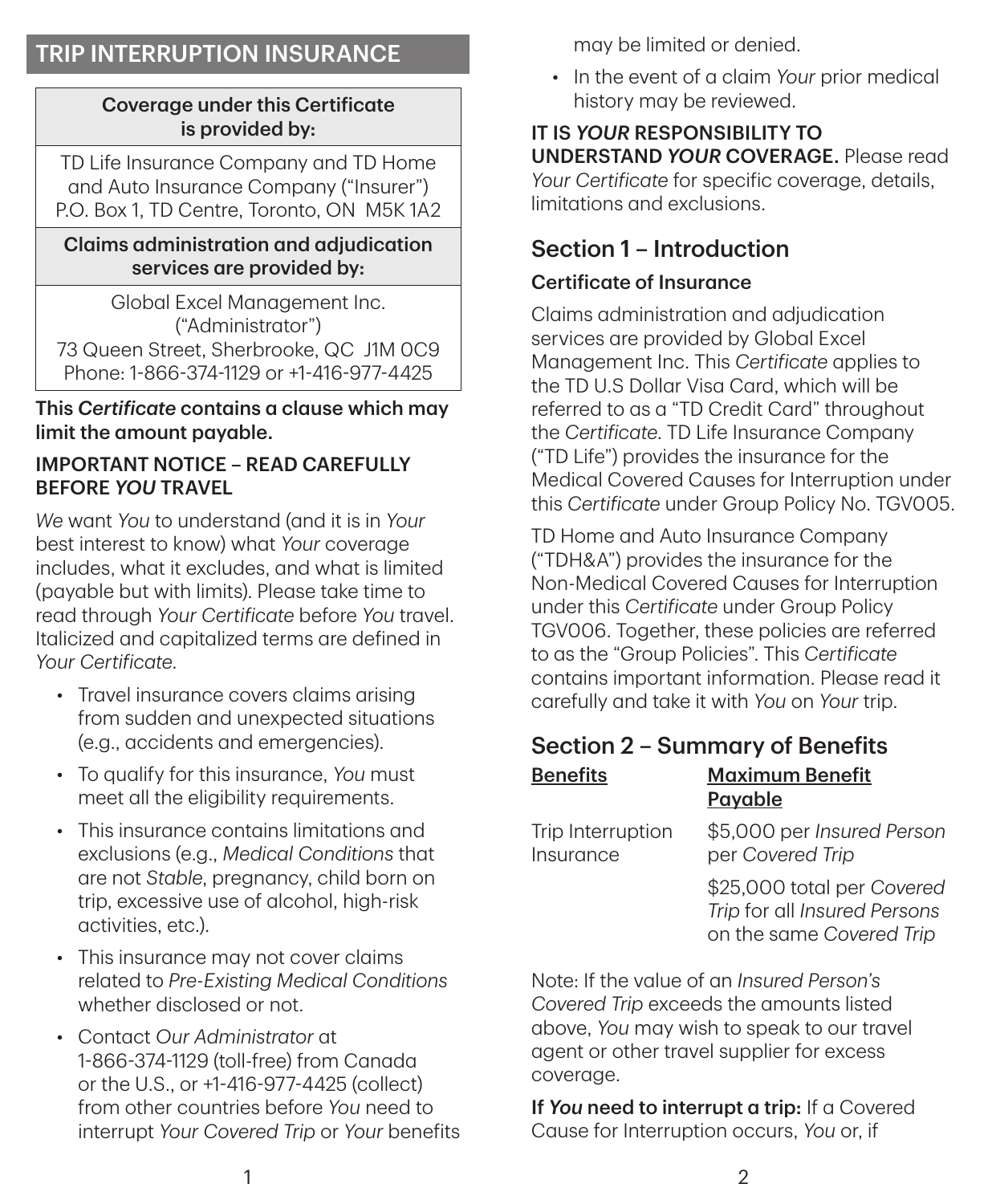applicable, an *Insured Person*, must call the *Administrator*.

## Section 3 – Eligibility

The *Primary Cardholder* is eligible to be insured under this *Certificate* if, throughout the *Covered Trip*, the *Primary Cardholder*:

- is a resident of Canada; and
- has an *Account* in *Good Standing*.

The *Primary Cardholder's Spouse* is eligible to be insured under this *Certificate* if, throughout the *Covered Trip*:

- *You* are eligible to be insured under this *Certificate* as described above, even if *You* are not travelling; and
- the *Spouse*:
	- is a resident of Canada; and
	- continues to meet the definition of *Spouse* of the *Primary Cardholder*.

The *Primary Cardholder's Dependent Child* is eligible to be insured under this *Certificate* whether or not the *Primary Cardholder* and the *Primary Cardholder's Spouse* travels with them if, throughout the *Covered Trip*:

- *You* are eligible to be insured under this *Certificate* as described above, even if *You* are not travelling; and
- the *Dependent Child*:
	- is a resident of Canada; and
	- continues to meet the definition of *Dependent Child*.

An *Additional Cardholder* is eligible to be insured under this *Certificate* if, throughout the *Covered Trip*:

- *You* are eligible to be insured under this *Certificate* as described above, even if *You* are not travelling; and
- the *Additional Cardholder*:
	- is a resident of Canada; and
	- continues to meet the definition of *Additional Cardholder*.

Note: An Additional *Cardholder's Spouse* and children are not eligible to be insured unless they meet one of the other eligibility requirements described above (e.g., if the *Additional Cardholder's* child is also the *Primary Cardholder's Dependent Child*).

## Section 4 – Definitions

In this *Certificate*, the following words and phrases shown in italics have the meanings shown below. As *You* read through the *Certificate*, *You* may need to refer to this section to ensure *You* have a full understanding of *Your* coverage, limitations and exclusions.

Account means the *Primary Cardholder's* TD Credit Card Account that the *Bank* maintains.

Account Holder means the person who was issued a TD Credit Card, whose name is on the *Account* and who is a resident of Canada.

Additional Cardholder means a person to whom a TD Credit Card has been issued at the authorization of the *Primary Cardholder*.

Bank means The Toronto‑Dominion Bank.

Certificate means this Certificate of Insurance.

Common Carrier means any land, air or water conveyance (e.g., passenger plane, ferry, cruise ship, bus, limousine, taxi or train), which is licensed to carry passengers without discrimination and for hire, excluding courtesy transportation provided without a specific charge.

Coverage Period means the period of time during which a covered event must occur for a benefit to be payable. Furthermore, it means the Trip Interruption *Coverage Period* as applicable and as defined in Section 7 – "How to Become Insured" of the *Certificate*.

### Covered Trip means a trip:

- made by an *Insured Person* outside the *Insured Person's* province or territory of residence;
- that does not extend to or past: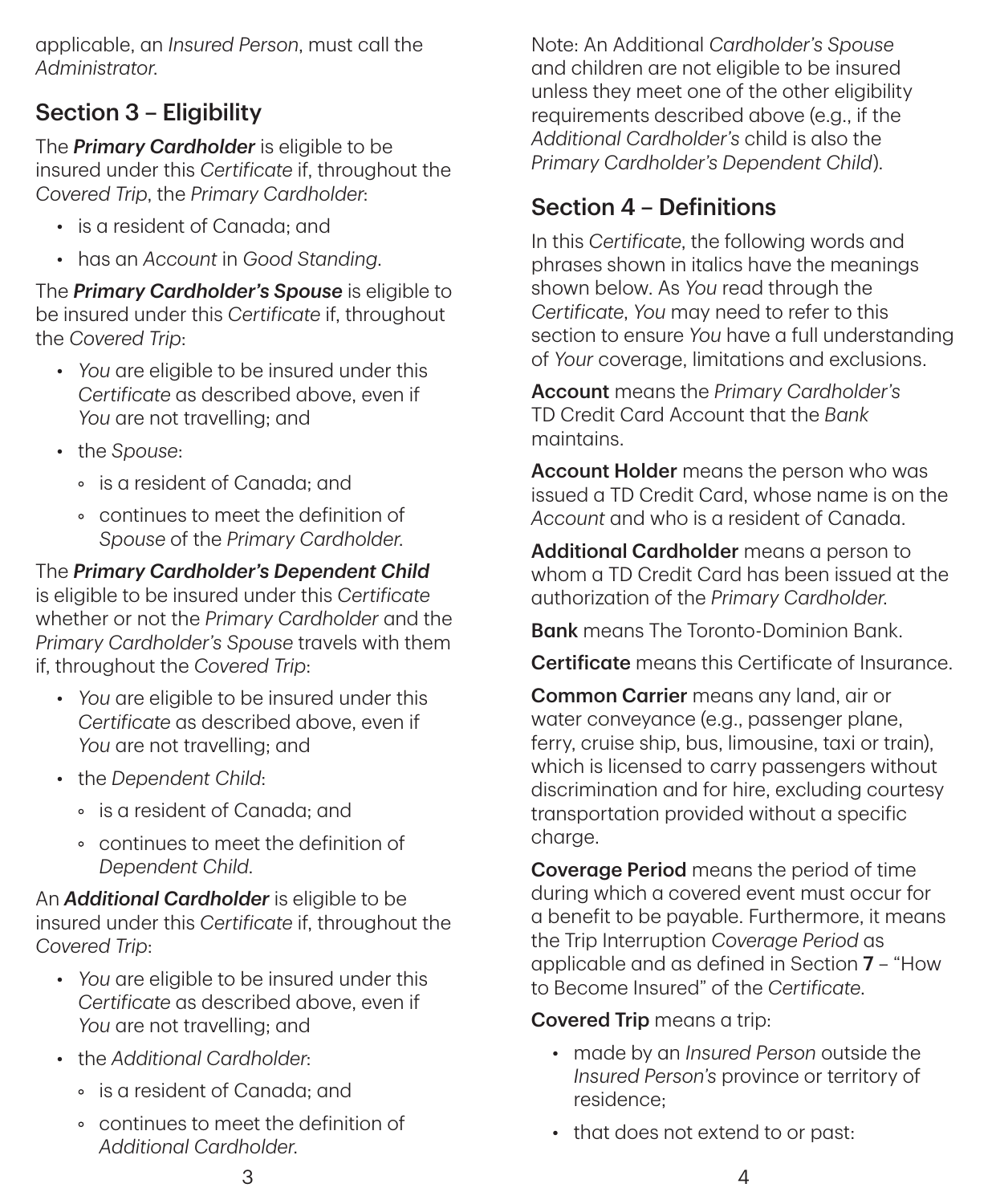- the date the *Insured Person* no longer meets the eligibility requirements; or
- the date coverage terminates
- that was booked or reserved prior to *Departure Date* from the *Insured Person's* province or territory of residence; and
- for which *You* pay at least 75% of the entire cost, including taxes and fees, of *Common Carrier* fare, and hotel or similar accommodation expenses, with *Your Account*.

Departure Date means the date the *Insured Person* left their home province/territory.

Dependent Children mean *Your* natural, adopted, or stepchildren who are:

- unmarried; and
- dependent on *You* for financial maintenance and support; and
	- under 22 years of age; or
	- under 26 years of age and attending an institution of higher learning, full time, in Canada; or
	- mentally or physically handicapped.

Note: A *Dependent Child* does not include a child born while the child's mother is outside her province or territory of residence during the *Covered Trip*. The child will not be insured with respect to that trip.

Effective Date means the date *Your Certificate* takes effect with respect to *You*, which is the date on which an *Account* is opened by the *Bank* for *You* and *You* meet the eligibility requirements. *Covered Trips* booked on or after the *Effective Date* shall be eligible for coverage.

Good Standing means an *Account* is in *Good Standing* if:

- the *Primary Cardholder* has applied for the *Account*;
- the *Bank* has approved and opened the *Account*;
- the *Primary Cardholder* has not advised

the *Bank* to close the *Account*; and

• the *Bank* has not suspended or revoked credit privileges or otherwise closed the *Account*.

Hospital means an institution that is licensed as an accredited hospital that is staffed and operated for the care and *Treatment* of in‑patients and out‑patients. *Treatment* must be supervised by *Physicians* and there must be registered nurses on duty 24 hours a day. Diagnostic and surgical capabilities must also exist on the premises or in facilities controlled by the establishment.

Note: A *Hospital* is not an establishment used mainly as a clinic, extended or palliative care facility, rehabilitation facility, addiction treatment centre, convalescent, rest or nursing home, home for the aged or health spa.

Hospitalized or Hospitalization means to be an in‑patient in a *Hospital*.

Immediate Family Member means an *Insured Person's*:

- *Spouse*, parents, stepparent, grandparents, natural or adopted children, stepchildren or legal ward, grandchildren, brothers, sisters, stepbrothers, stepsisters, aunts, uncles, nieces, nephews; and
- mother-in-law, father-in-law, brothers‑in‑law, sisters‑in‑law, sons‑in‑law, daughters‑in‑law; and
- the *Insured Person's Spouse's* grandparents, brothers‑in‑law and sisters‑in‑law.

Insured Person means a person who is eligible to be insured under this *Certificate*.

Medical Condition means any disease, illness, or injury (including symptoms of undiagnosed conditions; complication of pregnancy within the first 31 weeks of pregnancy; a mental or emotional disorder, including acute psychosis that requires admission to a *Hospital*).

Mountaineering means the ascent or descent of a mountain requiring the use of specialized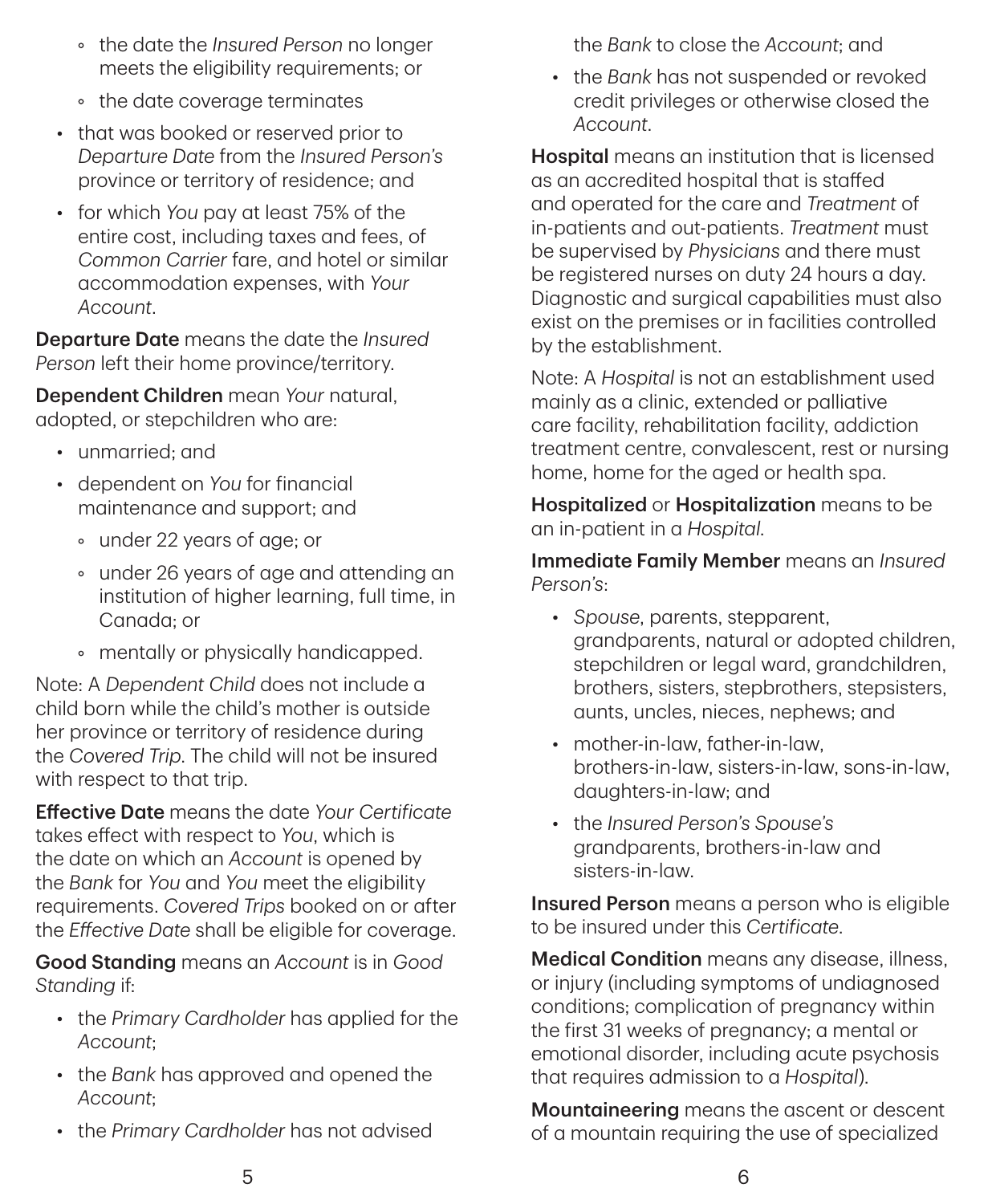equipment, including crampons, pick‑axes, anchors, bolts, carabineers and lead‑rope or top-rope anchoring equipment.

**Physician** means a person who is not *You* or *Your Immediate Family Member* or *Your Travelling Companion*, licensed in the jurisdiction where the services are provided, to prescribe and administer medical treatment.

Pre-Existing Medical Condition means any *Medical Condition* that exists in the *Pre-Existing Medical Condition Period*.

Pre‑Existing Medical Condition Period with respect to any benefit under this *Certificate* is as follows:

- *Insured Persons* 64 years of age and under – 90 days immediately before the beginning of the *Coverage Period*; and
- *Insured Persons* 65 years of age or older – 180 days immediately before the beginning of the *Coverage Period*.

Primary Cardholder means a person who applied for a TD Credit Card, whose name is on the *Account* and to whom a TD Credit Card has been issued. A *Primary Cardholder* does not include an *Additional Cardholder*.

#### Spouse means:

- the person who the *Insured Person* is legally married to; or
- the person the *Insured Person* has lived with for at least 1 continuous year in the same household and publicly refers to as their partner.

Stable: a *Medical Condition*, is considered Stable when all of the following statements are true:

- 1. there has not been any new *Treatment* prescribed or recommended, or change(s) to existing *Treatment* (including a stoppage in *Treatment*); and
- 2. there has not been any change to any existing prescribed drug (including an increase, decrease, or stoppage to prescribed dosage), or any

recommendation or starting of a new prescription drug; and

- 3. the *Medical Condition* has not become worse; and
- 4. there have not been any new, more frequent or more severe symptoms; and
- 5. there has been no *Hospitalization* or referral to a specialist; and
- 6. there have not been any tests, investigation or *Treatment* recommended, but not yet complete, nor any outstanding test results; and
- 7. there is no planned or pending *Treatment*.

All of the above conditions must be met for a *Medical Condition* to be considered *Stable*.

Note: The following exceptions are considered *Stable*:

- the routine adiustment of Coumadin. warfarin or insulin (as long as they are not newly prescribed or stopped) and there has been no change in *Your Medical Condition*; or
- a change from a brand name medication to a generic brand medication of the same dosage.

**TD Rewards Points** mean the rewards units earned for goods and services charged to the *Account* through the TD Travel Rewards Program associated to the *Account*.

Travelling Companion means any person who travels with *You* during the *Covered Trip* and who is sharing transportation and/or accommodation with *You*.

Exceptions: No more than 3 individuals (including *You*) will be considered *Travel Companions* on any one trip.

**Treated or Treatment** means a procedure prescribed, performed or recommended by a *Physician* for a *Medical Condition*. This includes but is not limited to prescribed medication, investigative testing and surgery.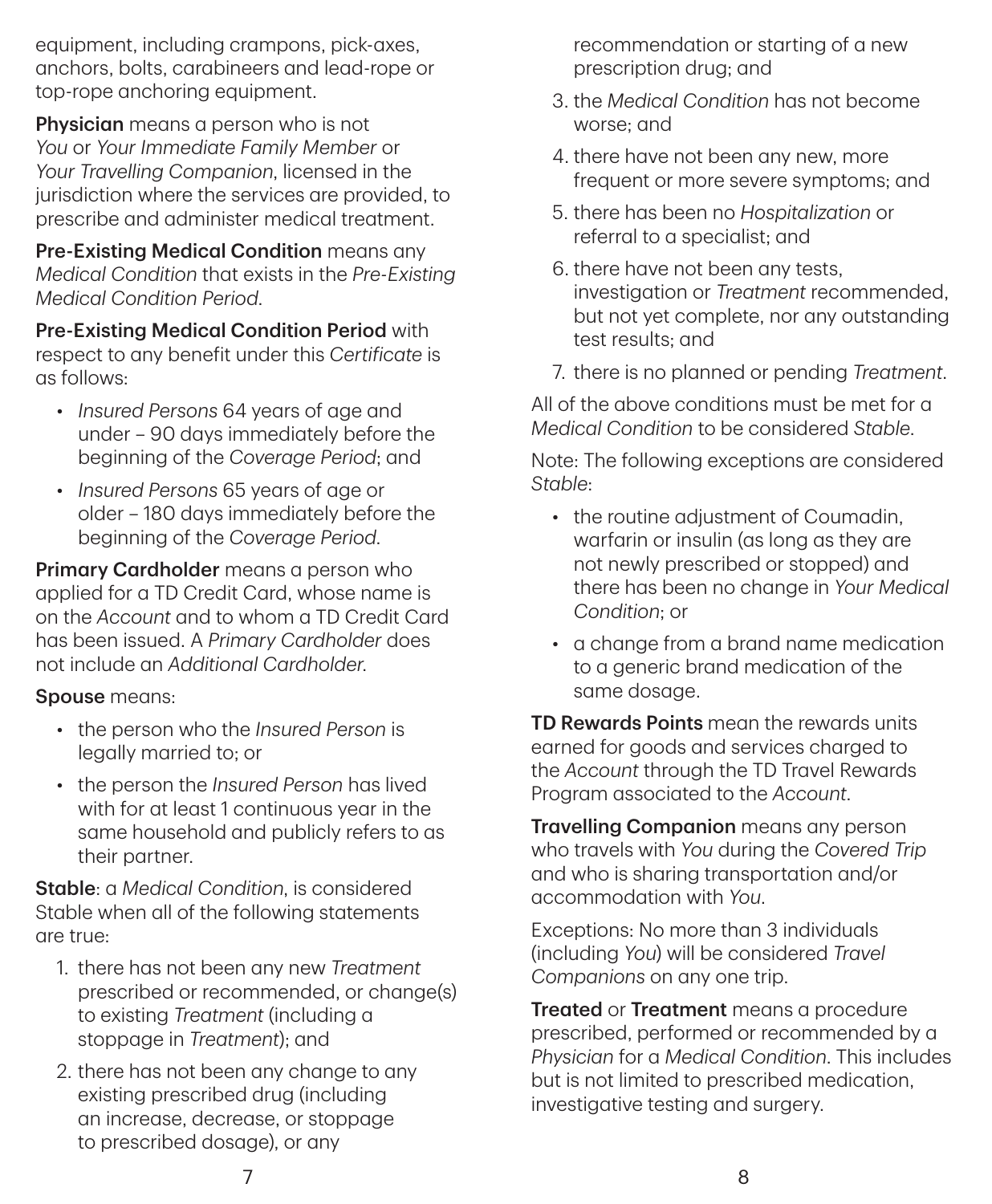#### We, Us and Our mean:

- TD Life with respect to the medically covered causes for Trip Interruption Insurance; and
- TD Home & Auto with respect to the non‑medically covered causes for Trip Interruption Insurance.

You and Your mean the *Primary Cardholder*.

## Section 5 – Description of Insurance Coverage

### Trip Interruption Insurance Benefits

*We* will pay a Trip Interruption Benefit with respect to an *Insured Person* if they are prevented from continuing a *Covered Trip* as a result of a Covered Cause for Interruption listed below that occurs during the Trip Interruption *Coverage Period* for the *Covered Trip*.

Trip Interruption Benefit means Eligible Trip Interruption Expenses, subject to the Maximum Benefit Payable described in Section 2 – "Summary of Benefits".

### Eligible Trip Interruption *Expenses* mean:

- if the *Insured Person* must terminate the *Covered Trip* as a result of the Covered Cause for Interruption, the lesser of:
	- the cost of a one‑way economy airfare to the point of departure, if the *Administrator* approves this transportation in advance; or
	- the fee charged by the airline to change the *Insured Person's* date of return;
- if the *Insured Person* is delayed in reaching the next destination of their *Covered Trip* as a result of a Covered Cause for Interruption, payment of reasonable additional transportation costs that are:
	- required for the *Insured Person* to rejoin a tour group by the most direct route; and
	- approved in advance by the *Administrator*; and
- the portion of any unused land arrangements which were:
	- part of the *Insured Person's Covered Trip*;
	- paid prior to the *Insured Person's* date of departure; and
	- non‑refundable on the date the Covered Cause of Interruption occurred.

### Covered Causes for Interruption

Covered Causes for Interruption mean Medical Covered Causes for Interruption and Non‑Medical Covered Causes for Interruption, as described below.

- a) Medical Covered Causes for Interruption mean:
	- death of an *Insured person*;
	- accidental injury or sickness of an *Insured Person* if:
		- it does not result from a *Pre-Existing Medical Condition* that was not *Stable* during the *Pre-Existing Medical Condition Period* immediately preceding the beginning of the *Coverage Period*; and
		- in the opinion of the *Administrator*:
			- it requires immediate medical attention; and
			- either:
				- it prevents the *Insured Person* from continuing with *the Covered Trip*; or
				- § the *Insured Person* will be delayed in reaching the next destination of their *Covered Trip*;
	- death of an *Immediate Family Member* of the *Insured Person*;
	- sudden and unexpected sickness or accidental injury of an *Immediate Family Member*, which requires an overnight stay in a *Hospital*.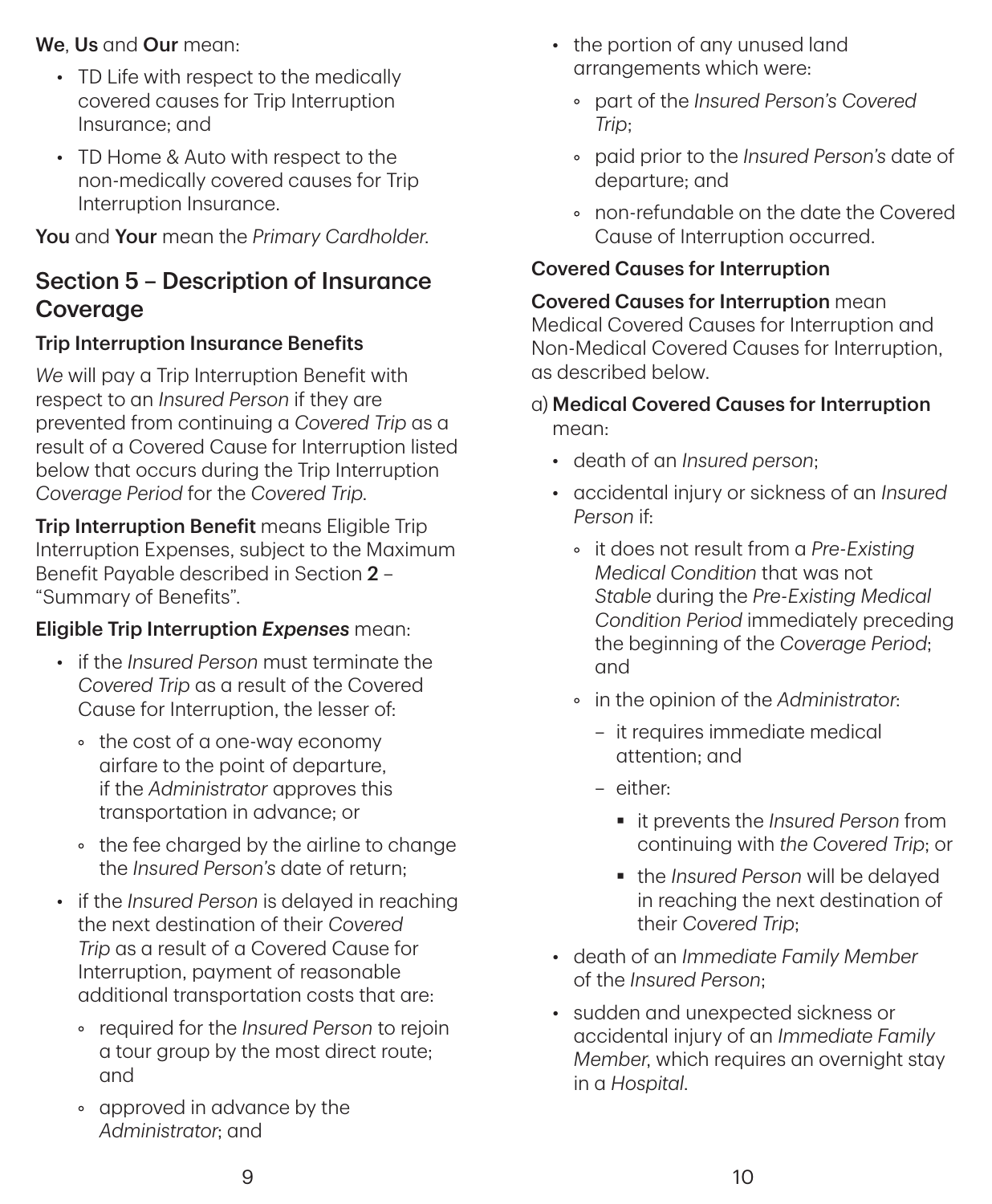- b) Non‑Medical Covered Causes for Interruption mean:
	- a written formal notice issued during the *Covered Trip* by the Canadian government, advising Canadians not to travel to a country, region or city originally ticketed for the *Covered Trip* for a period that includes an *Insured Person's Covered Trip*;
	- a delay causing an *Insured Person* to miss a connection for a *Common Carrier* or resulting in the interruption of an *Insured Person's* travel arrangements, and is limited to the following:
		- a delay of an *Insured Person's Common Carrier*, resulting from the mechanical failure of that carrier;
		- a traffic accident or an emergency police‑directed road closure (either must be substantiated by a police report); or
		- weather conditions.
	- a natural disaster that renders an *Insured Person's* principal residence uninhabitable;
	- an *Insured Person's* quarantine or hijacking; and
	- an enforceable call to service of an *Insured Person* who is a military, police or fire reservist.

**Exclusion:** The outright cancellation of a flight is not considered as a delay.

**Limitation:** The benefit under this Covered Cause for Interruption is the *Insured Person's* one-way economy fare via the most costeffective route to the *Insured Person's* next destination.

#### What to do if *You* need to Interrupt *Your Covered Trip*

The *Insured Person* must call *Our Administrator* immediately at the 24-Hour Emergency Assistance number found in Section 9 – "How to Contact *Our Administrator*". Some expenses are only covered if they're approved in advance by *Our Administrator*. All transportation

expenses must be pre‑approved. Only the expenses that are non‑refundable on the day the Covered Cause for Interruption occurs are eligible for reimbursement, so contact *Our Administrator* immediately but no later than within 24 hours to discuss alternate travel arrangements.

## Section 6 – Limitations and Exclusions

### Limitations and Exclusions that Apply to Trip Interruption

For Trip Interruption, this *Certificate* does not cover any *Treatment*, services, or expenses of any kind caused directly or indirectly as a result of the following:

- 1. *Pre-Existing Medical Condition*
	- There is no coverage and no benefit will be payable for any *Pre-Existing Medical Condition* that was not *Stable* during the *Pre-Existing Condition Period* immediately preceding the beginning of the *Coverage Period*.
- 2. Reasonably foreseeable conditions
	- No benefit will be payable with respect to a sickness or accidental injury of the *Insured Person* that was reasonably foreseeable when the *Insured Person* departed on the *Covered Trip*.
- 3. Interruption occurring outside the *Coverage Period*
	- No benefit will be payable with respect to an interruption that occurs before the Trip Interruption *Coverage Period* begins or after it ends.
- 4. Sums that become non‑refundable after the Covered Cause for Interruption occurs
	- Only the sums that are non-refundable on the day the Covered Cause for Interruption occurs will be eligible for the purposes of this claim, so it's important to call the *Administrator* immediately to discuss alternate arrangements.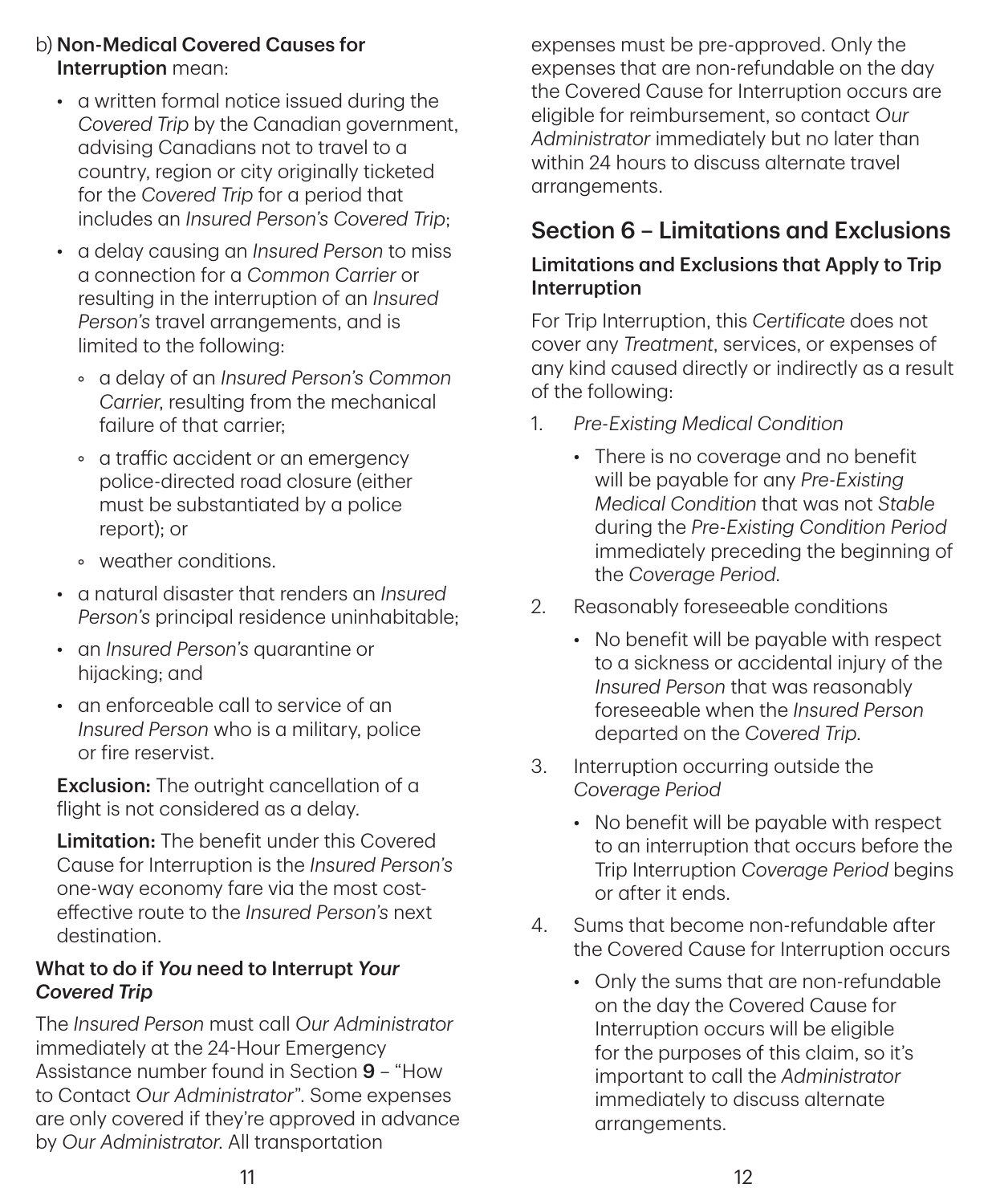- 5. Causes not covered
	- No benefit will be payable with respect to Interruption of a *Covered Trip* for any reason other than those listed under Covered Causes for Interruption.
- 6. Unused Return Travel
	- Under no circumstance will Trip Interruption Benefits include the cost of prepaid unused return travel.

#### Limitations and Exclusions that Apply to Trip Interruption

For all benefits, this *Certificate* does not cover any *Treatment*, services, or expenses of any kind caused directly or indirectly as a result of the following:

- 1. *Pre-Existing Medical Condition*;
- 2. reasonably foreseeable *Medical Conditions*;
- 3. failure to report a Covered Cause for Trip Interruption immediately;
- 4. failure to obtain advance approval from the *Administrator* for certain expenses, including travel arrangements.
- 5. False Claim

If *You* or an *Insured Person* makes a claim knowing it to be false or fraudulent in any respect, neither *You* nor the *Insured Person* will be entitled to the benefits of this coverage, nor to the payment of any claim under the Group Policies.

- 6. Illegal act
	- claim that results from or is related to *Your* involvement in the commission or attempted commission of a criminal offence or illegal act in the jurisdiction where the claim was incurred, including driving while impaired or over the legal limit.
- 7. Abuse of alcohol, drug, or intoxicants
	- claim that results from or is related to *Your* chronic use of alcohol, drugs or

other intoxicants whether prior to or during *Your Covered Trip*.

- 8. Claims related to expectant mother's complications of pregnancy, or delivery
	- claim related to routine pre-natal or post‑natal care; or
	- claim related to pregnancy, delivery or complications of either, arising 9 weeks before the expected date of delivery or any time after delivery.
- 9. Child born during the *Covered Trip*
	- claim related to *Your* child born during the *Covered Trip*.
- 10. War or civil unrest
	- an act of war, whether declared or undeclared; or
	- hostile or warlike action in time of peace or war; or
	- willing participation in a riot or civil unrest; or
	- rebellion: or
	- revolution: or
	- insurrection; or
	- any service in the armed forces while on duty.
- 11. Travel advisory
	- where an official travel advisory was issued by the Canadian government stating, "Avoid all non‑essential travel" or "Avoid all travel" regarding the country, region or city of *Your* destination, before *Your Coverage Period* begins for Trip Cancellation benefit; or
	- if the travel advisory or formal notice stating "Avoid all non‑essential travel" or "Avoid all travel" is issued after *Your Departure Date* for Trip Interruption benefit, *Your* coverage under this policy in that specific country, region or area will be limited to a period that is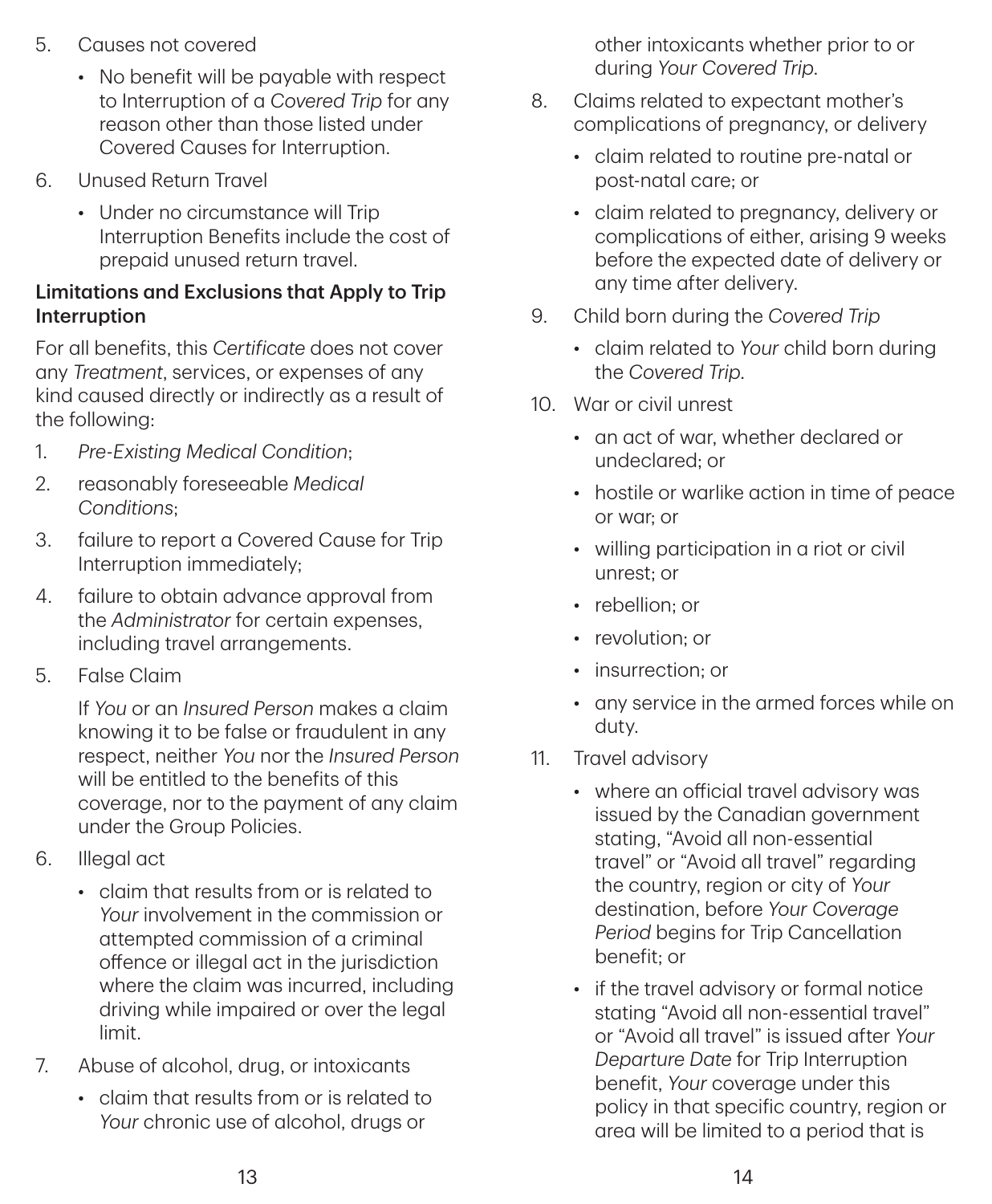reasonably necessary for *You* to safely evacuate the country, region or area.

To view the travel advisories, visit the Government of Canada Travel site.

- 12. Other Sports and High-Risk Activities
	- participation in:
		- any sporting activity for which *You* are paid;
		- any sporting event for which the winners are awarded cash prizes;
		- any extreme sport or activity involving a high level of risk, such as those indicated below, but not limited to:
			- parasailing, hang‑gliding and paragliding;
			- parachuting and sky diving;
			- bungee jumping;
			- *Mountaineering*;
			- cave exploration;
			- scuba diving, outside the limits of *Your* certification;
			- any airborne activity in any aircraft other than a passenger aircraft that holds a valid certificate of airworthiness;
			- any competition, speed event or other high-risk activity involving the use of a motor vehicle on land, water or air, including training activities, whether on approved tracks or elsewhere.
- 13. Intentional self‑inflicted injury
	- intentional self-inflicted injury, suicide or attempted suicide (whether or not the *Insured Person* is aware of the result of their actions), regardless of the *Insured Person's* state of mind.
- 14. Reasons for Interruption occurring outside the *Coverage Period*
	- an incident that occurs outside the *Coverage Period*.

For example, no benefit will be paid with respect to an incident that occurs after 11:59 p.m. ET on the last day of the *Coverage Period*, if *You* have not extended *Your Coverage Period*.

Note: The day of departure counts as a full day for this purpose.

- 15. Coverage and/or payment benefit prohibited by law
	- This coverage shall be null and void and no benefit will be payable where the coverage and/or payment of the benefit is prohibited by Canadian law or by any other applicable national economic or trade sanctions law or regulation.
- 16. Frequent flyer plan rewards units
	- Under no circumstance will any benefit be payable in connection with the value of frequent flyer plan rewards units that have been lost or wasted.

## Section 7 – How To Become Insured

### How to Become Insured

*You* will have coverage if *You* meet the requirements under in Section 3 – "Eligibility" for insurance.

#### When does *Your* Trip Interruption Insurance Coverage Start and End

Trip Interruption *Coverage Period* (when the Covered Causes for Interruption occurs during *Your* trip)

• The Trip Interruption *Coverage Period*  begins on the date the *Insured Person* completes a portion of the *Covered Trip* as shown on their invoice or ticket provided the *Covered Trip* is booked or reserved with the *Insured Person's* travel agent or other travel supplier and at least 75% of the cost of the *Covered Trip* has been charged to *Your Account* using a TD Credit Card.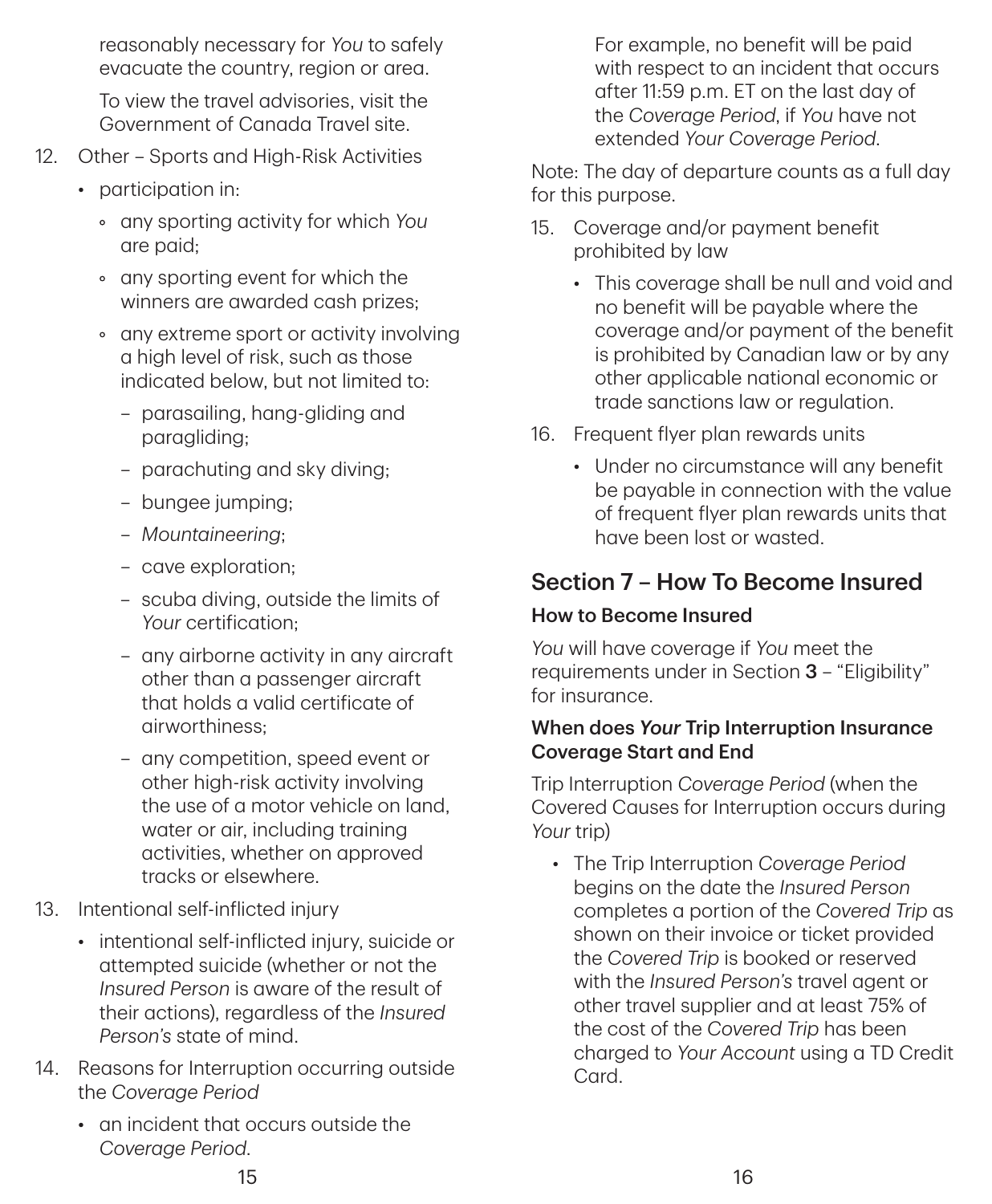The Trip Interruption *Coverage Period* ends on the earlier of:

- the date the *Insured Person* is scheduled to return from the *Covered Trip*; or
- the date this *Certificate* terminates.

### When *Your Certificate* Terminates

Coverage for the *Primary Cardholder* under this *Certificate* will terminate on the earliest of the following dates:

- the date the *Account* is cancelled, closed or otherwise ceases to be in *Good Standing*;
- the date the *Primary Cardholder* ceases to be eligible for coverage; or
- the date the Group Policy terminates.

Coverage for an *Insured Person* other than the *Primary Cardholder* under this *Certificate* will terminate on the earliest of the following dates:

- the date coverage terminates for the *Primary Cardholder*; or
- the date the *Insured Person* ceases to be eligible for coverage.

No benefits will be paid under this *Certificate* for losses incurred after coverage has terminated.

## Section 8 – How to Submit a Claim

IMPORTANT NOTE: *You* must report *Your* claim to *Our Administrator* immediately. *You* must provide completed claim form with required supporting documentation to *Our Administrator* as soon as possible, but no later than 1 year after the date it occurred.

## Who to Contact to Submit a Claim

Once the *Insured Person* has cancelled or needs to interrupt their *Covered Trip* with the travel supplier, contact *Our Administrator* at 1-866-374-1129 (toll‑free) from Canada or the U.S., or +1-416-977-4425 (collect) from other countries.

### Complete the Required Form

- 1. Request the Form: To request a claim form, call *Our Administrator* at 1-866-374-1129 (toll‑free) from 8 a.m. to 8 p.m. ET, Monday to Friday.
- 2. Time limit from date of event: If *You* are making a claim, *You* must send *Our Administrator* the appropriate claim forms, together with written proof of loss (e.g., original invoices and tickets, medical and/or death certificates) as soon as possible. In every case, *You* must submit *Your* completed claim form with required documentation within 1 year from the date of the accident or the date the claim arises. Failure to provide the applicable documentation may invalidate *Your* claim.

### Provide the Information Requested

To make a Trip Interruption claim, as part of the requirements above, under "Time limit from date of event," *We* will need documentation to substantiate the claim, including but not limited to the following:

- a completed claim form;
- *Your Account* statement and any other documentation necessary to confirm that at least 75% of the costs of Eligible Expenses were charged to Your Account and/or using *Your TD Rewards Points*;
- a medical document, fully completed by the legally qualified *Physician* in active personal attendance and in the locality where the *Medical Emergency* occurred, stating the reason why travel was not recommended, the diagnosis and all dates of *Treatment*;
- written evidence of the covered cause of cancellation, interruption or delay;
- a travel supplier or tour operator terms and conditions detailing any cancellation penalties or reimbursement for unused travel arrangements;
- complete original unused transportation tickets and vouchers;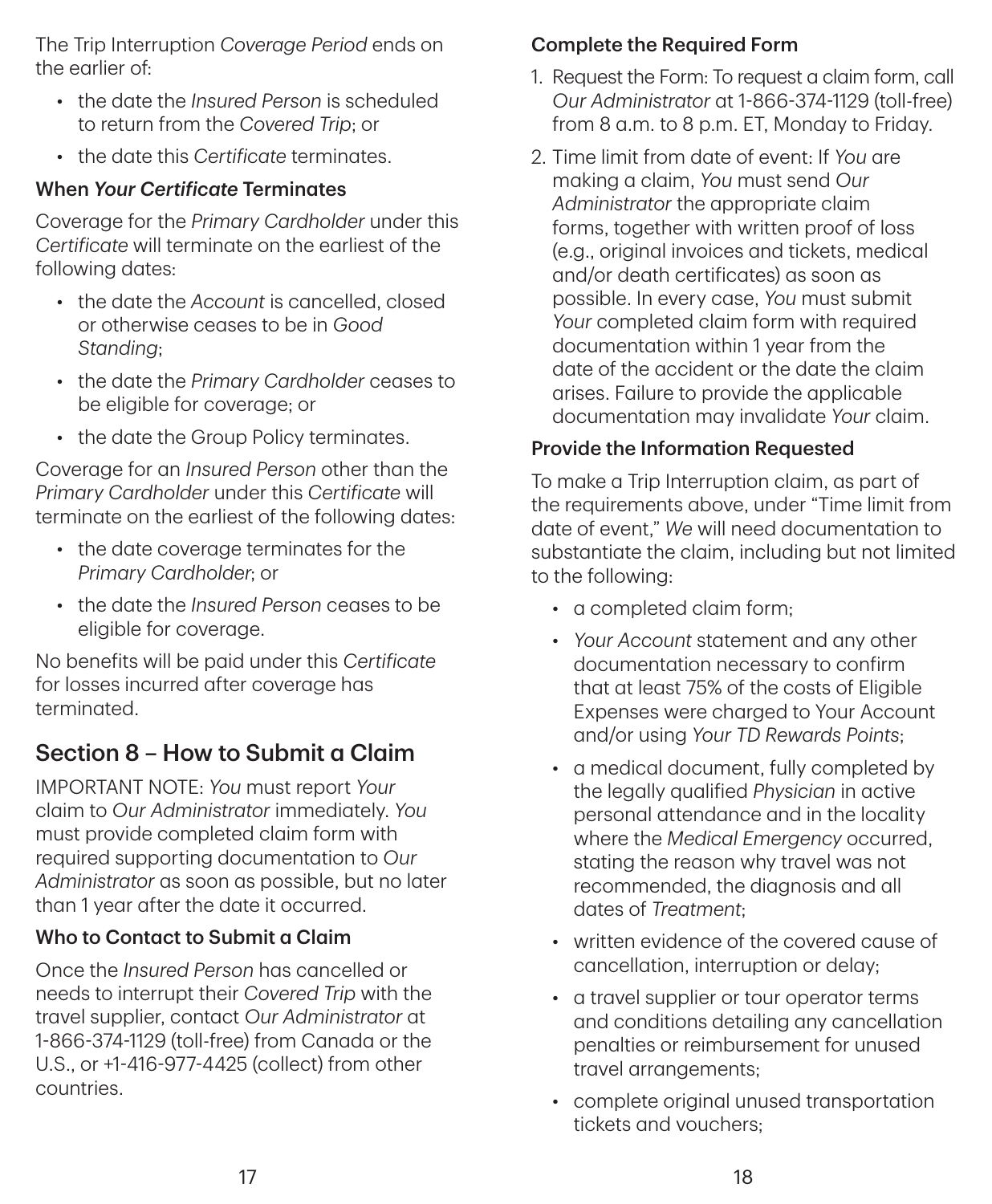- reports from the police or local authorities documenting the cause of the missed connection;
- all receipts for the prepaid land arrangements as detailed in *Your* travel documents or itinerary prior to departure;
- all receipts for subsistence allowance expenses as approved by *Our Administrator*;
- original passenger receipts for new tickets;
- detailed invoices and/or receipts from the service provider(s);
- any receipts for or proof of refund already obtained from travel suppliers or tour operators;
- the *Insured Person* will also be required to provide evidence of their actual or planned *Departure Date* from their province or territory of residence;
- where the claim relates to a *Medical Condition*, a signed "Release of Medical Information" authorization to allow *Us* to obtain any further information required to complete the claim review.

Note: If *Our Administrator* makes an advance payment for expenses that are later discovered to be ineligible under this *Certificate*, the *Insured Person* must reimburse *Us*.

### If *You* Report the Claim Immediately

If *Our Administrator* guarantees or pays eligible expenses on behalf of an *Insured Person*, then *You* and, if applicable, the *Insured Person* must sign an authorization form allowing *Our Administrator* to recover those expenses:

- from any health plan or other insurance; and
- through rights *You* may have against other insurers or other parties (see Section 10 – "General Conditions", under "Right of Subrogation").

If *Our Administrator* pays eligible expenses that are covered under other insurance or another plan, *You* and the *Insured Person* (if applicable) must help *Our Administrator* to seek reimbursement as required.

The *Insured Person* must also provide evidence of the actual departure date from their province or territory of residence. If requested, an *Insured Person* must confirm any return dates to their province or territory of residence, including any return dates related to an interruption in a *Covered Trip*.

Note: If *Our Administrator* makes an advance payment for expenses that are later discovered to be ineligible under this *Certificate*, the *Insured Person* must reimburse *Us*.

#### If *You* Do Not Report the Claim Immediately

It is important to interrupt *Your Covered Trip* immediately, but no later than 24 hours following the Covered Cause for Cancellation or Interruption because the amount payable under this *Certificate* may be limited to any penalties imposed by *Your* travel provider(s), which are in effect on the date the Covered Cause for Cancellation or Interruption occurs. If not, benefits will be limited as described under "Trip Cancellation and Trip Interruption Insurance Limitations". Refer to Section 9 – "How to Contact *Our Administrator*" for information on how to get a claim form.

#### What Claimant Can Expect from Insurer

Once *We* have approved the claim, *We* will notify *You* and payment will be made within 60 days after receipt of the required claim forms, documentation and written proof of loss. If the claim has been denied, *We* will inform *You* of the claim denial reasons within 60 days after receipt of the required claim forms and written proof of loss.

## Section 9 – How to Contact *Our Administrator*

#### 24‑hour Emergency Assistance Number

To enquire about these benefits, or to make arrangements with respect to Trip Interruption Insurance, contact *Our Administrator*, 24 hours a day, 7 days a week, at 1-866-374-1129 (toll‑free) from Canada or the U.S., or +1-416-977-4425 (collect) from other countries.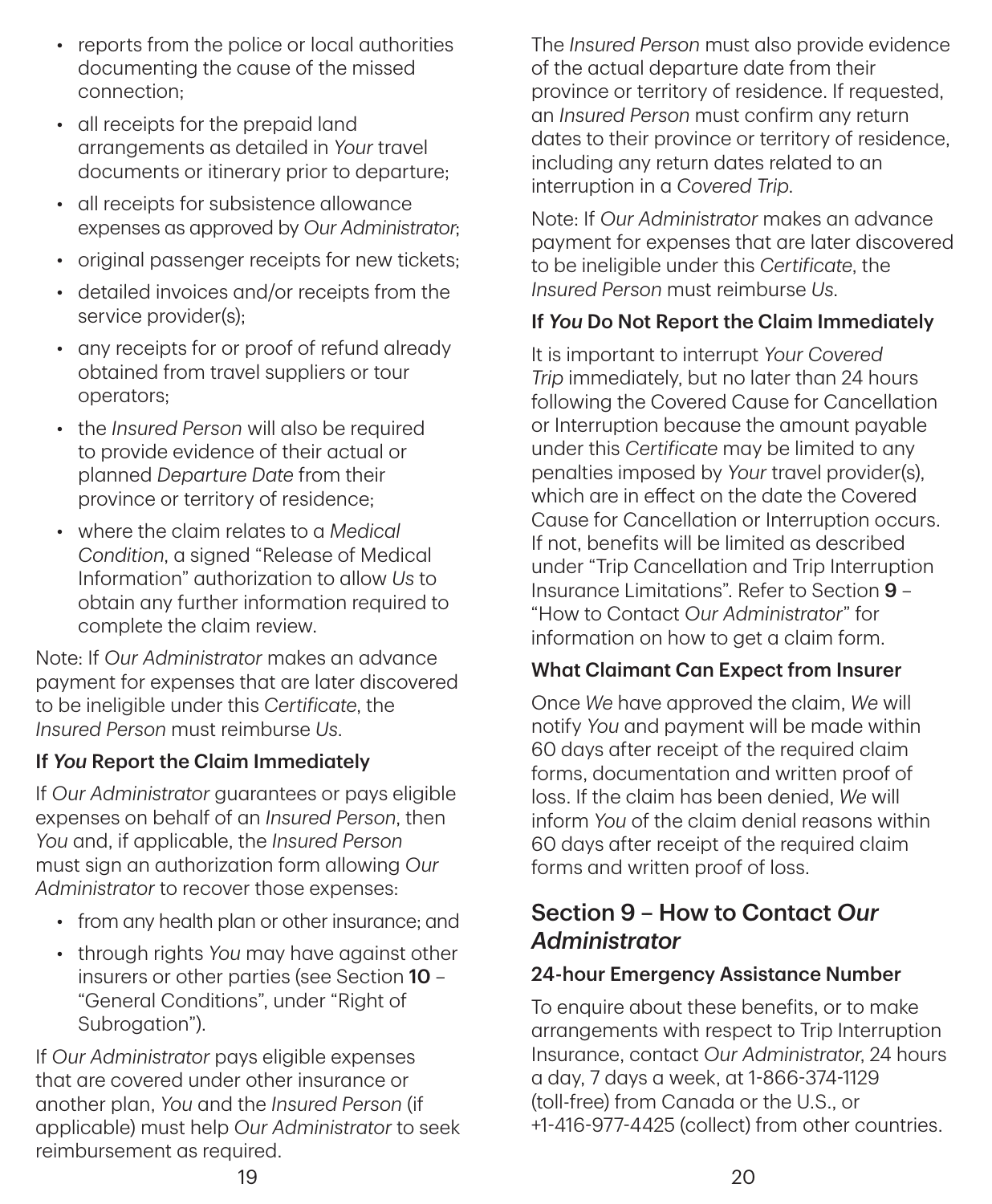To request a claim form or for claims support, call *Our Administrator* at 1-866-374-1129 (toll‑free) from 8 a.m. to 8 p.m. ET, Monday to Friday.

## Section 10 – General Conditions

Unless this *Certificate* or the Group Policy states otherwise, the following conditions apply to *Your* coverage:

### Access to Medical Care

*We* and/or *Our Administrator* will assist *You* to access care whenever possible, however will not be responsible for the availability, quality or results of any medical *Treatment*, care or transport, or for the failure of any *Insured Person* to obtain *Treatment*.

### Benefit Payments

This *Certificate* contains provisions removing or restricting the right of the *Insured Person* to designate persons to whom or for whose benefit money is to be payable. This means that under the Group Policy, neither *You* nor any *Insured Person* has the right to choose a beneficiary who will receive any benefits payable under this *Certificate*. Benefits are payable to *You* or, on *Your* behalf, to *Your* medical service provider.

### **Currency**

All amounts shown are in Canadian currency.

### Group Policy

All benefits under this *Certificate* are subject in every respect to the Group Policy, which alone constitutes the agreement under which benefits will be provided. The principal provisions of the Group Policy affecting *Insured Persons* are summarized in this *Certificate*. The Group Policy is on file at the office of the Policyholder and upon request, *You* are entitled to receive and examine a copy of the Group Policy.

### Legal Action Limitation Period

Every action or proceeding against the insurer for the recovery of insurance money

payable under the contract is absolutely barred unless commenced within the time set out in the *Insurance Act* (for actions or proceedings governed by the laws of Alberta or British Columbia), *The Insurance Act* (for actions or proceedings governed by the laws of Manitoba), the *Limitations Act*, 2002 (for actions or proceedings governed by the laws of Ontario), or other applicable legislation. For actions or proceedings governed by the laws of Quebec, the prescriptive period is set out in the *Civil Code of Quebec*.

### Other insurance

All of *Our* coverages are excess insurance, meaning that any other sources of recovery *You* have will pay first, and this insurance coverage will be the last to pay. The total benefits payable under all *Your* insurance, including this *Certificate*, cannot be more than the actual expenses for a claim. If an *Insured Person* is also insured under any other insurance certificate or policy, *We* will coordinate payment of benefits with the other insurer.

#### Recovery

In the event that *You* are found to be ineligible for coverage, or that a claim is found to be invalid, or benefits are reduced in accordance with any policy exclusion or term or condition, *We* have the right to collect from *You* any amount which *We* have paid on *Your* behalf to service providers or other parties.

#### Relationship between *Us* and the Group Policyholder

TD Life Insurance Company and TD Home and Auto Insurance Company is affiliated with The Toronto‑Dominion Bank ("TD Bank").

### Review and Medical Examination

When a claim is being processed, *We* will have the right and the opportunity, at *Our* own expense, to review all medical records related to the claim and to examine the *Insured Person* medically when and as often as may be reasonably required.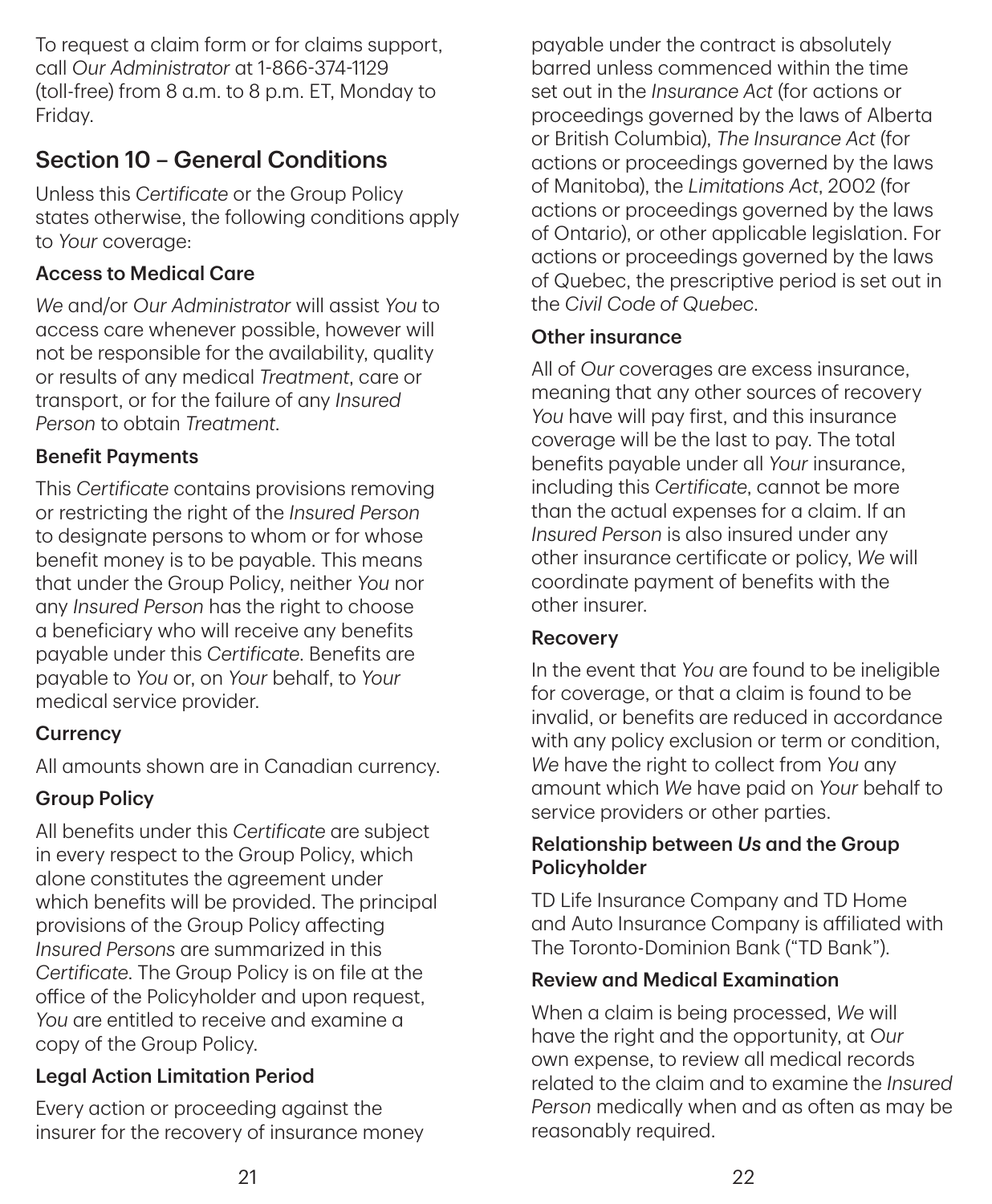### Right of Subrogation

There may be circumstances where another person or entity should have paid *You* for a loss but instead *We* paid *You* for the loss. If this occurs, *You* agree to cooperate with *Us* so *We* may demand payment from the person or entity who should have paid *You* for the loss. This may include:

- transferring to *Us* the debt or obligation owing to *You* from the other person or entity; or
- permitting *Us* to bring a lawsuit in *Your* name; or
- if *You* receive funds from the other person or entity, *You* will hold it in trust for *Us*; or
- acting so as not to prejudice any of *Our* rights to collect payment from the other person or entity.

*We* will pay the costs for the actions *We* take.

## COMMON CARRIER TRAVEL ACCIDENT INSURANCE

#### Coverage under this Certificate is provided by:

TD Life Insurance Company ("Insurer") P.O. Box 1, TD Centre, Toronto, ON M5K 1A2

Claims administration and adjudication services are provided by:

Global Excel Management Inc. ("Administrator") 73 Queen Street, Sherbrooke, QC J1M 0C9 Phone: 1-866-374-1129 or +1-416-977-4425

## Section 1 – Introduction

### Certificate of Insurance

Claims administration and adjudication services are provided by Global Excel Management Inc.

The *Certificate* applies to the TD U.S. Dollar Visa Card, which will be referred to as a "TD Credit Card" throughout the *Certificate*. TD Life Insurance Company ("TD Life") provides the insurance for this *Certificate* under Master Policy #TGV009 (the "Policy") issued to The Toronto‑Dominion Bank. This *Certificate* contains a clause which may limit the amount payable.

## Section 2 – Eligibility

*Insured Person* as defined provided that:

- *Your Account* privileges have not been terminated or suspended; and
- *Your Account* is not more than 90 days past due; and
- *Your* TD Credit Card must be in *Good Standing*.

## Section 3 – Definitions

In this *Certificate*, the following words and phrases shown in italics and capitalized have the meanings shown below. As *You* read through the *Certificate*, *You* may need to refer to this section to ensure *You* have a full understanding of *Your* coverage, limitations and exclusions.

Accidental Bodily Injury means bodily injury, which is accidental, is the direct source of a *Loss*, is independent of disease, illness or other cause and occurs while this Policy is in force.

Account means the *Primary Cardholder's* TD Credit Card Account that the *Bank* maintains.

Account Holder means the *Primary Cardholder* to whom the monthly *Account* statement is issued, and who is a resident of Canada and any *Additional Cardholder* who is a resident of Canada. The *Account Holder* may be referred to herein using "*You*" and "*Your*".

Additional Cardholder means a person to whom a TD Credit Card has been issued at the authorization of the *Primary Cardholder*.

Certificate means this Certificate of Insurance.

Bank means the Toronto‑Dominion Bank.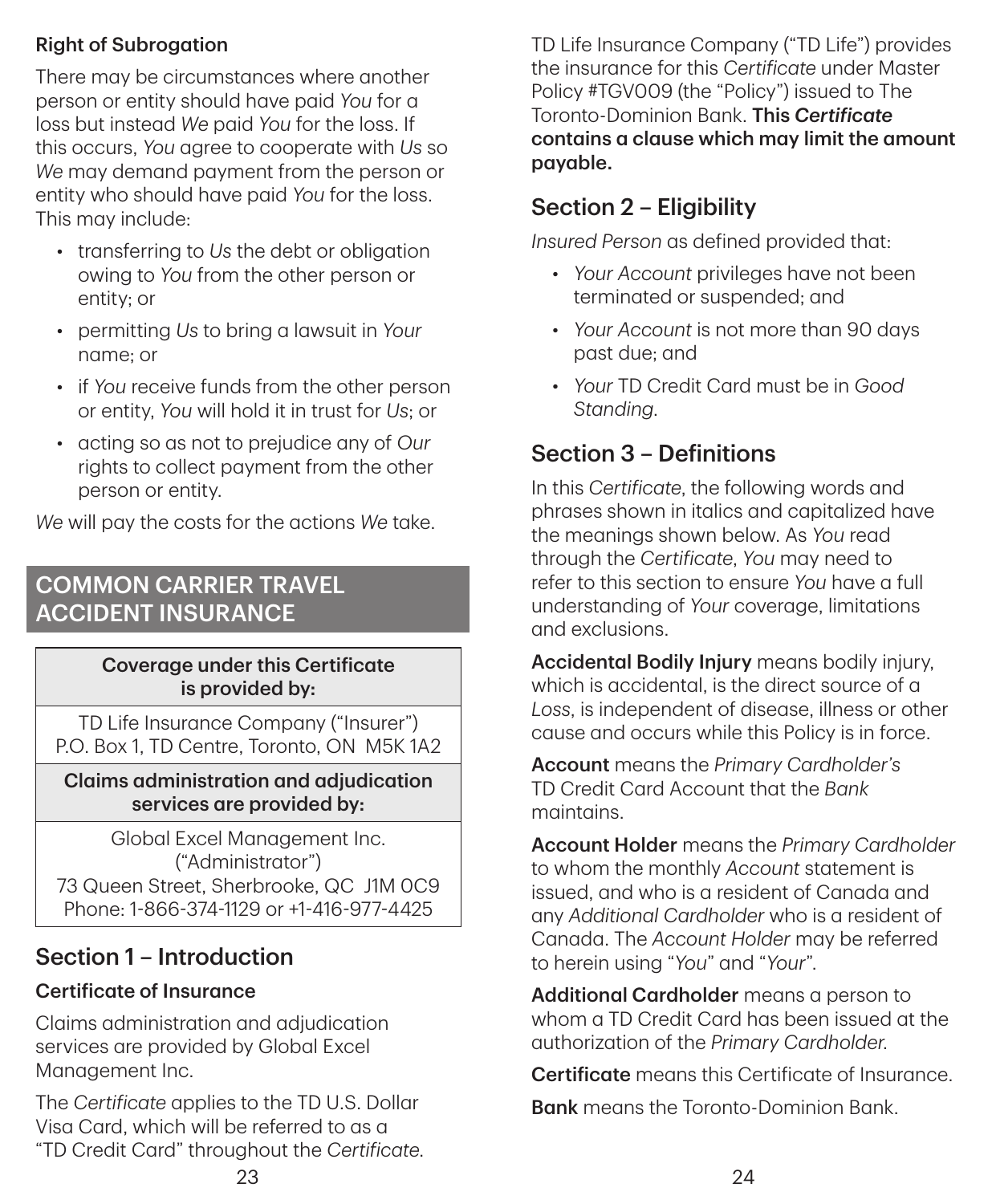**Coma** means a profound state of unconsciousness from which the *Insured Person* cannot be aroused to consciousness even by powerful stimulation, as determined by a physician. (Note: *Coma* benefits are available only to *Dependent Children*.)

Common Carrier means any licensed land, water or air conveyance operated by those whose occupation or business is transportation of persons or things without discrimination for hire. *Common Carrier* is extended to include any airline having a Charter Air Carrier's Licence or its equivalent, provided it maintains regularly scheduled flights and publishes timetables and fares consistent with scheduled airline practices and provided the aircraft is limited to fixed-wing turbo-prop or jet aircraft. Rafts, amusement park rides, jet skis, balloons, ski lifts and hang‑gliders are not considered to be a *Common Carrier*.

Covered Trip means travel on a *Common Carrier*, the fare for which is fully charged to *Your Account*.

Dependent Child(ren) mean(s) *Your* natural, adopted, or stepchildren who are:

- unmarried; and
- dependent on *You* for financial maintenance and support; and
	- under 21 years of age; or
	- under 25 years of age and attending an institution of higher learning, full time, in Canada; or
	- mentally or physically handicapped.

### Good Standing means:

- the *Primary Cardholder* has applied for the *Account*;
- the *Bank* has approved and opened the *Account*;
- the *Primary Cardholder* has not advised the *Bank* to close the *Account*; and
- the *Bank* has not suspended or revoked credit privileges or otherwise closed the *Account*.

Immediate Family Member means the *Spouse*, parents, grandparents, children age 18 and over, brother or sister of the *Insured Person*.

Insured Person means the *Account Holde*r, as well as the *Account Holder's Spouse* and *Dependent Children* whose name is on a ticket or a rental agreement.

Loss means the types of *Accidental Bodily Injuries* for which this insurance provides coverage.

Permanent Total Disability means that the *Accidental Bodily Injuries* sustained in a covered accident solely and directly:

- prevent the *Insured Person* from performing all the substantial and material duties of the *Insured Person's* occupation; and
- cause a condition which is medically determined, by a physician approved by *Our Administrator*, to be of continuous and indefinite duration; and
- require the continuous care of a physician, unless the *Insured Person* has reached their maximum point of recovery; and
- prevent the *Insured Person* from engaging in any gainful occupation for which the *Insured Person* is qualified, or could be qualified, by reason of education, training, experience, or skill.

The *Permanent Total Disability* must have existed for 12 consecutive months.

(Note: *Permanent Total Disability* benefits are not available to *Dependent Children*.)

Primary Cardholder means a person who applied for a TD Credit Card, whose name is on the *Account* and to whom a TD Credit Card has been issued. A *Primary Cardholder* does not include an *Additional Cardholder*.

Rental Car means a four-wheel private passenger motor vehicle designed for travel on public roads and rented from a licensed rental company for no more than 48 consecutive days. It does not include trucks, trailers,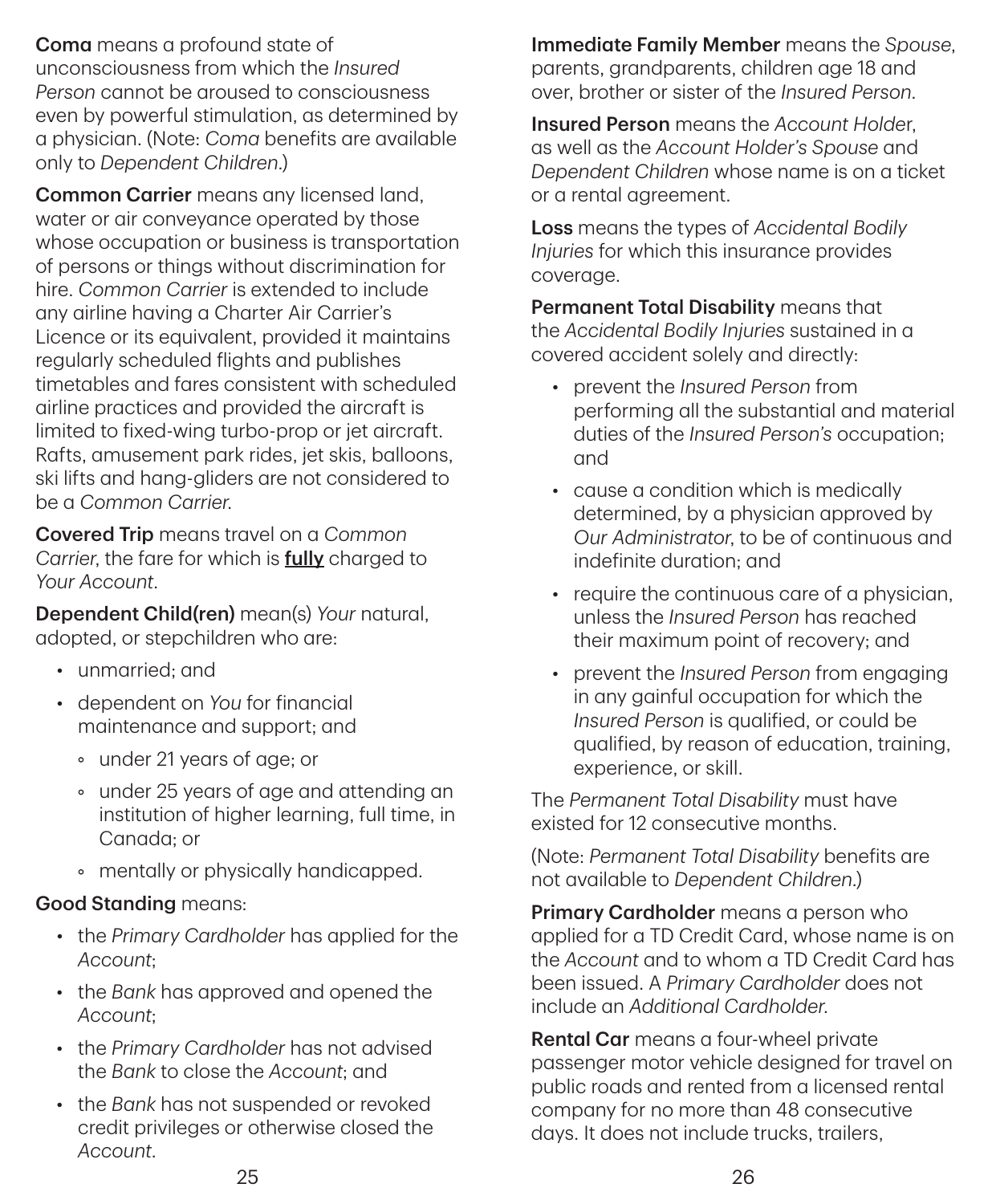campers, recreational vehicles or motor vehicles propelling or towing a trailer or any other object, off‑road vehicles (meaning any vehicle used on roads that are not publicly maintained), vans, or minivans that are manufactured to seat more than 8 occupants (including the driver) or when the vehicle is used to carry, haul or transport any type of cargo or property or passengers for hire.

#### Spouse means:

- The person who the *Account Holder* is legally married to; or
- the person the *Account Holder* has lived with for at least 1 continuous year in the same household and publicly refers to as their partner.

TD Rewards Points means the rewards units earned for goods and services charged to the *Account* through the TD Travel Rewards Program associated with the *Account*.

We, Us and Our mean TD Life Insurance Company.

## Section 4 – Common Carrier Accident Coverage

Benefits will be paid as specified in the Schedule of Benefits below if an *Insured Person* suffers a *Loss* arising from and occurring on a *Covered Trip* while the *Insured Person* is:

- 1. riding as a passenger in or entering or exiting any *Common Carrier*; or
- 2. at the airport, terminal or station, at the beginning or end of the *Covered Trip*.

If the purchase of the *Common Carrier* passage fare is not made prior to the *Insured Person's* arrival at the airport, terminal or station, coverage begins at the time the entire *Common Carrier* passage fare is charged to the *Insured Person's Account*.

Coverage includes circumstances arising from and occurring on a *Covered Trip* while the *Insured Person* is riding as a passenger in, entering or exiting any *Common Carrier*,

while travelling directly to or from the airport, terminal, or station:

- 1. immediately preceding the departure of the scheduled *Common Carrier* conveyance on which the *Insured Person* has purchased passage; and
- 2. immediately following the arrival of the scheduled *Common Carrier* conveyance on which the *Insured Person* was a passenger.

## Section 5 – Rental Car Accident Coverage

Benefits will be paid as specified in the Schedule of Benefits below if an *Insured Person* suffers a *Loss* while operating or riding as a passenger in, or boarding or alighting from any *Rental Car* provided that:

- a) the cost of the *Rental Car* was fully charged to *Your Account*; or paid either in full or partially using *Your TD Rewards Points* earned under *Your TD Rewards Points* program. If *Your TD Rewards Points* have only partially paid for the cost of *Your Rental Car*, the balance of that cost must be fully charged to *Your Account*; and
- b) there has been no violation of the rental agreement by the *Account Holder*; and
- c) the driver of the rented automobile is not legally intoxicated nor under influence of any narcotic unless prescribed by a licensed physician.

The maximum benefit payable for any one *Rental Car* Accident is \$2,000,000 in total.

## Section 6 – Schedule of Benefits and Important Conditions

If an *Insured Person* has multiple *Losses* as the result of one accident, only the single largest benefit amount applicable to the *Loss* suffered is payable. The following benefits are provided if the *Loss* occurs as a result of an accident within 1 year from the date of the accident: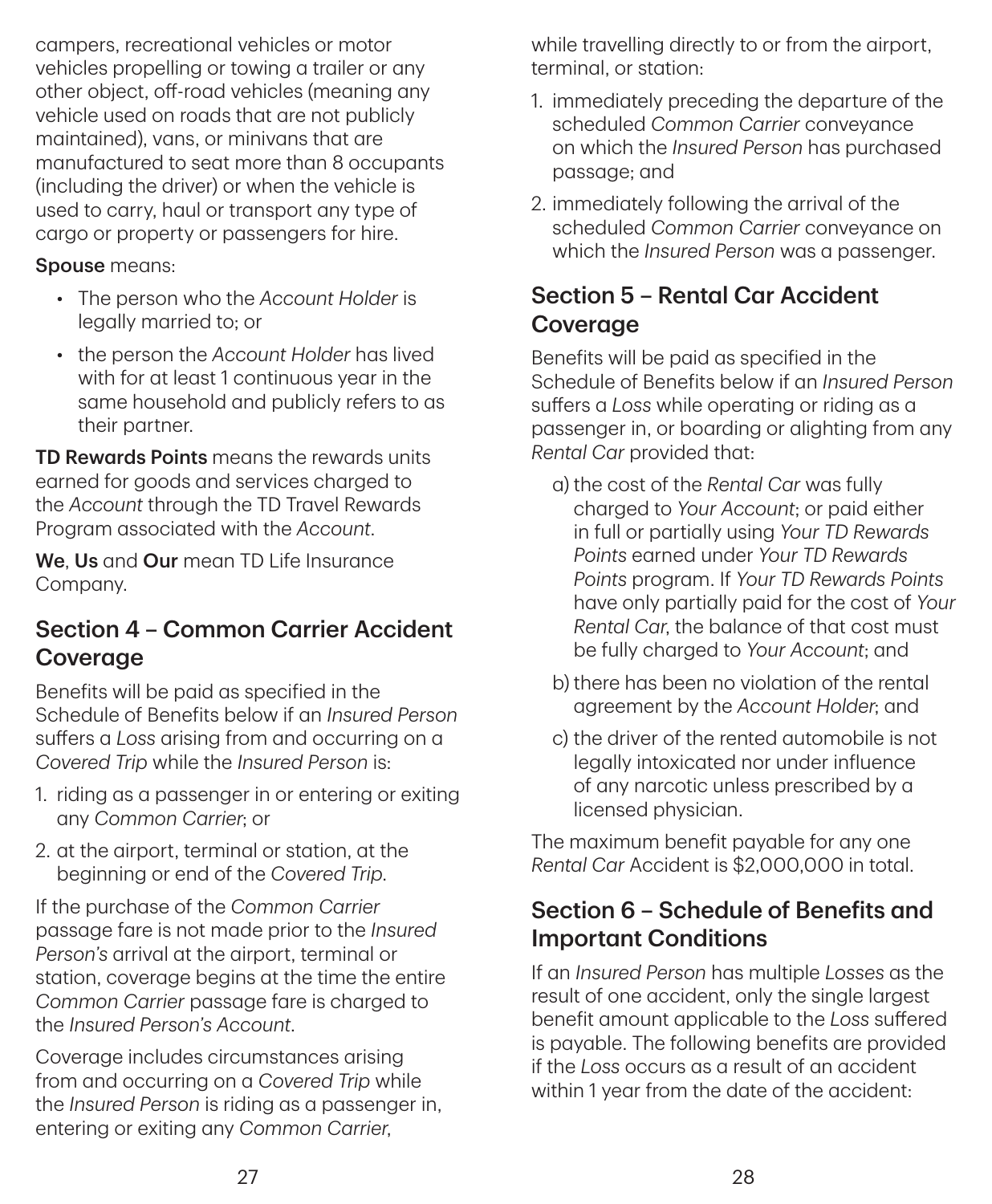| <b>Accidental Loss of</b>                                                                                      | <b>Benefit Amount</b> |
|----------------------------------------------------------------------------------------------------------------|-----------------------|
| Life                                                                                                           | \$500,000             |
| Speech and Hearing                                                                                             | \$500,000             |
| Both Hands or Both Feet<br>or Sight of Both Eyes or a<br>Combination of a Hand, or<br>Foot or Sight of One Eye | \$500,000             |
| One Arm or One Leg                                                                                             | \$375,000             |
| One Hand or One Foot<br>or Sight of One Eye                                                                    | \$375,000             |
| Speech or Hearing                                                                                              | \$375,000             |
| Thumb and Index Finger<br>of the Same Hand                                                                     | \$374,000             |
| <b>Paralysis</b>                                                                                               |                       |
| Quadriplegia (complete<br>paralysis of both upper<br>and lower limbs)                                          | \$500,000             |
| Paraplegia (complete<br>paralysis of both lower<br>limbs)                                                      | \$500,000             |
| Hemiplegia (complete<br>paralysis of upper and lower<br>limbs of one side of body)                             | \$500,000             |

"*Loss*" with reference to hand or foot means complete severance through or above the knuckle joint of at least four fingers of the same hand or three fingers and a thumb of the same hand or the ankle joint; with reference to arm or leg means complete severance through or above the elbow or knee joint; with reference to sight of an eye means the permanent *Loss* of vision in one eye; and with reference to thumb and index finger means complete severance through or above the knuckle joints of the thumb and index finger.

"*Loss*" with reference to speech means the permanent and irrecoverable loss of the capability of speech without the aid of mechanical devices; with reference to hearing

means the permanent and irrecoverable loss of hearing in both ears.

"Paralysis" means complete and irreversible loss of all motion of all practical use of an arm or leg provided the loss is continuous for 12 consecutive months.

B. Permanent Total Disability and Coma **Benefits** 

| Loss                       | <b>Benefit Amount</b> |
|----------------------------|-----------------------|
| Permanent Total Disability | \$500,000             |
| Coma                       | \$500,000             |

- i. *Permanent Total Disability* benefits are available only to *You* and *Your Spouse*. Benefit amount (less any amount paid in Section  $6$  – "Schedule of Benefits and Important Conditions") (A) and (B) is payable if an *Insured Person* sustains *Permanent Total Disability* within 365 days after the date of the accident and the *Permanent Total Disability* continues for 12 consecutive months.
- ii. *Coma* benefits are available only to *Your Dependent Child(ren)*. An elimination period of 31 days applies, which commences on the date the *Dependent Child(ren)* enter into a *Coma*. *Coma* benefits are not payable, nor do they accrue, during an elimination period. The *Coma* benefit amount is payable monthly at a rate of 1% of the benefit amount shown above until the earliest of: 1) the date the *Dependent Child* dies; 2) the date the *Dependent Child* is no longer in a *Coma*; or 3) total payments equal the *Coma* benefit amount shown above. If the *Dependent Child* dies as a result of the accident during the period for which this *Coma* benefit is payable, we will pay a lump sum equal to the *Dependent Child's* loss of life benefit amount, less *Coma* benefit amounts already paid.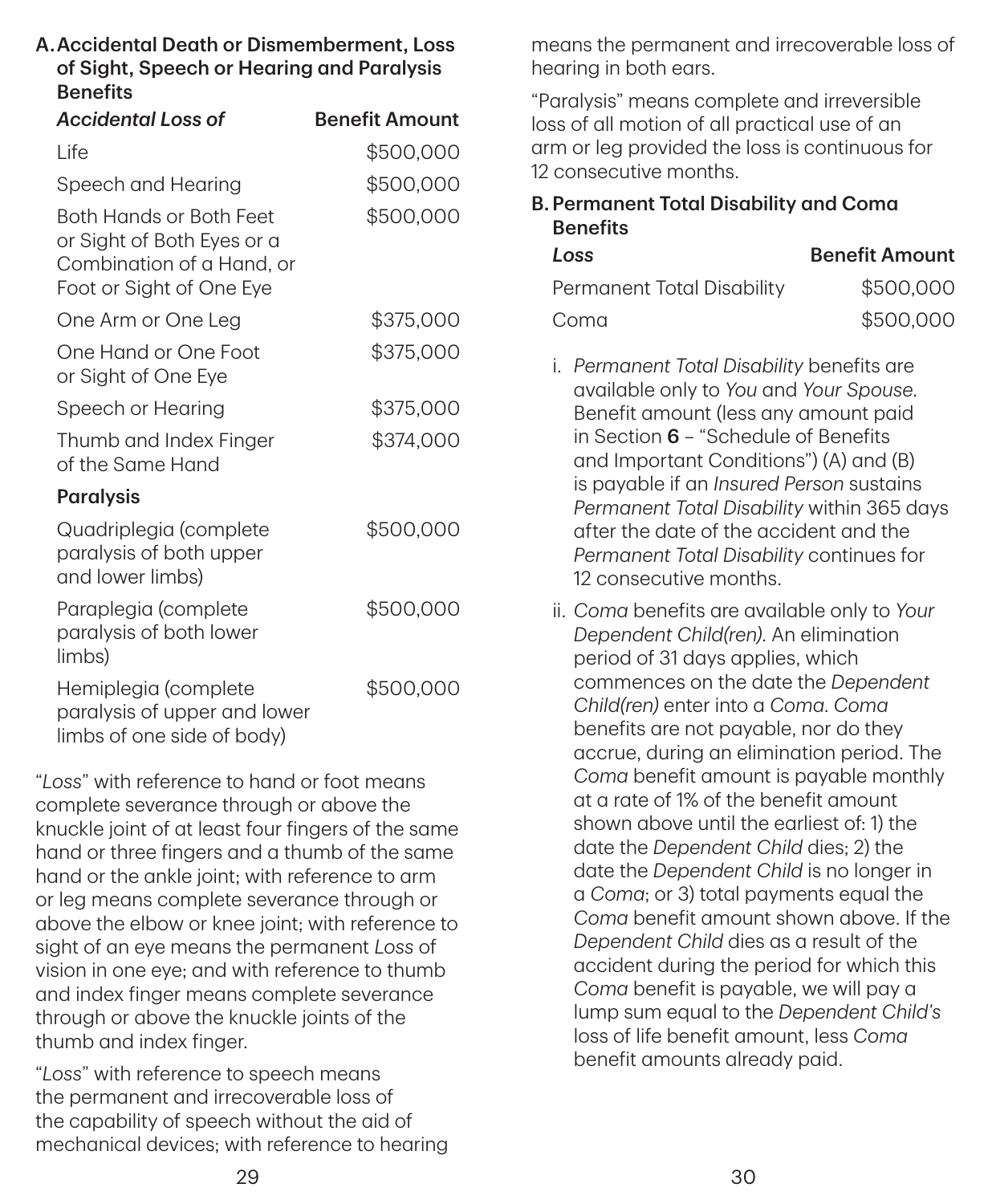### C. Exposure and Disappearance

- i. When by reason of an accident described in Section 4 – "Common Carrier Accident Coverage", the *Insured Person* is unavoidably exposed to the elements and as a result of such exposure suffers a *Loss*, the amount set out in the Schedule of Benefits shall be paid.
- ii. If the *Insured Person* has not been found within 1 year of the disappearance, stranding, sinking, wrecking or breakdown of a *Common Carrier* in which the *Insured Person* was covered as an occupant, it will be assumed that the *Insured Person* has suffered a loss of life.

## Section 7 – Special Benefits

a) Family Transportation Benefit

- i. When an *Insured Person* is confined as an in‑patient in a hospital due to *Accidental Bodily Injuries* that result in a *Loss*, TD Life will pay for the expenses incurred to transport an *Immediate Family Member* of the *Insured Person* to the hospital. Such personal attendance must be recommended by an attending physician, and such transportation must be via *Common Carrier* on the most direct route available.
- ii. When an *Insured Person's Loss* of life results in a *Loss* of life benefit amount being payable, TD Life will pay for the expenses incurred by an *Immediate Family Member* of the *Insured Person* for transportation to the place where the *Insured Person's* body is located for the purpose of identifying the *Insured Person's* body. Such transportation must be via *Common Carrier* on the most direct route available.

The maximum Family Transportation Benefit payable is \$5,000 per *Insured Person* who is hospitalized as described above.

b) Repatriation Benefit

When *Accidental Bodily Injuries* result in a *Loss* of life benefit amount being payable, and the *Loss* of life occurs at least 100 kilometres from the *Insured Person's* permanent city of residence, TD Life will pay for the cost of preparation and transportation of *Insured Person's* body to such place of residence. The maximum Repatriation Benefit payable is \$10,000 per *Loss* of life.

c) Rehabilitation Benefit

When *Accidental Bodily Injury* results in a *Loss*, an additional amount will be paid for covered Rehabilitation expenses. Covered expenses are the reasonable and necessary expenses actually incurred up to a maximum of \$10,000 for treatment by a therapist or confinement in an institution of an *Insured Person* provided:

- i. such treatment is required in order to retrain the *Insured Person* for work in any gainful occupation, including the *Insured Person's* regular occupation; and
- ii. expenses are incurred within 2 years from the date of the accident. No payment will be made for ordinary living, travelling or clothing expenses.

## Section 8 – Payment of Benefits

The *Loss* of life benefit of an *Account Holder* will be paid to the designated beneficiary. This choice must be in writing and filed with *Our Administrator*. All other benefit amounts for *Losses* suffered by the *Account Holder* are paid to the *Account Holder*. The *Loss* of life benefit of a *Spouse* or *Dependent Child* will be paid to the *Account Holder*, if living, otherwise to the designated beneficiary. This choice must be in writing and filed with *Our Administrator*. All other benefit amounts for *Losses* suffered by the *Spouse* or *Dependent Child* are paid to the *Spouse* or *Dependent Child*, except that any amount payable for *Losses* sustained by a minor will be paid to the minor's legal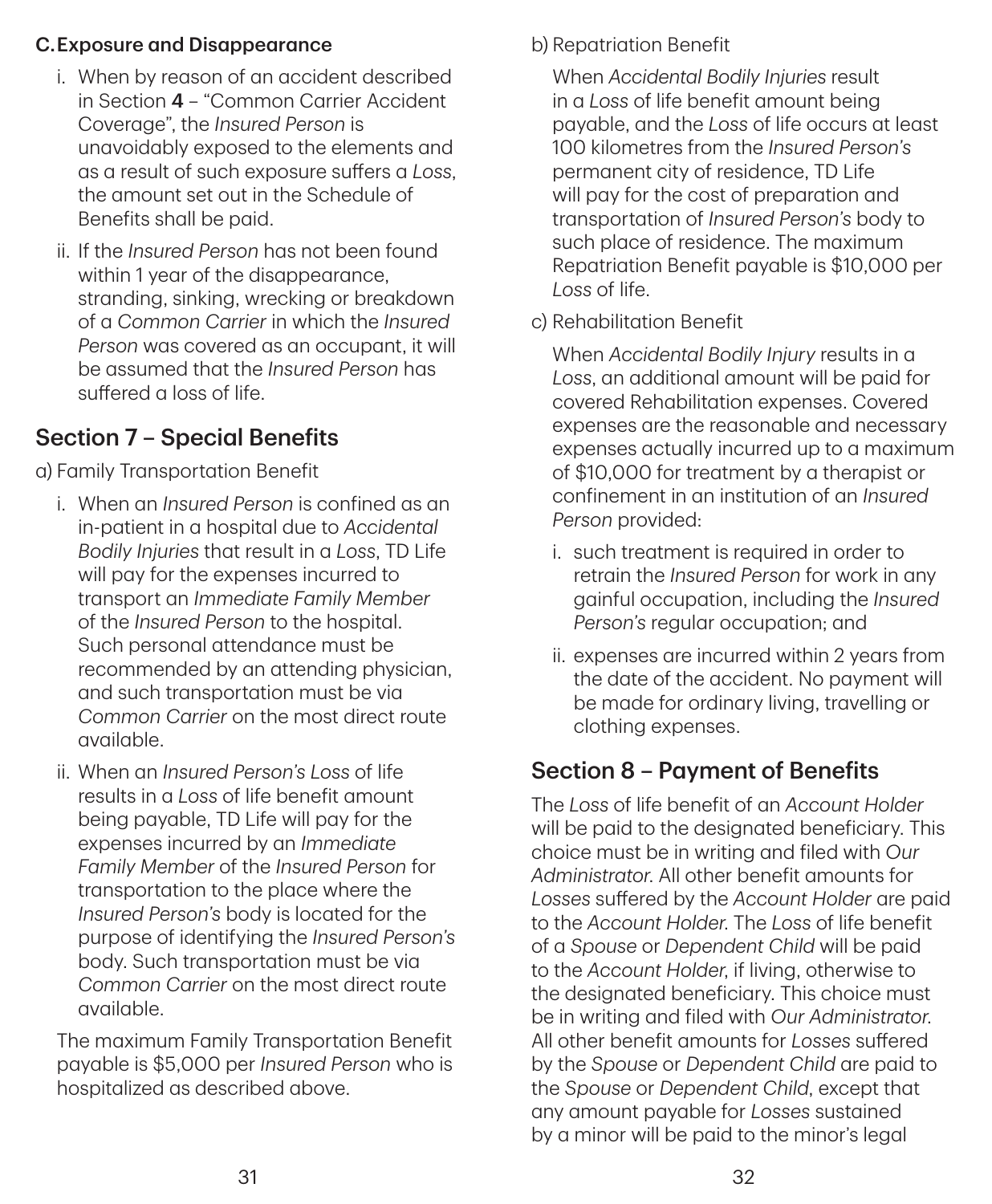guardian. If the *Insured Person* has not chosen a beneficiary, or if there is no beneficiary alive when the *Insured Person* dies, TD Life will pay the benefit amount to the *Account Holder's* estate.

## Section 9 – Exclusions

This Policy does not cover *Loss* caused by or resulting from any of the following:

- a) *Loss* occurring while the employee is in, entering or exiting any aircraft while acting or training as a pilot or crew member.
- b) *Loss* resulting from suicide, attempted suicide or *Loss* that is intentionally self‑inflicted.
- c) *Loss* caused by bacterial infection except bacterial infection of an *Accidental Bodily Injury*, or if death results from the accidental ingestion of a substance contaminated by bacteria.

d) *Loss* caused by or resulting from:

- an act of war, whether declared or undeclared; or
- hostile or warlike action in time of peace or war; or
- willing participation in a war, riot or civil unrest; or
- rebellion: or
- revolution: or
- insurrection; or
- any service in the armed forces while on duty.

## Section 10 – How to Submit a Claim

IMPORTANT NOTE: *You* must report *Your* claim to *Our Administrator* within 30 days after the date of the occurrence of commencement of any *Loss* covered by this *Certificate* or as soon as reasonably possible. *You* must provide completed claim form with required supporting documentation to *Our Administrator* as soon as possible, but no later than 90 days after the date of *Loss*.

## Who to Contact to Submit a Claim

To submit a claim, please contact *Our Administrator* at 1-866-374-1129 (toll‑free) from Canada or the U.S., or +1-416-977-4425 (collect) from other countries.

## Complete the Required Form

- 1) Request the Form: To request a claim form, call *Our Administrator* at 1-866-374-1129 (toll‑free) from 8 a.m. to 8 p.m. ET, Monday to Friday.
- 2) Time limit from date of event: If *You* are making a claim, *You* must report *Your* claim to *Our Administrator* within 30 days after the date of *Loss*. *You* must send *Our Administrator* the appropriate claim forms, together with written proof of loss (e.g., original invoices and tickets, medical and/or death certificates) as soon as possible, but no later than 90 days after the date of *Loss*. Failure to provide the applicable documentation may invalidate *Your* claim.

## Section 11 – When *Your* Coverage **Terminates**

The insurance coverage of any *Insured Person* shall terminate on the earliest of the following:

- a) the date the Policy is terminated;
- b) the expiration of the Policy term for which premium has been paid;
- c) the date the *Account Holder's Account* is cancelled or their *Account* privileges are terminated.

## Section 12 – General Conditions

## Conformance with Statutes

Any terms of this Policy that are in conflict with the applicable statutes, laws or regulations of the province or territory in which this Policy is issued are amended to conform to such statutes.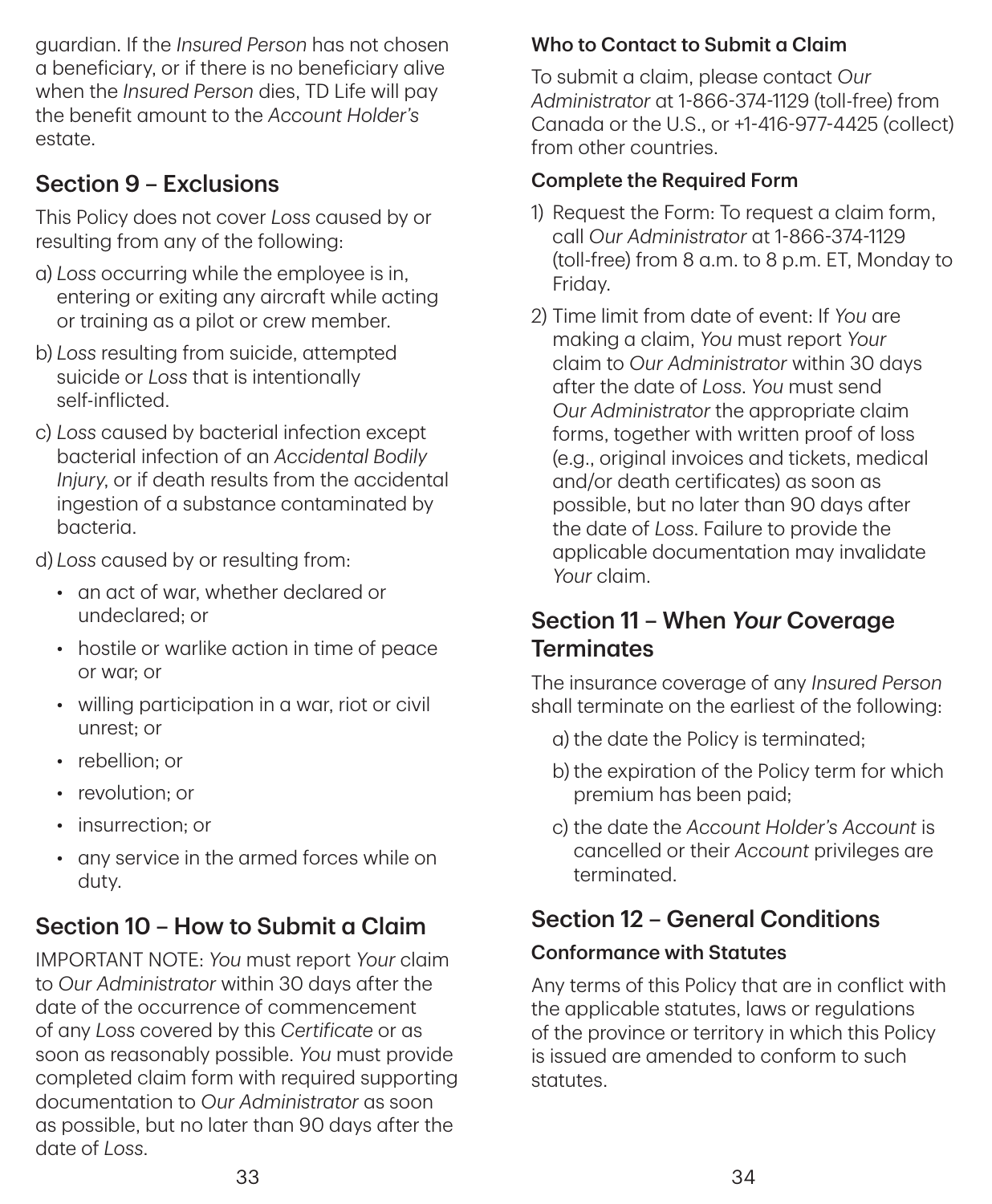### Group Policy

This *Certificate* is a description of coverage provided by Policy #TGV009 issued to The Toronto‑Dominion Bank. All terms and conditions of the Policy govern. In no event does possession of multiple certificates or TD Credit Cards entitle an *Insured Person* to benefits in excess of those described herein for any *Loss* sustained.

### Legal Action Limitation Period

Every action or proceeding against the insurer for the recovery of insurance money payable under the contract is absolutely barred unless commenced within the time set out in the *Insurance Act* (for actions or proceedings governed by the laws of Alberta or British Columbia), *The Insurance Act* (for actions or proceedings governed by the laws of Manitoba), the *Limitations Act*, 2002 (for actions or proceedings governed by the laws of Ontario), or other applicable legislation. For actions or proceedings governed by the laws of Quebec, the prescriptive period is set out in the *Civil Code of Quebec*.

### Physical Examination and Autopsy

*Our Administrator* has the right to have the *Insured Person* examined by a physician approved by *Our Administrator*, as often as reasonably necessary while a claim is pending. *Our Administrator* may also have an autopsy done, unless prohibited by law. Any examinations or autopsies that we require will be done at *Our Administrator's* expense and by a physician.

## DELAYED AND LOST BAGGAGE **INSURANCE**

Coverage under this Certificate is provided by:

TD Home and Auto Insurance Company ("Insurer")

P.O. Box 1, TD Centre, Toronto, ON M5K 1A2

Claims administration and adjudication services are provided by:

Global Excel Management Inc. ("Administrator") 73 Queen Street, Sherbrooke, QC J1M 0C9 Phone: 1-866-374-1129 or +1-416-977-4425

## Section 1 – Introduction

### Certificate of Insurance

Claims administration and adjudication services are provided by Global Excel Management Inc. The *Certificate* applies to the TD U.S. Dollar Visa Card, which will be referred to as a "TD Credit Card" or "Card" throughout the *Certificate*. TD Home and Auto Insurance Company ("TDH&A") provides the insurance for this *Certificate* under Master Policy #TDVB112008 (the "Policy") issued to The Toronto‑Dominion Bank. This *Certificate* contains a clause that may limit the amount payable.

#### Section 2 – Summary of Benefits Benefits Maximum Benefit Payable

Delayed/Lost Baggage \$1,000 per *Covered Person* per *Covered Trip*

## Section 3 – Eligibility

*Covered Person* as defined provided that:

- *Your Account* privileges have not been terminated or suspended; and
- *Your Account* is not more than 90 days past due; and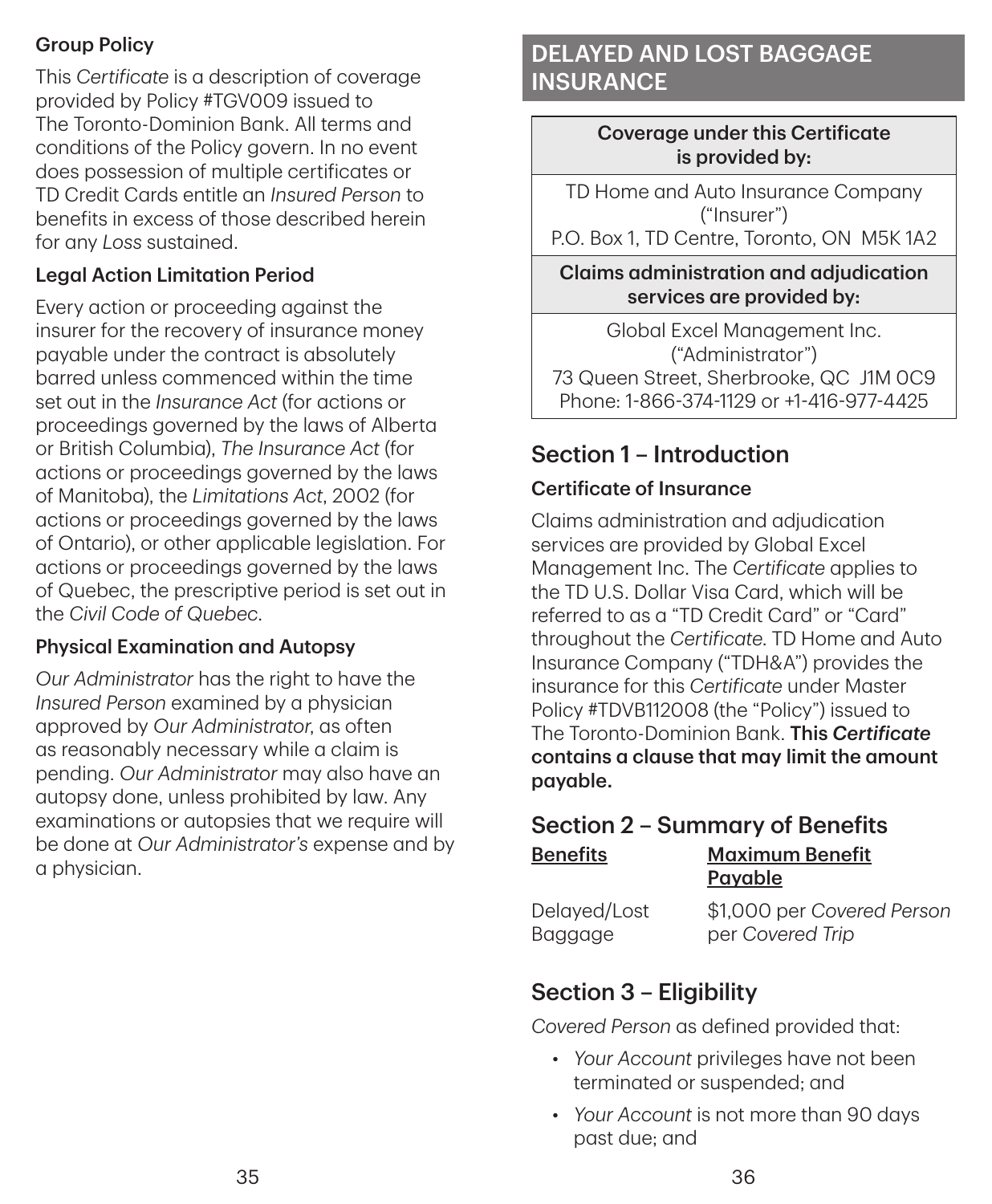• *Your* TD Credit Card must be in *Good Standing*.

## Section 4 – Definitions

In this *Certificate*, the following words and phrases shown in italics and capitalized have the meanings shown below. As *You* read through the *Certificate*, *You* may need to refer to this Section to ensure *You* have a full understanding of *Your* coverage, limitations and exclusions.

Account means the Primary Cardholder's TD Credit Card Account that the *Bank* maintains.

Account Holder means the *Primary Cardholder* to whom the monthly *Account* statement is issued and who is a resident of Canada, and any *Additional Cardholder* who is a resident of Canada. The *Account Holder* may be referred herein as "*You*" or "*Your*".

Additional Cardholder means a person to whom a TD Credit Card has been issued at the authorization of the *Primary Cardholder*.

Baggage Delay means a *Covered Person's Checked Baggage* is delayed by more than 6 hours from the *Covered Person's* time of arrival at the *Final Destination*.

**Bank** means The Toronto-Dominion Bank.

Certificate means this Certificate of Insurance.

Checked Baggage means suitcases or other containers specifically designated for carrying personal belongings, for which a baggage claim check has been issued to the *Covered Person* by a *Common Carrier*.

Common Carrier means any land, air, or water conveyance, which is licensed to carry passengers for compensation and which undertakes to carry all persons indifferently who may apply for passage, so long as there is room, and there is no legal excuse for refusal.

Covered Person means the *Account Holder*, *Account Holder's Spouse* or *Dependent Children* whose name is on the Ticket, or, if no name is on the *Ticket*, for whom a *Ticket* has been purchased.

Dependent Child(ren) mean(s) *Your* natural, adopted, or stepchildren who are:

- unmarried; and
- dependent on *You* for financial maintenance and support; and
	- under 21 years of age; or
	- under 25 years of age and attending an institution of higher learning, full time, in Canada; or
	- permanently, mentally and physically challenged and incapable of self‑support.

**Essential Items** mean essential clothing and toiletries that the *Covered Person* was carrying in the baggage, which the *Covered Person* must replace during the period of *Baggage Delay*.

Final Destination means the away-from-home ticketed destination for any particular day of travel, as shown on *Your Ticket*.

Good Standing: An *Account* is in *Good Standing* if:

- the *Primary Cardholder* has applied for the *Account*;
- the *Bank* has approved and opened the *Account*;
- the *Primary Cardholde*r has not advised the *Bank* to close the *Account*; and
- the *Bank* has not suspended or revoked credit privileges or otherwise closed the *Account*.

Primary Cardholder means a person who applied for a TD Credit Card, whose name is on the Account and to whom a TD Credit Card has been issued. A *Primary Cardholder* does not include an *Additional Cardholder*.

Spouse means:

- the person who the *Account Holder* is legally married to; or
- the person the *Account Holder* has lived with for at least 1 continuous year in the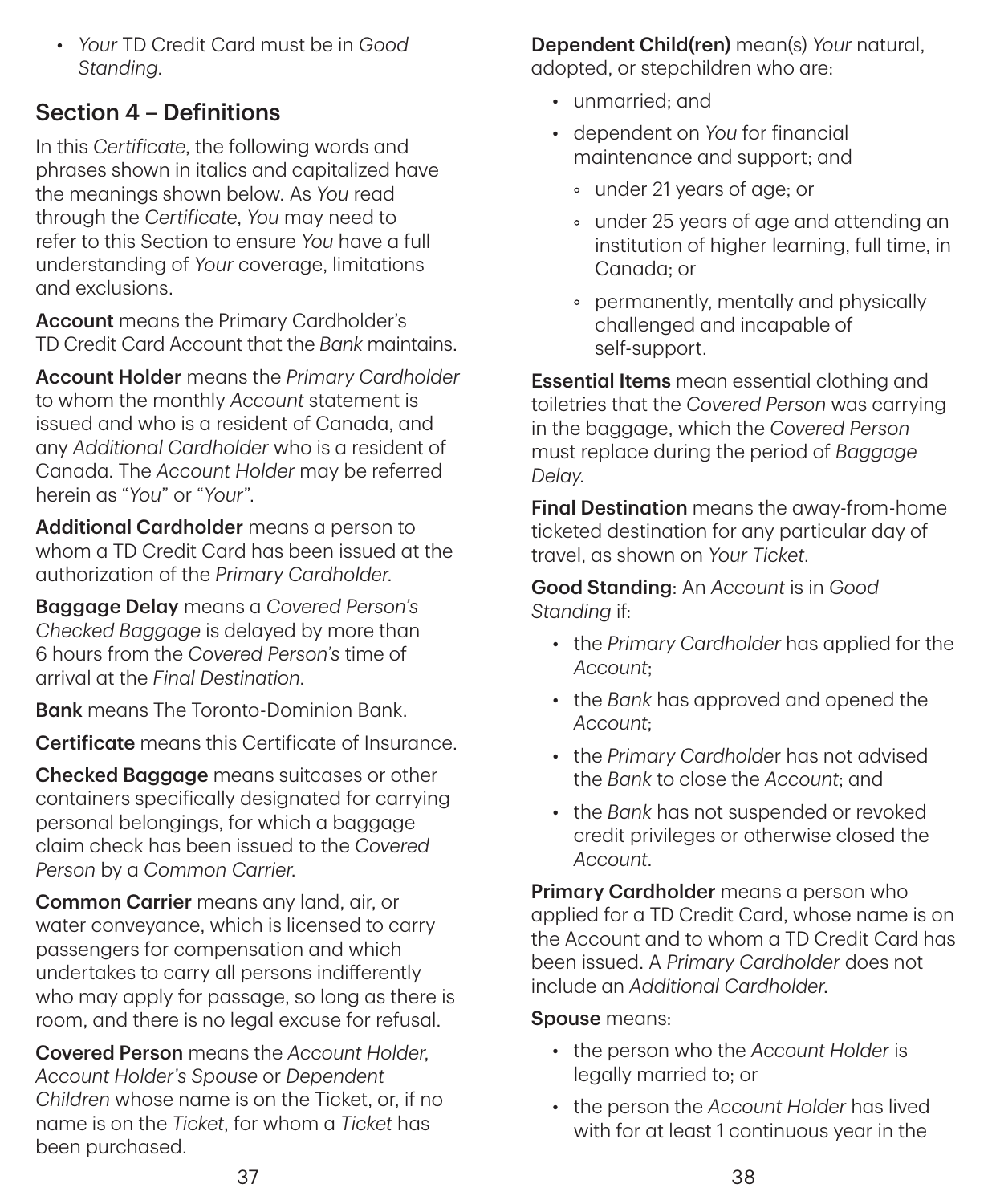same household and publicly refers to as their partner.

TD Rewards Points means the rewards units earned for goods and services charged to the *Account* through the TD Travel Rewards Program associated with the *Account*.

**Ticket** means evidence of the fare paid for travel on a *Common Carrier* and paid in full by charge to *Your Account*.

Our means TD Life Insurance Company.

## Section 5 – Description of Insurance Coverage

A. Delayed Baggage

In the event of *Baggage Delay*, the *Account Holder* will be reimbursed for the cost to replace *Essential Items* provided those purchases are made before the baggage is returned to the *Covered Person* but in no event more than 96 hours after arriving at the *Final Destination*.

B. Lost Baggage

In the event the *Common Carrier* never locates the *Covered Person's Checked Baggage*, the *Covered Person* will be reimbursed for the portion of the replacement cost of lost personal property that is not paid by the *Common Carrier* or other insurance.

The total benefits payable in respect of sub-sections A and B are subject to a maximum of \$1,000 per *Covered Person* per Trip.

To activate coverage, use *Your* TD Credit Card to pay the full cost of the *Ticket*. Coverage will be in force while baggage is in the custody of the *Common Carrier*.

## Section 6 – Limitations and Exclusions

No coverage is provided for: Losses occurring when the *Checked Baggage* is delayed on a *Covered Person's* return home to their province or residence; expenses incurred more than 96 hours after arriving at the *Final Destination*

shown on the *Ticket*; expenses incurred after the *Checked Baggage* is returned to the *Covered Person*; losses caused by or resulting from any criminal act by the *Covered Person*; baggage not checked; baggage held, seized, quarantined or destroyed by customs or government agency; money; securities; credit cards and other negotiable instruments; *Tickets* and documents.

## Section 7 – Termination of Coverage

Coverage terminates on the earliest of the following:

- 1. When *Your Account* is closed;
- 2. When *Your Account* is 90 or more days past due, but coverage is automatically reinstated when the *Account* is returned to *Good Standing*;
- 3. When the Policy is cancelled except that the Insurer will remain liable for the claim if the event giving rise to the claim occurred prior to the effective termination date and the claim is otherwise valid.

## Section 8 – How to Submit a Claim

The *Account Holder* must furnish the Insurer with proof of claim. This shall include a signed *Loss* report.

### Who to Contact to Submit a Claim

a) Initial Notification – If *You* have incurred a claim covered under the Delayed/Lost Baggage Plan, *You* must give notice by contacting *Our Administrator* within 45 days from the date of the occurrence of the delay.

Call 1-866-374-1129 (toll-free) from Canada or U.S., or +1-416-977-4425 (collect) from other countries between  $8:00 \text{ a m}$  and 8:00 p.m. ET, Monday to Friday.

The *Covered Person* will be asked to provide or, if writing, should provide:

- the name, address, and telephone number;
- the account number;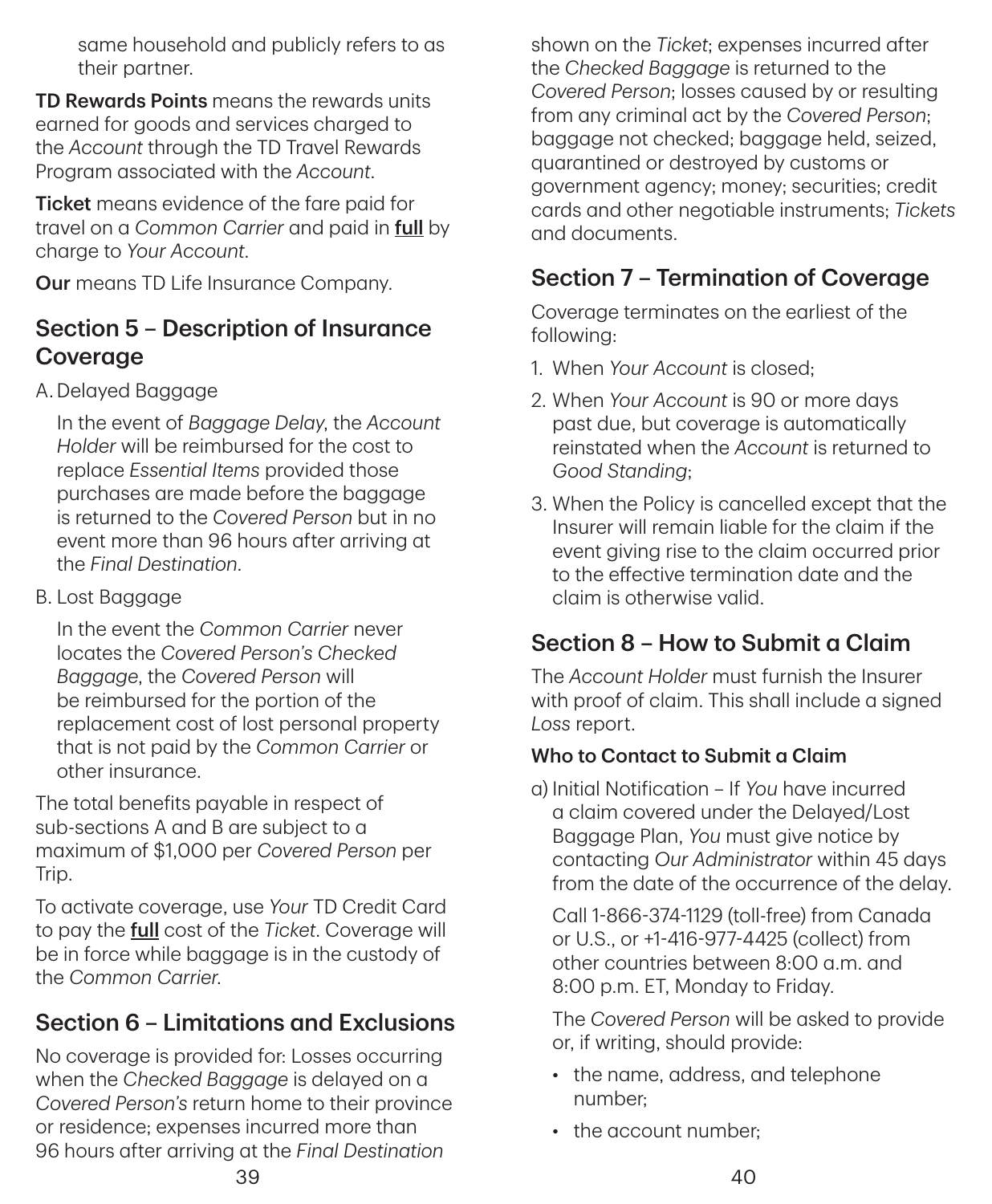- the date, time and place of the occurrence of the delay or *Loss*; and
- the amount of the claim.

b) Written Proof – Complete the Required Form

- Request the Form: To request a claim form, call *Our Administrator* at 1-866-374-1129 (toll‑free) from Canada and the U.S., or +1-416-977-4425 (collect) from other countries from 8 a.m. to 8 p.m. ET, Monday to Friday.
- Time limit from date of event: If *You* are making a claim, *You* must send *Our Administrator* the appropriate claim forms, together with written proof of *Loss* (e.g., original invoices and *Tickets*) as soon as possible. In every case, *You* must report *Your* claim and submit *Your* completed claim form with required documentation within 90 days from the date of occurrence of the delay or *Loss*. Failure to provide the applicable documentation may invalidate *Your* claim.

### Provide the information requested

The *Loss* report shall include but may not be limited to:

- a copy of the *Ticket*;
- a copy of the baggage claim *Ticket*;
- a copy of the *Account* charge receipt or TD Credit Card statement for the cost of the *Ticket* and/or proof of redemption;
- a copy of a statement from *Your* homeowner's or tenant's insurance carrier indicating the extent to which *You* have been reimbursed for any items permanently lost with *Your* baggage;
- itemized receipts for actual expenses incurred for essential clothing and toiletries;
- a written statement from the *Common Carrier* confirming all of the following specifics:
	- date and time of delay or *Loss*;
- date and time that baggage was returned, or if not returned, a statement of the amount of liability accepted by the *Common Carrier*, if any;
- reason or circumstances surrounding the delay or *Loss* and
- any other information reasonably required by the Insurer.

#### What Claimant Can Expect from Insurer

Once *We* have approved the claim, *We* will notify *You* and payment will be made within 60 days after receipt of the required claim forms, documentation and written proof of *Loss*. If the claim has been denied, *We* will inform *You* of the claim denial reasons within 60 days after receipt of the required claim forms and written proof of *Loss*.

## Section 9 – General Conditions

### Conformance with Statutes

Any terms of this Policy which are in conflict with the applicable statutes, laws or regulations of the province or territory in which this Policy is issued are amended to conform to such statutes.

### False Claim

If an *Account Holde*r makes any claim knowing it to be false or fraudulent in any respect, such *Account Holder* shall no longer be entitled to the benefits of this protection nor to the payment of any claim made under the Policy.

### Legal Action Limitation Period

Every action or proceeding against the Insurer for the recovery of insurance money payable under the contract is absolutely barred unless commenced within the time set out in the *Insurance Act* (for actions or proceedings governed by the laws of Alberta or British Columbia), *The Insurance Act* (for actions or proceedings governed by the laws of Manitoba), the *Limitations Act, 2002* (for actions or proceedings governed by the laws of Ontario), or other applicable legislation. For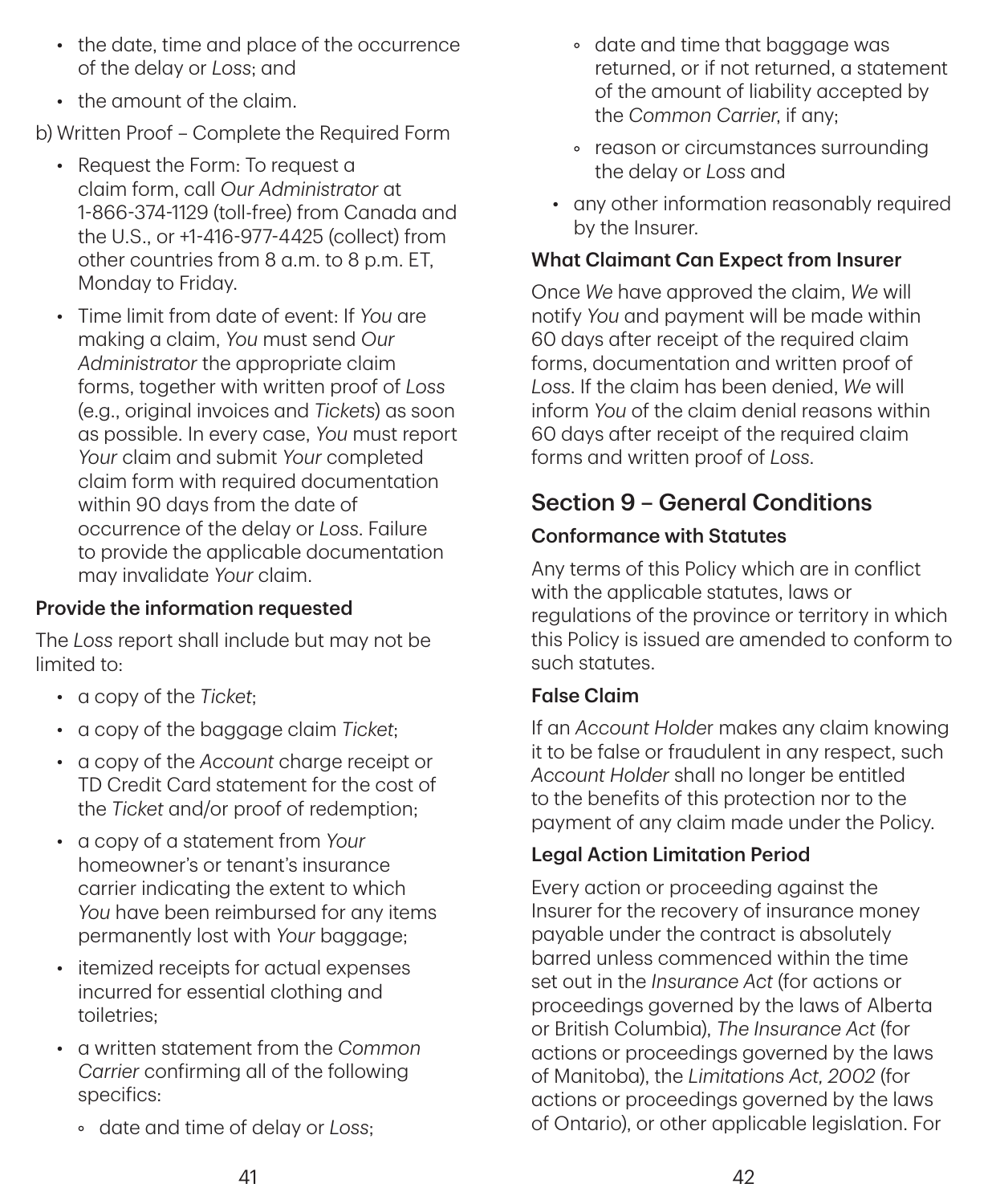actions or proceedings governed by the laws of Quebec, the prescriptive period is set out in the *Civil Code of Quebec*.

#### Master Group Policy

This *Certificate* is a description of coverage provided by Policy #TDVB112008 issued to The Toronto‑Dominion Bank. All terms and conditions of the Policy govern. In no event does possession of multiple certificates or TD Credit Cards entitle a *Covered Person* to benefits in excess of those described herein for any loss sustained.

#### Other insurance

All of *Our* policies are excess insurance, meaning that any other sources of recovery *You* have will pay first, and this insurance policy will be the last to pay. The total benefits payable under all *Your* insurance, including this *Certificate*, cannot be more than the actual expenses for a claim. If a *Covered Person* is also insured under any other insurance certificate or policy, *We* will coordinate payment of benefits with the other insurer.

#### Subrogation with Respect to Lost Baggage

As a condition to the payment of any claim to an *Account Holder* under the *Certificate*, the *Account Holder* and/or any *Covered Person* shall, upon request, transfer or assign to the Insurer all legal rights against all other parties for the loss. The *Account Holder* shall give the Insurer all such assistance as the Insurer may reasonably require to secure its rights and remedies, including the execution of all documents necessary to enable the Insurer to bring suit in the name of the *Account Holder* and/or *Covered Person*.

## AUTO RENTAL COLLISION / LOSS DAMAGE INSURANCE

#### Coverage under this Certificate is provided by:

TD Home and Auto Insurance Company ("Insurer")

P.O. Box 1, TD Centre, Toronto, ON M5K 1A2

Claims administration and adjudication services are provided by:

Global Excel Management Inc. ("Administrator") 73 Queen Street, Sherbrooke, QC J1M 0C9 Phone: 1-866-374-1129 or +1-416-977-4425

Please note that in Alberta and British Columbia, Statutory Conditions are deemed to be part of every contract that includes insurance against loss or damage to property and said Statutory Conditions are included in the Policy.

## Section 1 – Introduction

### Certificate of Insurance

The *Certificate* below applies to the TD U.S. Dollar Visa Card, which will be referred to as a "TD Credit Card" throughout the *Certificate*. Please read this *Certificate* carefully. It outlines what Collision/Loss Damage Insurance is and what is covered along with the conditions under which a payment will be made when *You* rent and operate a rental vehicle but do not accept the Collision Damage Waiver (CDW) or its equivalent offered by the *Rental Agency*. It also provides instructions on how to make a claim. This *Certificate* should be kept in a safe place and carried with *You* when *You* travel.

TD Home and Auto Insurance Company (referred to in this *Certificate* as the "Insurer"), provides the insurance for this *Certificate* under Policy #TDV092010 (referred to in this *Certificate* as the "Policy"). *Our Administrator* administers the insurance on behalf of TD Home and Auto Insurance Company, and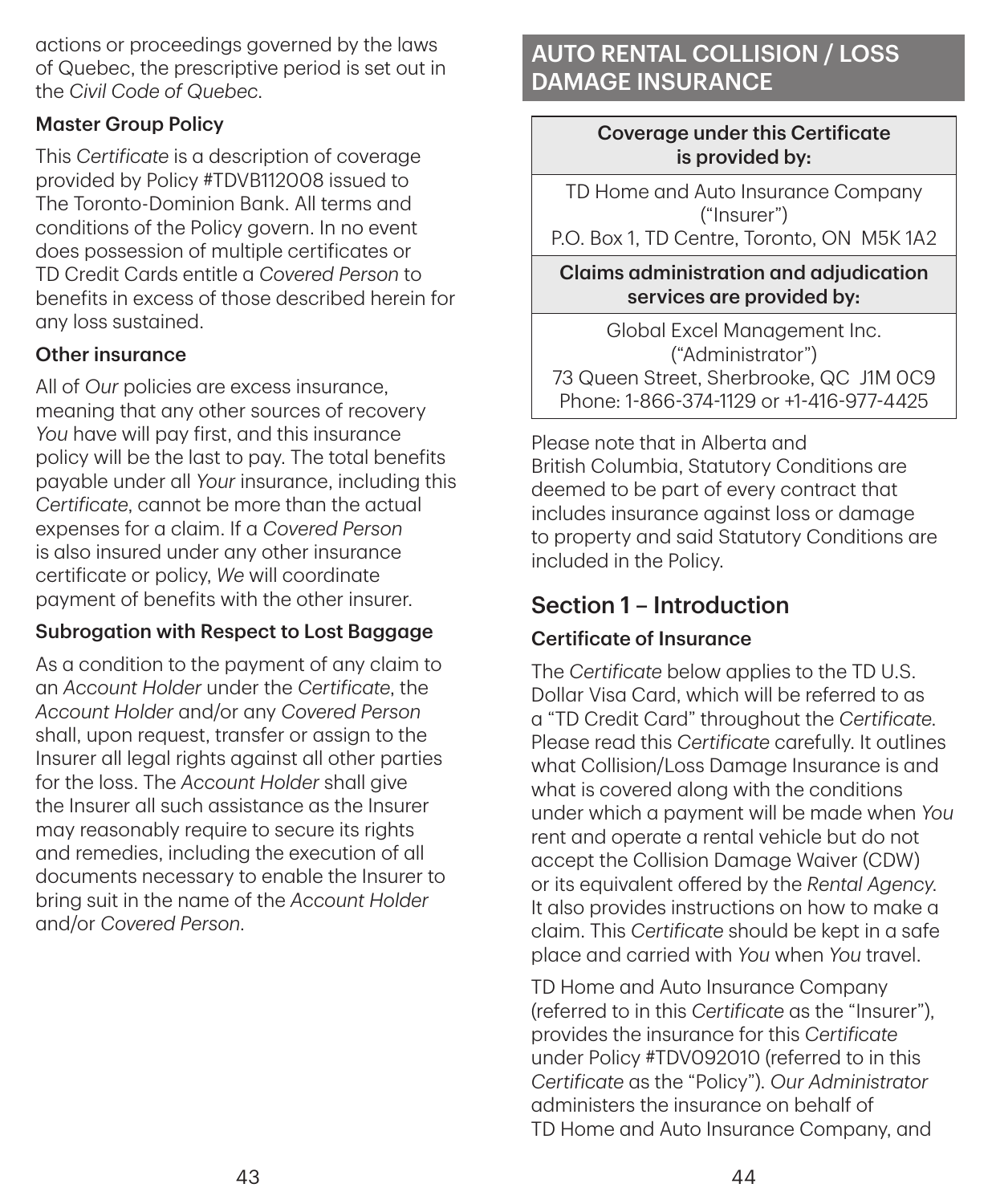provides claims assistance, claims payment and administrative services under the Group Policy.

This *Certificate* is not a contract of insurance. It contains only a summary of the principal provisions of the Policy.

All benefits are subject in every respect to the Policy which alone constitutes the Agreement under which payments are made. This *Certificate* contains a clause which may limit the amount payable.

This coverage may be cancelled, changed or modified at the option of the card issuer or the Insurer Company with at least 30 days written notice to the *Primary Cardholder*.

#### How to contact *Us*

*You* may contact *Our Administrator* by calling: 1-866-374-1129 (toll‑free) from Canada or the U.S., or +1-416-977-4425 (collect) from other countries.

## Section 2 – Eligibility

### Who is Eligible for Coverage?

*Insured Persons* as defined provided that:

- 1. *Your* Card *Account* privileges have not been terminated or suspended; and/or
- 2. *Your* Card *Account* is not more than 90 days past due.

### Coverage Activation

For coverage to be in effect, *You* must:

- 1. Use *Your* TD Credit Card to pay for the entire rental from a *Rental Agency*.
- 2. Decline the *Rental Agency's* CDW option or similar coverage offered by the *Rental Agency* on the rental contract. If there is no space on the vehicle rental contract for *You* to indicate that *You* have declined the coverage, then indicate in writing on the contract "I decline CDW provided by this merchant".
	- Rental vehicles which are part of prepaid travel packages are also covered if the total

package was paid by *Your* TD Credit Card.

- *You* are covered if *You* receive a "free rental" as a result of a promotion where *You* have had to make previous vehicle rentals and if each such previous rental was entirely paid for with *Your* TD Credit Card.
- *You* are covered if *You* receive a "free rental" day(s) as a result of TD Rewards Program for the number of days of free rental (or similar TD Credit Card program). If the free rental day(s) are combined with rental days for which *You* pay the negotiated rate, this entire balance must be paid by *Your* TD Credit Card.
- *You* are covered if *TD Rewards Points* are used to obtain the rental. If partial payment is made using *Your TD Rewards Points*, the remaining balance of that rental must be paid using *Your* TD Credit Card in order to be covered.

### Frequent Flyer Plan Rewards Units

Under no circumstances will any benefit be payable in connection with the value of frequent flyer plan rewards units that have been lost or wasted.

## Section 3 – Definitions

In this *Certificate*, the following words and phrases shown in italics and capitalized have the meanings shown below. As *You* read through the *Certificate*, *You* may need to refer to this Section to ensure *You* have a full understanding of *Your* coverage, limitations and exclusions.

Account means the Primary Cardholder's TD Credit Card Account that the *Bank* maintains.

Account Holder means the *Primary Cardholder* to whom the monthly *Account* statement is issued and who is a resident of Canada, and any *Additional Cardholder* who is a resident of Canada. The *Account Holder* may be referred herein as "*You*" or "*Your*".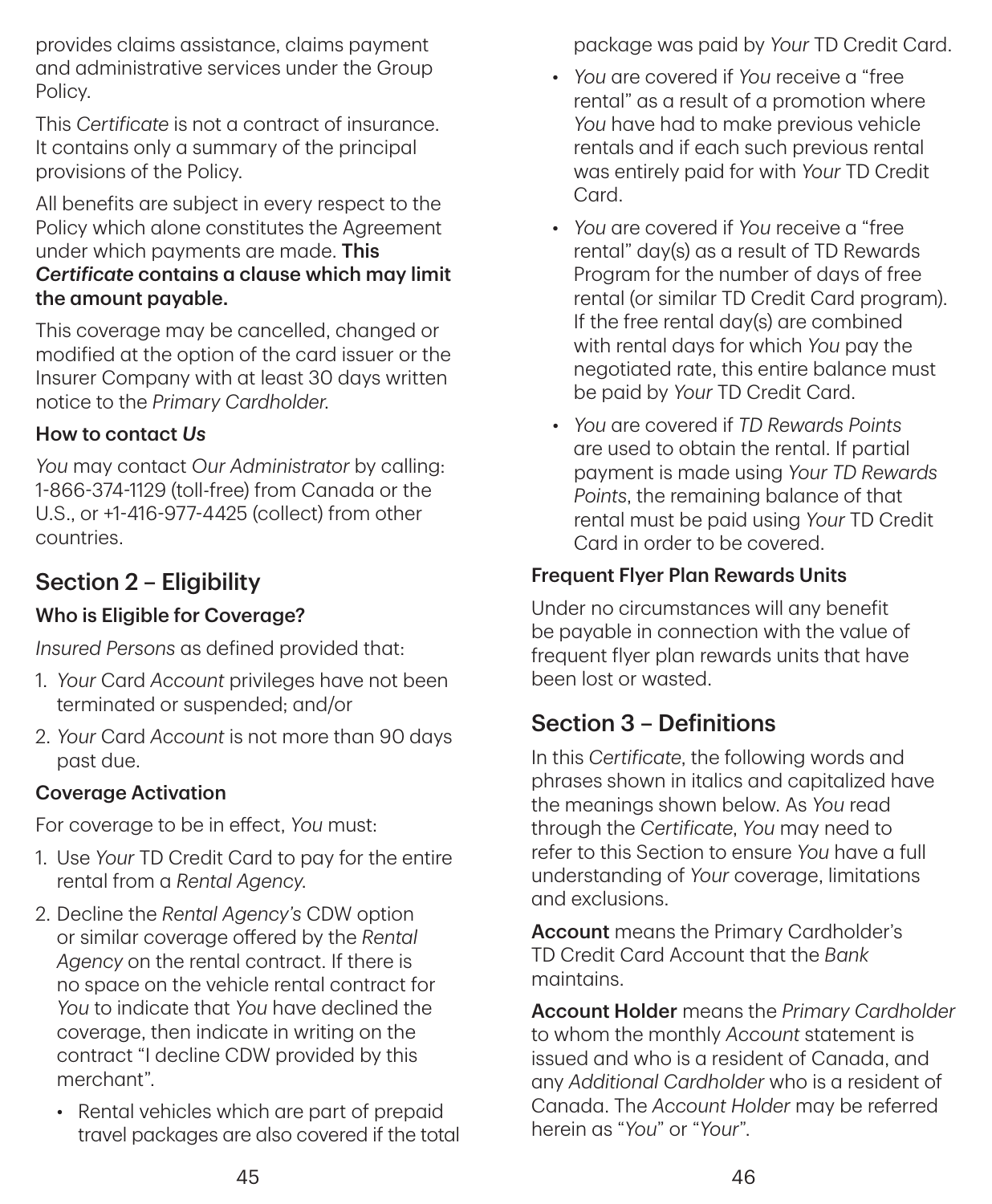Additional Cardholder means a person to whom a TD Credit Card has been issued at the authorization of the *Primary Cardholde*r.

Bank means The Toronto‑Dominion Bank.

Car Sharing means a car rental club, which gives its members 24‑hour access to a fleet of cars parked in a convenient location.

Certificate means this Certificate of Insurance.

#### Good Standing means:

- the *Primary Cardholder* has applied for the *Account*;
- the *Bank* has approved and opened the *Account*;
- the *Primary Cardholder* has not advised the *Bank* to close the *Account*; and
- the *Bank* has not suspended or revoked credit privileges or otherwise closed the *Account*.

#### Insured Person means:

- 1. *You* the *Account Holder* who presents themselves in person at the *Rental Agency*, signs the rental contract, declines the *Rental Agency's* Collision Damage Waiver (CDW) or its equivalent and takes possession of the rental vehicle and who complies with the terms of this Policy.
- 2. Any other person who drives the same rental vehicle with *Your* permission whether or not such person has been listed on the rental vehicle contract or has been identified to the *Rental Agency* at the time of making the rental; however, *You* and all drivers must otherwise qualify under and follow the terms of the rental contract and must be legally licensed and permitted to drive the rental vehicle under the laws of the jurisdiction in which the rental vehicle shall be used.

Important: Check with *Your* personal automobile insurer and the *Rental Agency* to ensure that *You* and all other drivers have adequate third‑party liability, personal injury and damage to property coverage. This policy

#### only covers loss or damage to the rental vehicle as stipulated herein.

Loss of Use means the amount paid to a *Rental Agency* to compensate it when a rental vehicle is unavailable for rental while undergoing repairs for damage incurred during the rental period.

Primary Cardholder means a person who has applied for a TD Credit Card, whose name is on the *Account* and to whom a TD Credit Card has been issued.

Rental Agency means an auto *Rental Agency* licensed to rent vehicles and which provides a rental agreement. Throughout this *Certificate* the terms "rental company" and "rental agency" refer to both traditional auto rental agencies and *Car Sharing* Programs.

Rental Agency's CDW means an optional Collision Damage Waiver (CDW) or similar coverage offered by car rental companies that relieves renters of financial responsibility if the car is damaged or stolen while under rental contract. *Rental Agency's CDW* is not insurance.

Tax-free Car means a tax-free car package that provides tourists with a short-term (17 days to 6 months), tax‑free vehicle lease agreement with a guaranteed buyback. The Collision/Loss Damage Insurance program will not provide coverage for *Tax-free Cars*.

TD Rewards Points mean the rewards units earned for goods and services charged to the *Account* through the TD Rewards Program associated to the *Account*.

## Section 4 – Description of Insurance Coverage

#### Collision/Loss Damage Insurance at a Glance

• Only the *Cardholder* may rent a vehicle and decline the *Rental Agency's CDW* or an equivalent coverage offering. This coverage applies only to the *Insured Person's* personal and business use of the rental vehicle.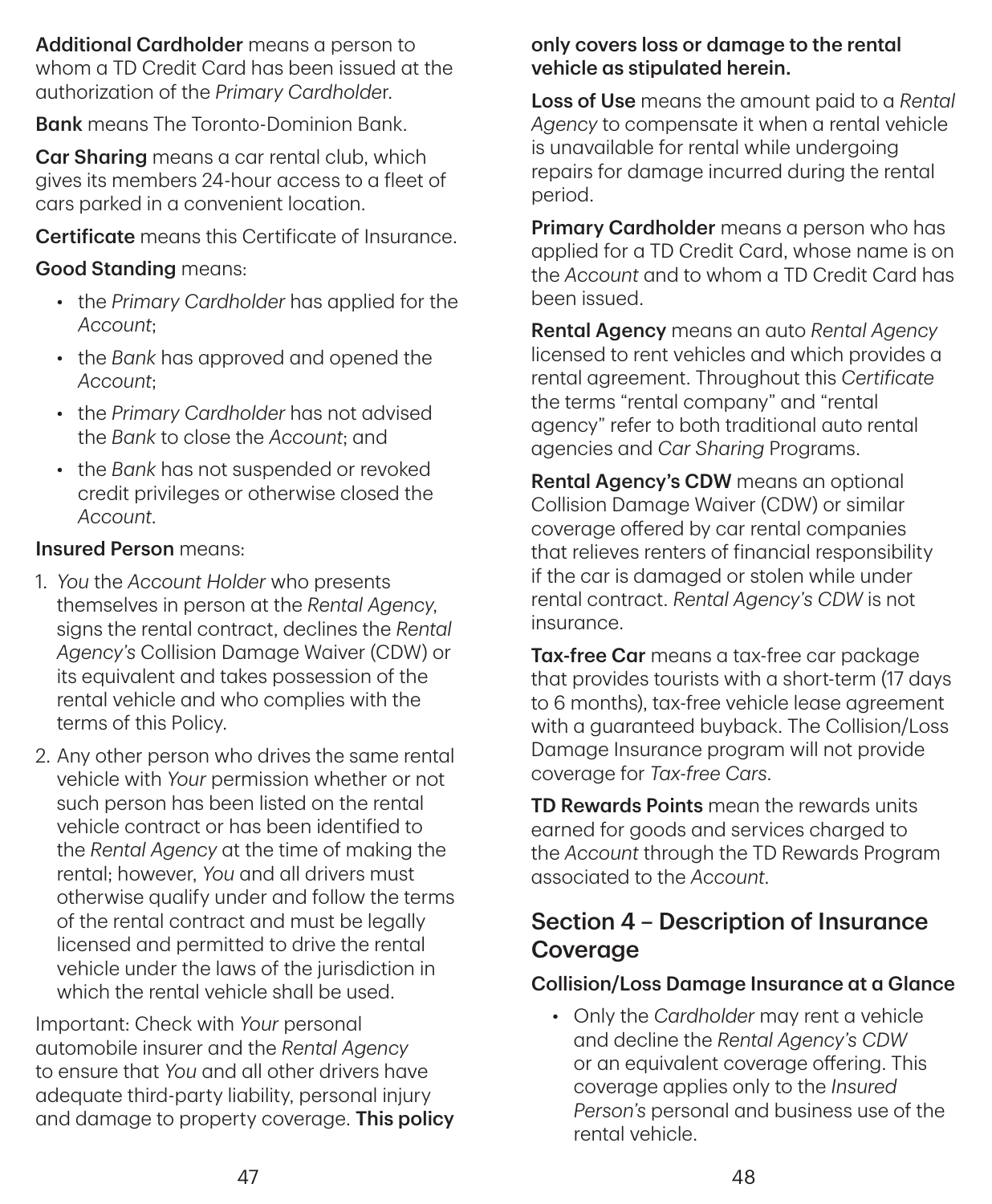- *Your* TD Credit Card must be in *Good Standing*
- *You* must initiate and complete the entire rental transaction with the same TD Credit Card.
- The full cost of the rental must be charged to *Your* TD Credit Card to activate coverage.
- Coverage is limited to one rental vehicle at a time; i.e., if during the same period there is more than one vehicle rented by the *Cardholder*, only the first rental will be eligible for these benefits.
- The length of time *You* rent the same vehicle or vehicles must not exceed 48 consecutive days, which follow one immediately after the other. In order to break the consecutive day cycle, a full calendar day must exist between rental periods. If the rental period exceeds 48 consecutive days, coverage will not be provided from the first day onwards; e.g., coverage will not be provided for either the first 48 consecutive days or any subsequent days. Coverage may not be extended for more than 48 days by renewing or taking out a new rental agreement with the same or another *Rental Agency* for the same vehicle or another vehicle.
- Coverage is limited to loss/damage to, or theft of a rental vehicle only up to the rental vehicle's actual cash value plus valid *Loss of Use* charges.
- The *Cardholder* must decline on the rental contract the CDW option or its equivalent offered by the *Rental Agency*. (The Collision/Loss Damage Insurance coverage does not pay for the premium charged by the *Rental Agency* for the CDW offered by the *Rental Agency*.)
- Most vehicles are covered by the Policy. (A list of vehicles excluded from this coverage is outlined in the subsection "Types of Vehicles Covered".)
- Collision/Loss Damage (CLD) Insurance provides coverage when *You* use *Your* TD Credit Card to pay for the full cost of a rental vehicle and decline the CDW (or an equivalent coverage) offered by the *Rental Agency*. There is no additional charge for the CLD Insurance. The coverage compensates *You* or a *Rental Agency* for loss/damages up to the actual cash value of the rented vehicle and valid *Rental Agency Loss of Use* charges when the conditions described below are met.
- Coverage is available except where prohibited by law.
- Claims must be reported within 48 hours of the damage/loss occurring by calling 1-866-374-1129 (toll‑free) from Canada or the U.S., or +1-416-977-4425 (collect) from other countries.

#### PLEASE READ THE FOLLOWING COVERAGE DESCRIPTION CAREFULLY FOR MORE DETAILED INFORMATION ON CONDITIONS AND EXCLUSIONS.

#### Description of Insurance Coverage

CLD Insurance is primary insurance (except for losses that may be waived or assumed by the *Rental Agency* or their insurer, and in such circumstances where local government insurance legislation states otherwise) which pays the amount for which *You* are liable to the *Rental Agency* up to the actual cash value of the damaged or stolen rental vehicle as well as valid *Loss of Use* charges resulting from damage or theft occurring while *You* are the renter of the rental vehicle.

The length of time *You* rent the same vehicle or vehicles must not exceed 48 consecutive days. If *You* rent the same vehicle or vehicles for more than 48 consecutive days, no coverage is provided for any part of your rental period.

### Where Coverage is Available

This coverage is available on a 24‑hour basis unless precluded by law or the coverage is in violation of the terms of the rental contract in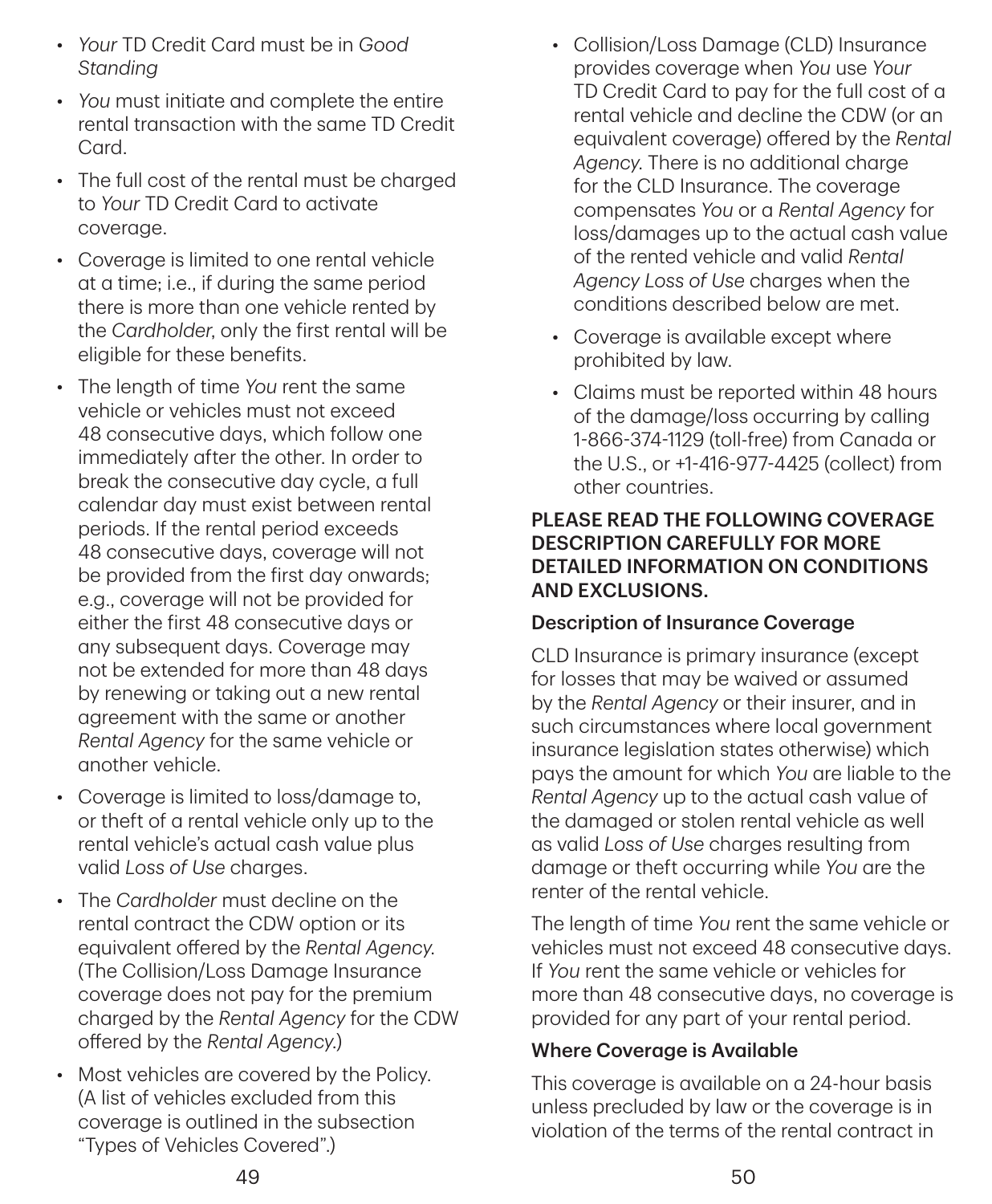the jurisdiction in which it was formed (other than described in Section 5 – "Limitations and Exclusions", under #7). (See Section 9 – "Helpful Hints" for tips on locations where use of this coverage may be challenged and what to do when a *Rental Agency* makes the rental or return of a vehicle difficult.)

### Types of Vehicles Covered

The types of rental vehicles covered include:

All cars, sport utility vehicles, and minivans (defined as vans made by an automobile manufacturer and classified by the manufacturer or a government authority as minivans made to transport a maximum of 8 people including the driver and which are used exclusively for the transportation of passengers and their luggage) except those excluded below.

## Section 5 – Limitations and Exclusions

Collision/Loss Damage (CLD) Insurance does NOT include loss arising directly or indirectly from:

- 1. a replacement vehicle for which *Your* personal automobile insurance is covering all or part of the cost of the rental;
- 2. third-party liability;
- 3. personal injury or damage to property, except the rental vehicle itself or its equipment;
- 4. the operation of the rental vehicle at any time during which any *Insured Person* is driving while intoxicated or under the influence of any narcotic;
- 5. any dishonest, fraudulent or criminal act committed by any *Insured Person*;
- 6. wear and tear, gradual deterioration, or mechanical or electrical breakdown or failure, inherent vice or damage, insects or vermin;
- 7. operation of the rental vehicle in violation of the terms of the rental agreement except:
- a) *Insured Persons* as defined, may operate the rental vehicle;
- b) the rental vehicle may be driven on publicly maintained gravel roads;
- c) the rental vehicle may be driven across provincial and state boundaries in Canada and the U.S. and between Canada and the U.S.

NOTE: It must be noted that loss/damage arising while the vehicle is being operated, as described in #7, is covered by this insurance. However, the *Rental Agency's* third‑party insurance will not be in force and, as such, *You* must ensure that *You* are adequately insured privately for third‑party liability.

- 8. seizure or destruction under a quarantine or customs regulations or confiscated by order of any government or public authority;
- 9. transportation of contraband or illegal trade;
- 10. war; or civil unrest; or an act of war, whether declared or undeclared; or hostile or warlike action in time of peace or war; or willing participation in a riot or civil unrest; or rebellion; or revolution; or insurrection; or any service in the armed forces while on duty;
- 11. transportation of property or passengers for hire;
- 12. nuclear reaction, nuclear radiation, or radioactive contamination;
- 13. intentional damage to the rental vehicle by an *Insured Person*.

### Vehicles that are NOT covered are:

- 1. vans, cargo vans or mini cargo vans (other than minivans as described above);
- 2. trucks, pick‑up trucks or any vehicle that can be spontaneously reconfigured into a pick‑up truck;
- 3. limousines;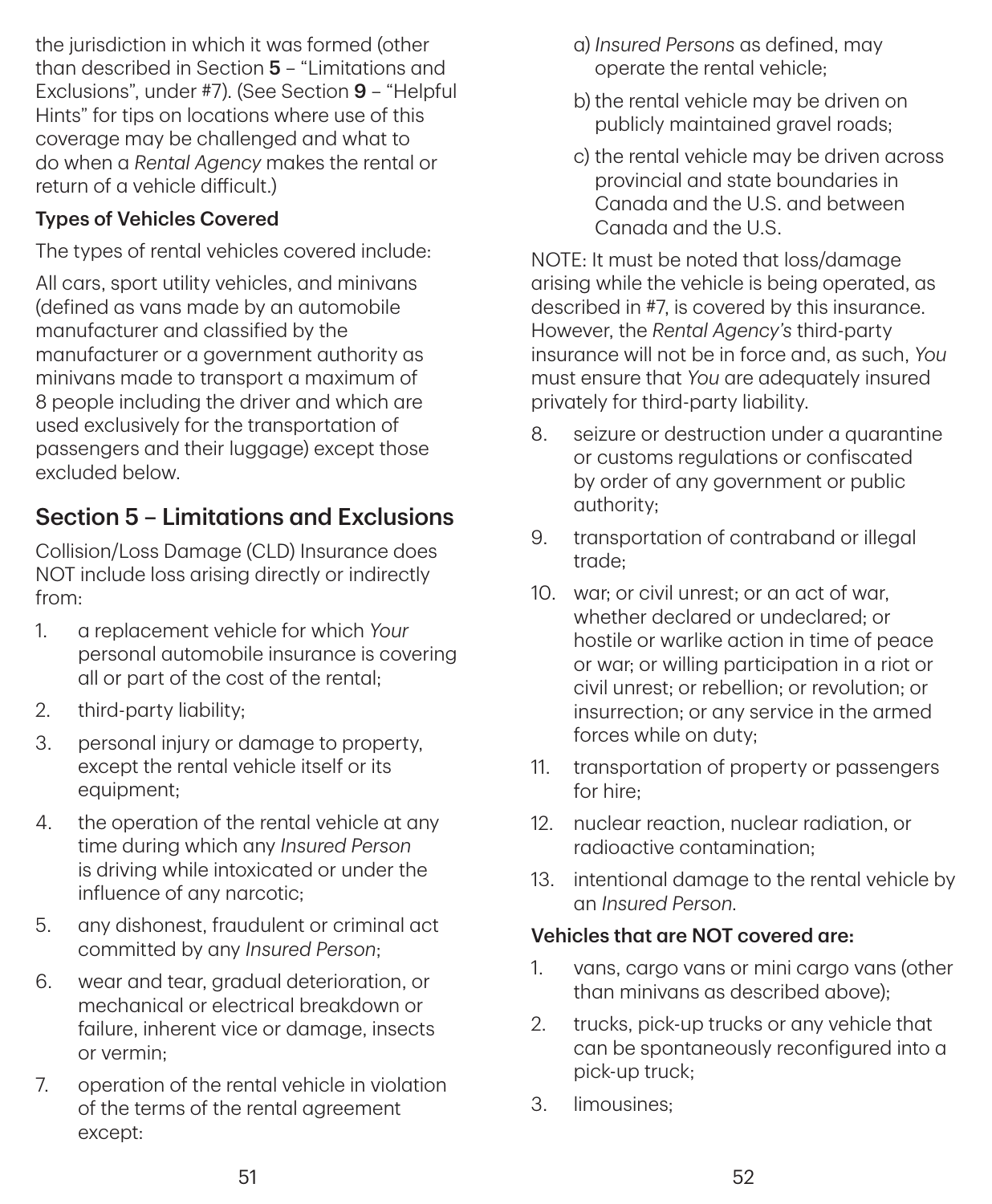- 4. off-road vehicles meaning any vehicle used on roads that are not publicly maintained roads unless used to ingress and egress private property;
- 5. motorcycles, mopeds or motor bikes;
- 6. trailers, campers, recreational vehicles or vehicles not licensed for road use;
- 7. vehicles towing or propelling trailers or any other object;
- 8. mini-buses or buses:
- 9. any vehicle with a Manufacturer's Suggested Retail Price (MSRP) excluding all taxes, over sixty‑five thousand dollars (\$65,000) Canadian, at the time and place of loss.
- 10. exotic vehicles, meaning vehicles such as Aston Martin, Bentley, Bricklin, Daimler, DeLorean, Excalibur, Ferrari, Jensen, Lamborghini, Lotus, Maserati, Porsche, Rolls Royce;
- 11. any vehicle which is either wholly or in part hand made, hand finished or has a limited production of under 2,500 vehicles per year;
- 12. antique vehicles, meaning a vehicle over 20 years old or which has not been manufactured for 10 years or more;
- 13. *Tax-free cars*.

Luxury vehicles such as BMW, Cadillac, Lincoln and Mercedes Benz are covered as long as they meet the above requirements.

## Section 6 – When Coverage **Terminates**

There is NO Coverage when:

- 1. The *Rental Agency* reassumes control of the rental vehicle.
- 2. This Policy is cancelled.
- 3. *Your* rental period is more than 48 consecutive days, or *Your* rental period is extended for more than 48 consecutive days by renewing or taking out a new

rental agreement with the same or another *Rental Agency* for the same vehicle or other vehicles.

4. *Your* TD Credit Card is cancelled or *Card* privileges are otherwise terminated.

## Section 7 – In the Event of an Accident/Theft

- Within 48 hours, call *Our Administrator* at 1-866-374-1129 (toll‑free) from Canada or the U.S., or +1-416-977-4425 (collect) from other countries. *Our Administrator's* representative will answer *Your* questions and send *You* a claim form.
- Decide with the rental agent which one of *You* will make the claim.

If the rental agent decides to settle the claim directly, complete the accident report claim form and assign the right for the *Rental Agency* to make the claim on *Your* behalf on the claim form or other authorized forms. It is important to note that *You* remain responsible for the damage/loss and that *You* may be contacted in the future to answer inquiries resulting from the claims process. The rental agent may fax the required documentation to +1-819-569-2814 (toll‑free).

Original documentation may also be required in some instances. (If *You* have any questions, are having any difficulties, or would like the claims *Administrator* to be involved immediately, call the number provided above).

• If *You* will be making the claim, *You* must call the claims *Administrator* within 48 hours of the damage/theft having occurred. *Your* claim must be submitted with as much documentation, as requested by *Our Administrator* below, within 45 days of discovering the loss/ damage. *You* will need to provide all documentation within 90 days of the date of damage or theft to the claims *Administrator*.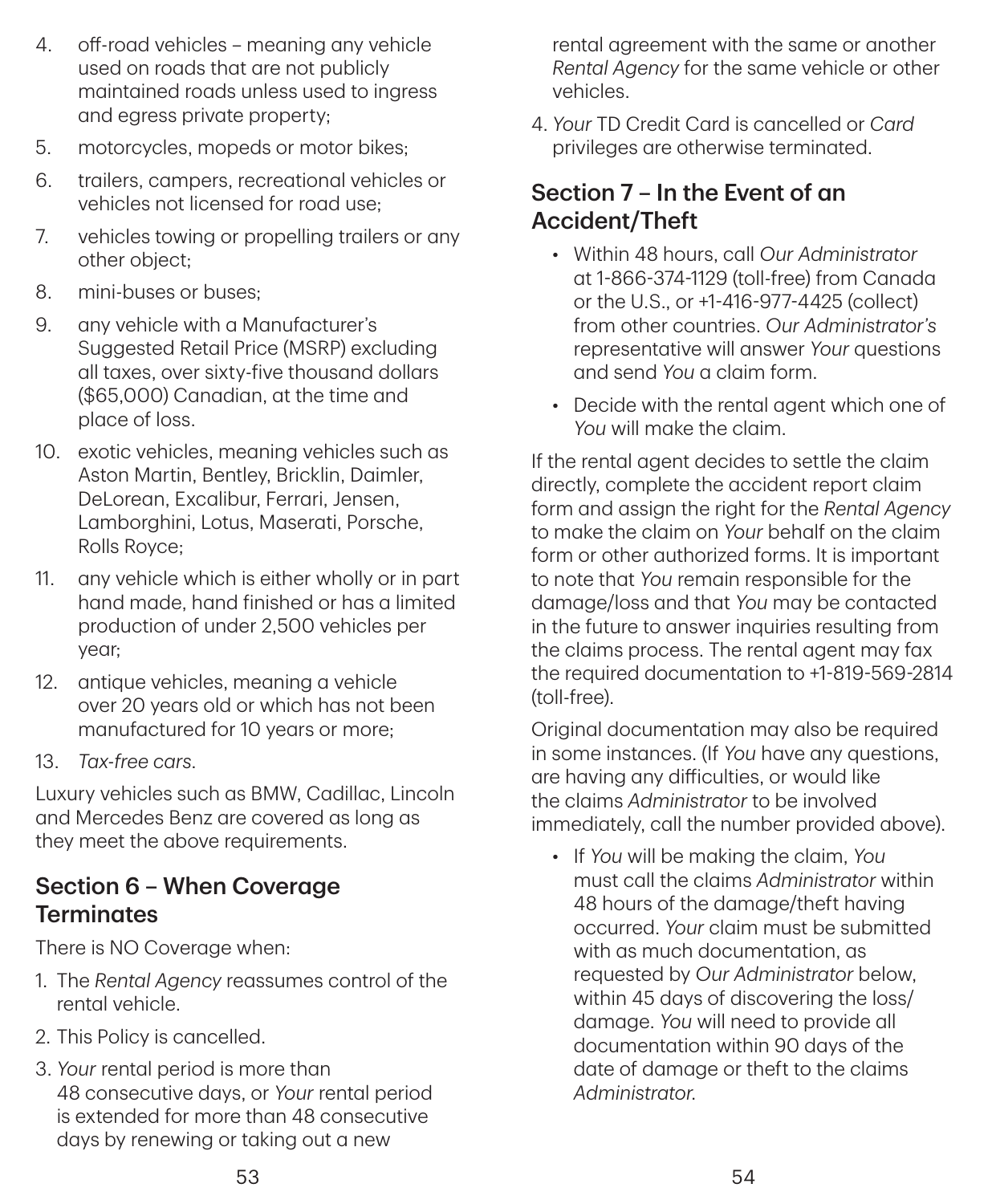- The following claim documentation is required:
	- the claim form, completed and signed;
	- *Your* sales draft showing that the rental was paid in full with the TD Credit Card and/or proof of redemption;
	- the original copy of the vehicle rental agreement;
	- the accident or damage report, if available;
	- the itemized repair bill, or if not available, a copy of the estimate;
	- the receipt for paid repairs;
	- the police report, when available;
	- a copy of *Your* billing or pre‑billing statement if any repair charges were billed to *Your Account*;
- Under normal circumstances, the claim will be paid within 15 days after the claims *Administrator* has received all necessary documentation. If the claim cannot be assessed on the basis of the information that has been provided, it will be closed.

After *Our Administrator* has paid *Your* claim, *Your* rights and recoveries will be transferred to the *Insurer* to the extent of *Our Administrator's* payment for the loss/damage incurred when the rental vehicle was *Your* responsibility. This means the *Insurer* will then be entitled, at its own expense, to sue in *Your* name. If the *Insurer* chooses to sue another party in *Your* name, *You* must give the *Insurer* all the assistance they may reasonably require to secure its rights and remedies. This may include providing *Your* signature on all necessary documents that enable the *Insurer* to sue in *Your* name.

Once *You* report damage, loss or theft, a claim file will be opened and will remain open for 6 months from the date of the damage or theft.

Payment will only be made on a claim or any part of a claim that is completely substantiated as required by the claims *Administrator* within 6 months of the date of loss/damage.

*You* should use due diligence and do all things necessary to avoid or reduce any loss or damage to property protected by this Collision/ Loss Damage Insurance. If *You* make a claim knowing it to be false or fraudulent in any respect, *You* will not be entitled to the benefits of this protection, nor to the payment of any claim made under this Policy.

## Section 8 – General Conditions

### Legal Action Limitation Period

Every action or proceeding against the insurer for the recovery of insurance money payable under the contract is absolutely barred unless commenced within the time set out in the *Insurance Act* (for actions or proceedings governed by the laws of Alberta or British Columbia), *The Insurance Act* (for actions or proceedings governed by the laws of Manitoba), the *Limitations Act, 2002* (for actions or proceedings governed by the laws of Ontario), or other applicable legislation. For actions or proceedings governed by the laws of Quebec, the prescriptive period is set out in the *Civil Code of Quebec*.

## Section 9 – Helpful Hints

Before *You* rent a vehicle, find out if *You* are required to provide a deposit if *You* wish to decline the *Rental Agency's* CDW. If possible, select a *Rental Agency* that provides an excellent rate AND allows *You* to decline the CDW without having to make a deposit.

*Rental Agencies* in some countries may resist *Your* declining their CDW coverage. These *Rental Agencies* may try to encourage *You* to take their coverage or to provide a deposit. If *You* experience difficulty using *Your* CLD Insurance coverage, please call 1-866-374-1129 (toll‑free) from Canada or the U.S., or +1-416-977-4425 (collect) from other countries and provide:

- the name of the *Rental Agency* involved;
- the *Rental Agency's* address;
- the date of the rental;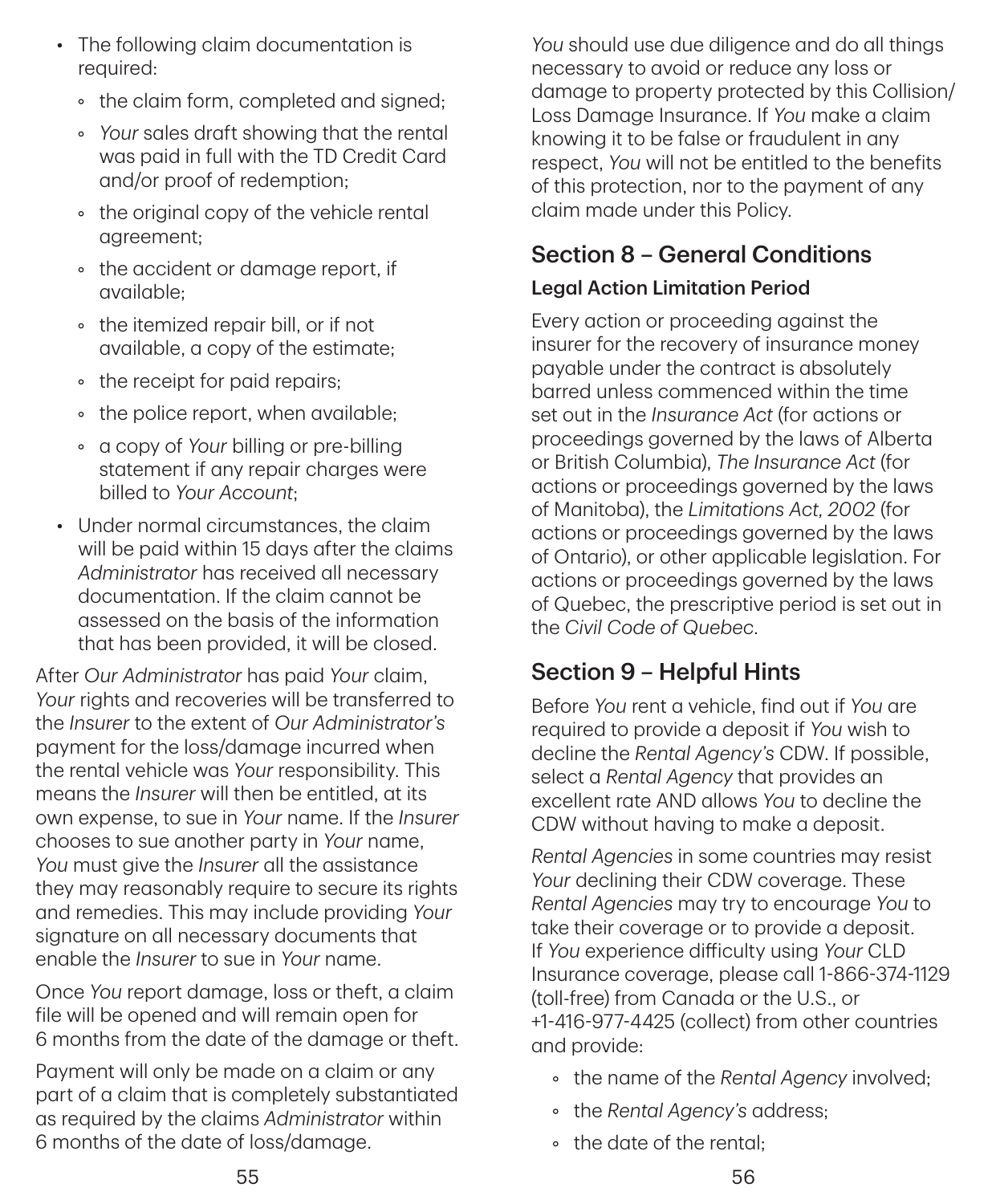• the name of the *Rental Agency* representative with whom *You* spoke, and *Your* rental contract number.

The *Rental Agency* will then be contacted and acquainted with the CLD Insurance coverage.

In certain locations, the law requires that *Rental* Agencies provide Collision Damage Coverage in the price of the vehicle rental. In these locations (and in Costa Rica or elsewhere where *Cardholders* may be required to accept CDW), the CLD Insurance will provide coverage for any required deductible provided that all the procedures outlined in the *Certificate* are followed and the *Rental Agency's* Deductible Waiver has been declined on the rental contract.

*You* will not be compensated for any payment *You* may have made to obtain the *Rental Agency's CDW*.

Check the rental vehicle carefully for scratches or dents before and after *You* drive the vehicle. Be sure to point out where the scratches or dents are located to a *Rental Agency* representative.

If the vehicle has sustained damage of any kind, immediately phone one of the numbers provided and do not sign a blank sales draft to cover the damage and *Loss of Use* charges or, a sales draft with an estimated cost of repair and *Loss of Use* charges. The rental agent may make a claim on Your behalf to recover repair and *Loss of Use* charges by following the procedures outlined Section 7 – "In the Event of an Accident/Theft".

## PURCHASE SECURITY AND EXTENDED WARRANTY PROTECTION

#### Coverage under this Certificate is provided by:

TD Home and Auto Insurance Company ("Insurer")

P.O. Box 1, TD Centre, Toronto, ON M5K 1A2

### Claims administration and adjudication services are provided by:

Global Excel Management Inc. ("Administrator") 73 Queen Street, Sherbrooke, QC J1M 0C9 Phone: 1-866-374-1129 or +1-416-977-4425

## Section 1 – Introduction

## Certificate of Insurance

The Certificate of Insurance ("*Certificate*") below applies to the TD U.S. Dollar Visa Card, which will be referred to as a "TD Credit Card" throughout the *Certificate*. Note: This insurance is excess insurance, meaning that any other sources of recovery *You* have will pay first, and this insurance policy will be the last to pay. For example, if *You're* covered under home insurance, *You* will be eligible for the amount of the deductible under this *Certificate*.

Claims administration and adjudication services are provided by Global Excel Management Inc. The terms of the TD Credit Card Purchase Security and Extended Warranty Protection Group Policy #TDVP112008 ("Group Policy") issued by TD Home and Auto Insurance Company ("Insurer") to The Toronto‑Dominion Bank are described in this *Certificate*. Please note that in Alberta, Statutory Conditions are deemed to be part of every contract that includes insurance against loss or damage to property and said Statutory Conditions are included in the Group Policy.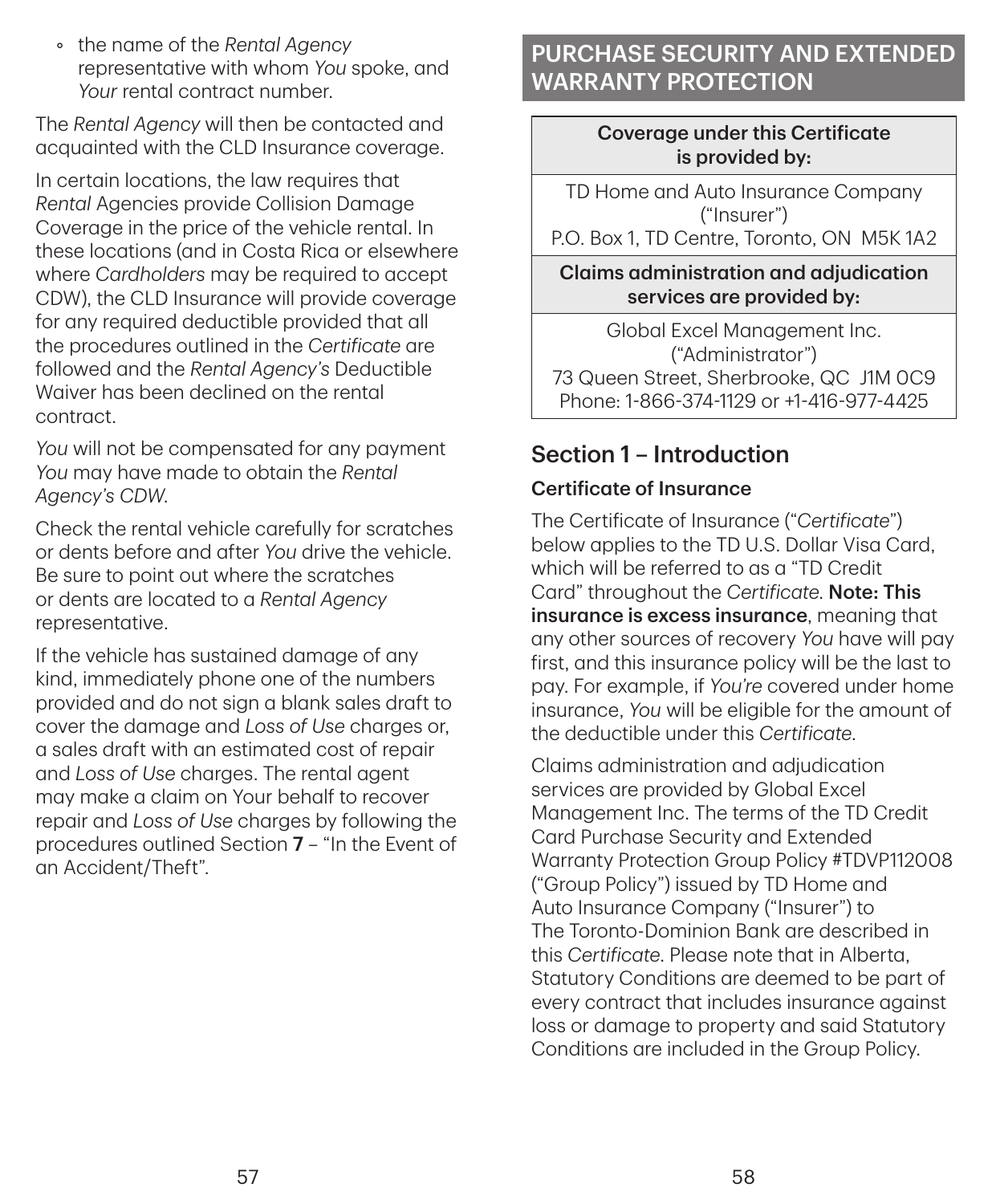## Section 2 – Definitions

In this *Certificate*, the following words and phrases shown in italics and capitalized have the meanings shown below. As *You* read through the *Certificate*, *You* may need to refer to this Section to ensure *You* have a full understanding of *Your* coverage, limitations and exclusions.

Account means the *Primary Cardholder's* TD Credit Card Account that the *Bank* maintains.

Account Holder means the *Primary Cardholder* to whom the monthly *Account* statement is issued and who is a resident of Canada, and any *Additional Cardholder* who is a resident of Canada. The *Account Holder* may be referred herein as "*You*" or "*Your*".

Additional Cardholder means a person to whom a TD Credit Card has been issued at the authorization of the *Primary Cardholder*.

**Insured Item** means a new item of personal property (a pair or set being one item) for personal use for which the full *Purchase Price* has been charged to the *Account* of the *Account Holder*.

Manufacturer's Warranty means an express written warranty issued by or on behalf of the manufacturer of the *Insured Item* at the point of sale at the time of purchase of an *Insured Item*. The *Manufacturer's Warranty* must be valid in Canada.

Primary Cardholder means a person who applied for a TD Credit Card, whose name is on the *Account* and to whom a TD Credit Card has been issued. A *Primary Cardholder* does not include an *Additional Cardholder*.

Purchase Price means the actual cost to the *Account Holder* of the *Insured Item*, including any applicable sales tax.

#### Spouse means:

- the person who the *Account Holder* is legally married to; or
- the person the *Account Holder* has lived

with for at least 1 continuous year in the same household and publicly refers to as their partner.

## Section 3 – Description of Insurance Coverage

### a) Purchase Security

Purchase Security automatically protects most *Insured Items* purchased with the TD Credit Card for 90 days from purchase for all risk of direct physical loss or damage, except as herein provided, anywhere in the world, in excess of other applicable insurance. If the item is lost, stolen or damaged, it will be replaced or repaired, or the *Account Holder* will be reimbursed for the *Purchase Price*.

### b) Extended Warranty Protection

- (i) Extended Warranty Protection automatically provides extended warranty coverage for *Insured Items*, such coverage to commence immediately following the expiry of the applicable *Manufacturer's Warranty* for a period equal to the period of the Manufacturer's Warranty coverage or 1 year, whichever is the lesser on most items purchased with the TD Credit Card as long as there is a *Manufacturer's Warranty* valid in Canada (automatic coverage is limited to warranties 5 years or less). *Manufacturer's Warranties* greater than 5 years are covered if registered with the *Administrator* within the first year after purchase of the item.
- (ii) To register an *Insured Item* with a warranty greater than 5 years for Extended Warranty Protection, the *Account Holder* must contact the *Administrator* and provide:
	- a copy of the sales receipt;
	- the Credit Card record of charge or Credit Card statement;
	- the serial number of the item, if available;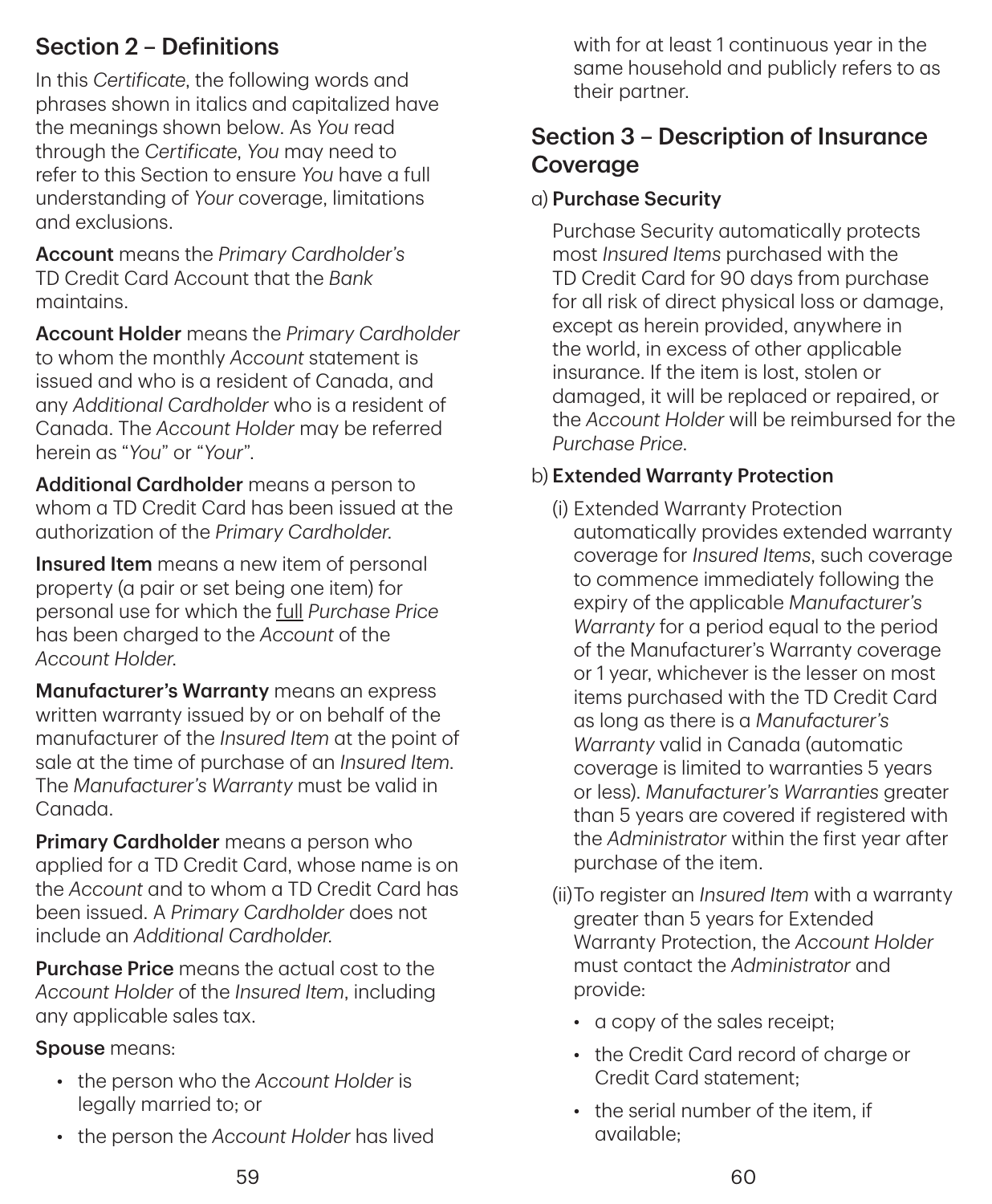- the original *Manufacturer's Warranty* valid in Canada; and
- a description of the product.

## Section 4 – Policy Limits

There is a maximum aggregate lifetime benefit per *Account Holde*r of \$60,000 for all TD Credit Cards of the *Account Holder*. The *Account Holder* will be entitled to receive no more than the full *Purchase Price* of the *Insured Item* as recorded on the *Account* receipt or *Account* statement. Claims for items belonging to a pair or set will be paid for at the Purchase Price of the pair or set provided the parts of the pair or set are unusable individually and cannot be replaced individually. The *Administrator*, at its sole option, may elect to:

- a) Repair, rebuild or replace the item lost or damaged (whether wholly or in part), upon notifying the *Account Holder* of its intention to do so within 45 days following receipt of the required Loss Report; or
- b) Pay cash for said item, not exceeding the full *Purchase Price* thereof paid using the *Account* and subject to the exclusions, terms and limits of liability as stated in this *Certificate*.

## Section 5 – Exclusions

Any loss or damage of any aspect of any product, device, or equipment to function properly as caused by any change in date will be excluded. This exclusion applies to Purchase Security and to Extended Warranty Protection.

#### Purchase Security

- (a) Coverage is not extended to loss or damage to the following:
	- 1. cash or its equivalent, travellers cheques, tickets and any negotiable instruments;
	- 2. art objects, bullion, rare or precious coins;
	- 3. perishables, animals or living plants;
- 4. jewellery and watches in baggage unless carried by hand and under the personal supervision of the *Account Holder* or *Account Holder's* travelling companion previously known to the *Account Holder*;
- 5. automobiles, motorboats, aircrafts, motorcycles, drones, motor scooters and other motorized vehicles, parts and accessories thereof;
- 6. ancillary costs incurred in respect of an *Insured Item* and not forming part of the *Purchase Price*;
- 7. parts and/or labour required as a result of mechanical breakdown;
- 8. used and pre‑owned items, including antiques and demos;
- 9. any item purchased by and/or used for a business or commercial purpose;
- 10. items consumed in use; and
- 11. services.
- (b) Loss or damage resulting from the following perils are excluded from coverage:
	- 1. abuse or fraud;
	- 2. flood or earthquake;
	- 3. war, invasion, hostilities, rebellion, insurrection, terrorism, confiscation by authorities, contraband or illegal activity;
	- 4. normal wear and tear;
	- 5. mysterious disappearance (used herein to mean disappearance in an unexplained manner marked by an absence of evidence of the wrongful act of another);
	- 6. radioactive contamination;
	- 7. inherent product defects;
	- 8. normal course of play; or
	- 9. willful acts or omissions; and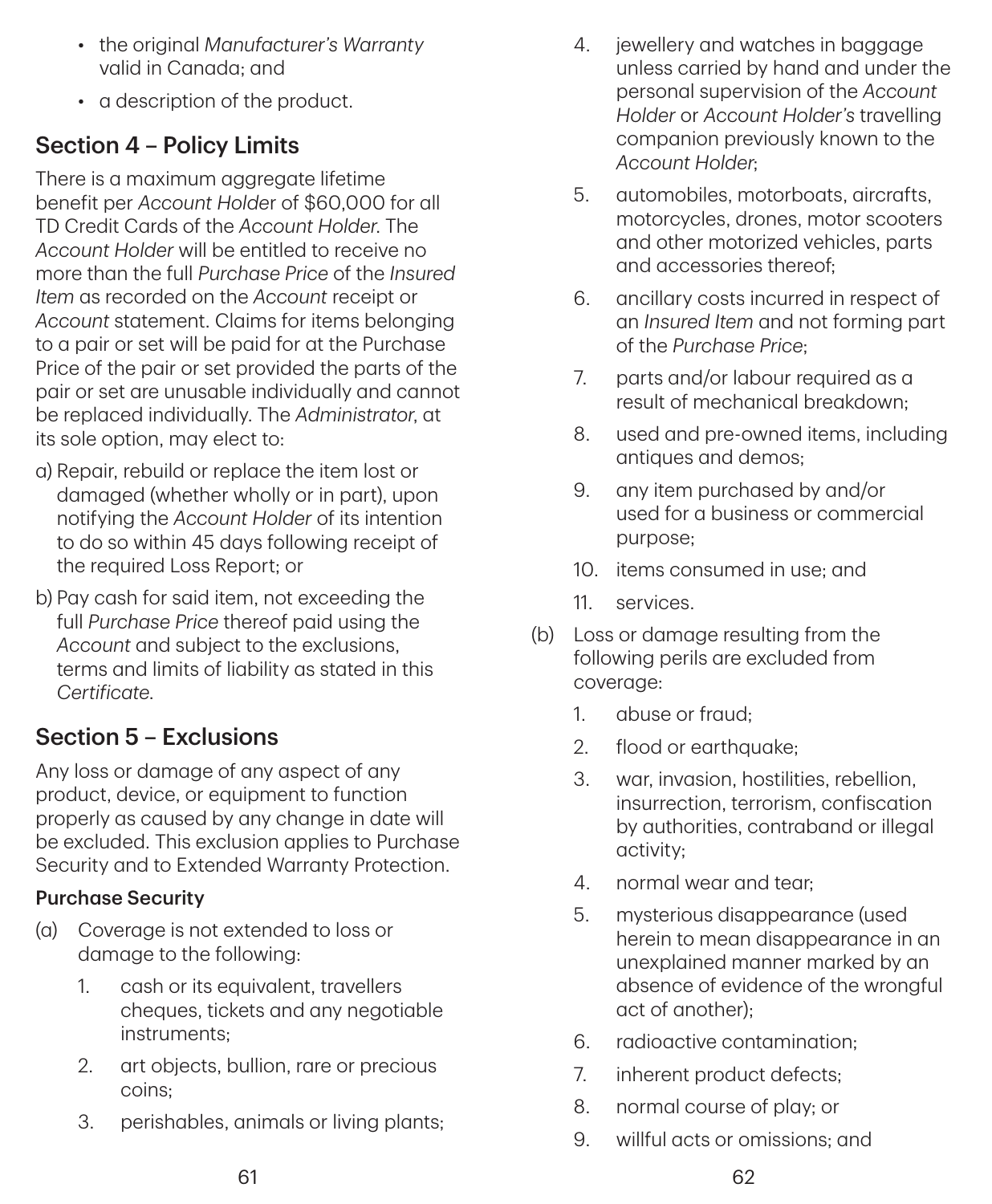10. indirect, incidental or consequential damages, including bodily injury, property damage, economic loss, punitive or exemplary damages and legal costs are not covered.

### Extended Warranty Protection

In addition to any exclusions which may be set out in the *Manufacturer's Warranty*, this *Certificate* does not cover:

- 1. wear and tear, gradual reduction in operating performance, negligence, misuse and abuse;
- 2. automobiles, motor boats, aircraft, motorcycles, drones, motor scooters and other motorized vehicles and parts and accessories thereof;
- 3. willful acts or omissions and improper installation or alteration;
- 4. ancillary costs;
- 5. used or pre‑owned items, including demos;
- 6. any item purchased by and/or used for a business or commercial purpose; and
- 7. consequential damages, including bodily injury, property damages, economic loss, punitive or exemplary damages and legal costs are not covered;
- 8. inherent product defects.

## Section 6 – How to Submit a Claim

## Who to Contact to Submit a Claim

To submit a claim, please contact *Our Administrator* at 1-866-374-1129 (toll‑free) or +1-416-977-4425 (collect) between 8:00 a.m. and 8:00 p.m. ET, Monday to Friday.

## Provide the Information requested:

## (a) Initial Notification

If *You* have incurred a loss covered under the Purchase Security or Extended Warranty Protection, *You* must give notice by contacting the *Administrator* within 45 days from the date of loss or damage.

The *Account Holder* will be asked to provide or, if writing, should provide:

- the name, address and telephone number;
- the *Account* number used to purchase the *Insured Item*;
- a description of the *Insured Item*; and
- the date, place, amount and cause of the loss or damage.

## (b) Written Proof

(i) Purchase Security

A Loss Report will be mailed by the *Administrator*. Complete in full, sign and return within 90 days from the date of loss or damage. The Loss Report shall include but may not be limited to:

- a copy of the *Account* charge receipt and/or *Account* statement;
- a copy of the store receipt;
- the serial number of the *Insured Item* (where applicable); and
- any other information reasonably required by the *Administrator* such as a police or insurance claim report.
- (ii) Extended Warranty Protection

*You* must report the claim information as detailed above prior to proceeding with the repair or replacement. The *Administrator* will:

- 1. Authorize the repair, if appropriate; and
- 2. Ask the *Account Holder* to:
	- return the *Insured Item* to the manufacturer's service dealer as specified on the *Manufacturer's Warranty*;
	- have the authorized dealer contact the Insurer; and
	- if repairable, pay for the repair and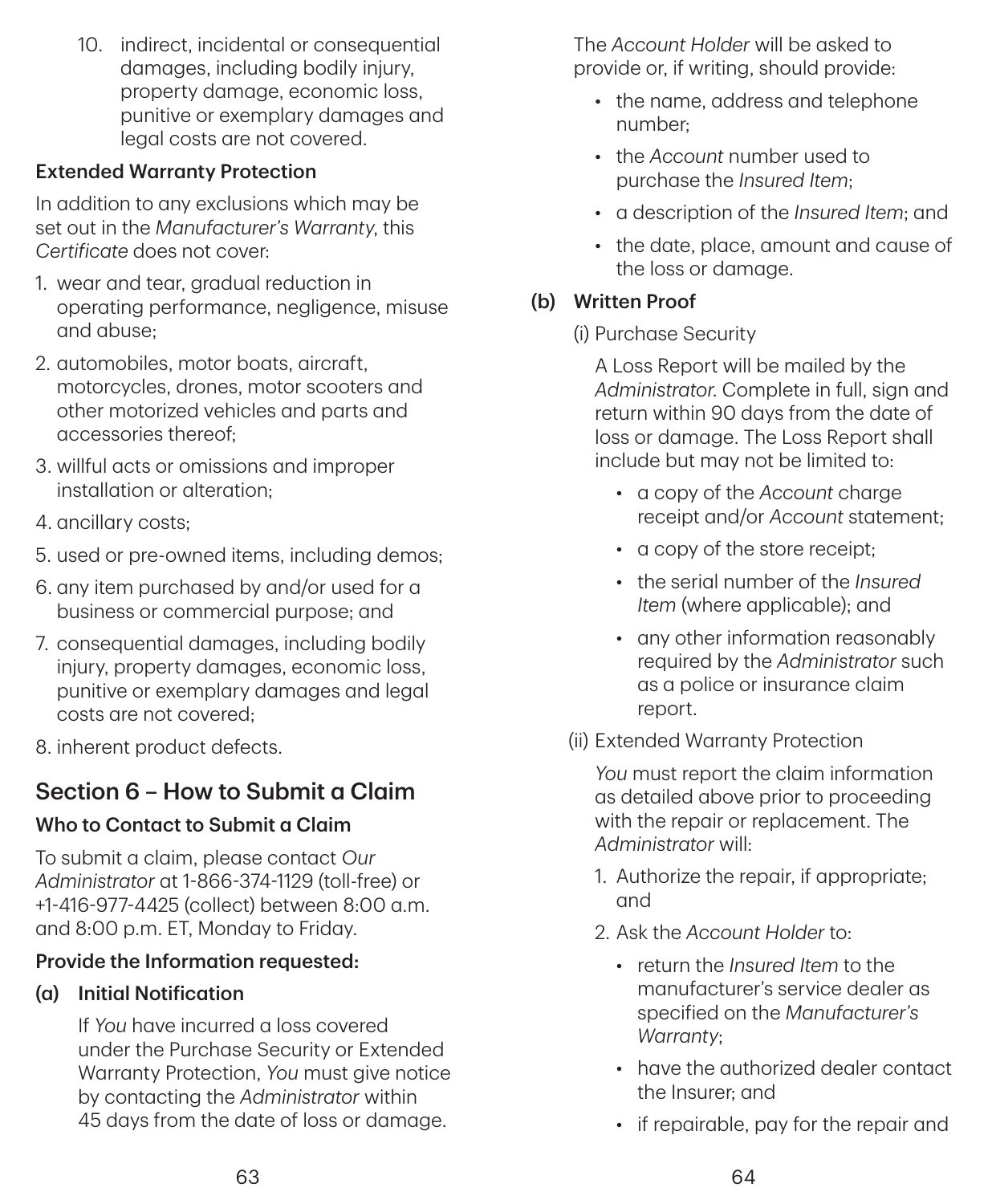submit:

- a copy of the *Account* charge receipt and/or *Account* statement;
- a copy of the paid repair invoice;
- a copy of the store receipt;
- the serial number of the *Insured Item*; and
- a copy of the *Manufacturer's Warranty*.

In the event that the damaged *Insured Item* is not repairable, submit all applicable information to the *Administrator* as outlined above. The *Administrator* may require the *Account Holder*, at the *Account Holder's* expense, to send the damaged *Insured Item* to an address designated by the *Administrator*.

If the claim is made in respect of an *Insured Item* which is a gift, the claim may be made by the *Account Holder* or the recipient of the gift subject to compliance with the terms and conditions of the *Certificate*.

## Section 7 – When Your Coverage **Terminates**

This coverage terminates on the earliest of the following:

- a) When *Your Account* is closed;
- b) When *Your Account* is 90 or more days past due but coverage is automatically reinstated when the *Account* is returned to good standing; and
- c) The date the Group Policy terminates.

## Section 8 – General Conditions

## Benefits *Account Holder* Only

This protection provided by the Purchase Security and Extended Warranty Protection Plans shall inure to the benefit of the *Account Holder*. No other person or entity shall have any right, remedy or claim, legal or equitable, to the benefits.

## **Currency**

All amounts shown are in Canadian currency.

### Due Diligence

The *Account Holder* shall use due diligence and do all things reasonable to avoid or diminish any loss of or damage to property protected by the Master Policy. Where damage or loss is due to a malicious act, burglary, robbery, theft or attempt thereat, or is suspected to be so due, the *Account Holder* shall give immediate notice to the police or other authorities having jurisdiction. The Insurer will require evidence of such notice with the Loss Report prior to settlement of a claim.

### False Claim

If an *Account Holder* makes any claim knowing it to be false or fraudulent in any respect, such *Account Holder* shall no longer be entitled to the benefits of this protection or to the payment of any claim made under the Master Policy.

### Group Policy

All benefits under this *Certificate* are subject in every respect to the Group Policy, which alone constitutes the agreement under which benefits will be provided. This Group Policy is issued to the *Bank*. The principal provisions of the Group Policy affecting *Account Holders* are summarized in this Certificate. The Group Policy is on file at the office of the *Bank*.

## Legal Action Limitation Period

Every action or proceeding against the insurer for the recovery of insurance money payable under the contract is absolutely barred unless commenced within the time set out in the *Insurance Act* (for actions or proceedings governed by the laws of Alberta or British Columbia), *The Insurance Act* (for actions or proceedings governed by the laws of Manitoba), the *Limitations Act, 2002* (for actions or proceedings governed by the laws of Ontario), or other applicable legislation. For actions or proceedings governed by the laws of Quebec, the prescriptive period is set out in the C*ivil Code of Quebec*.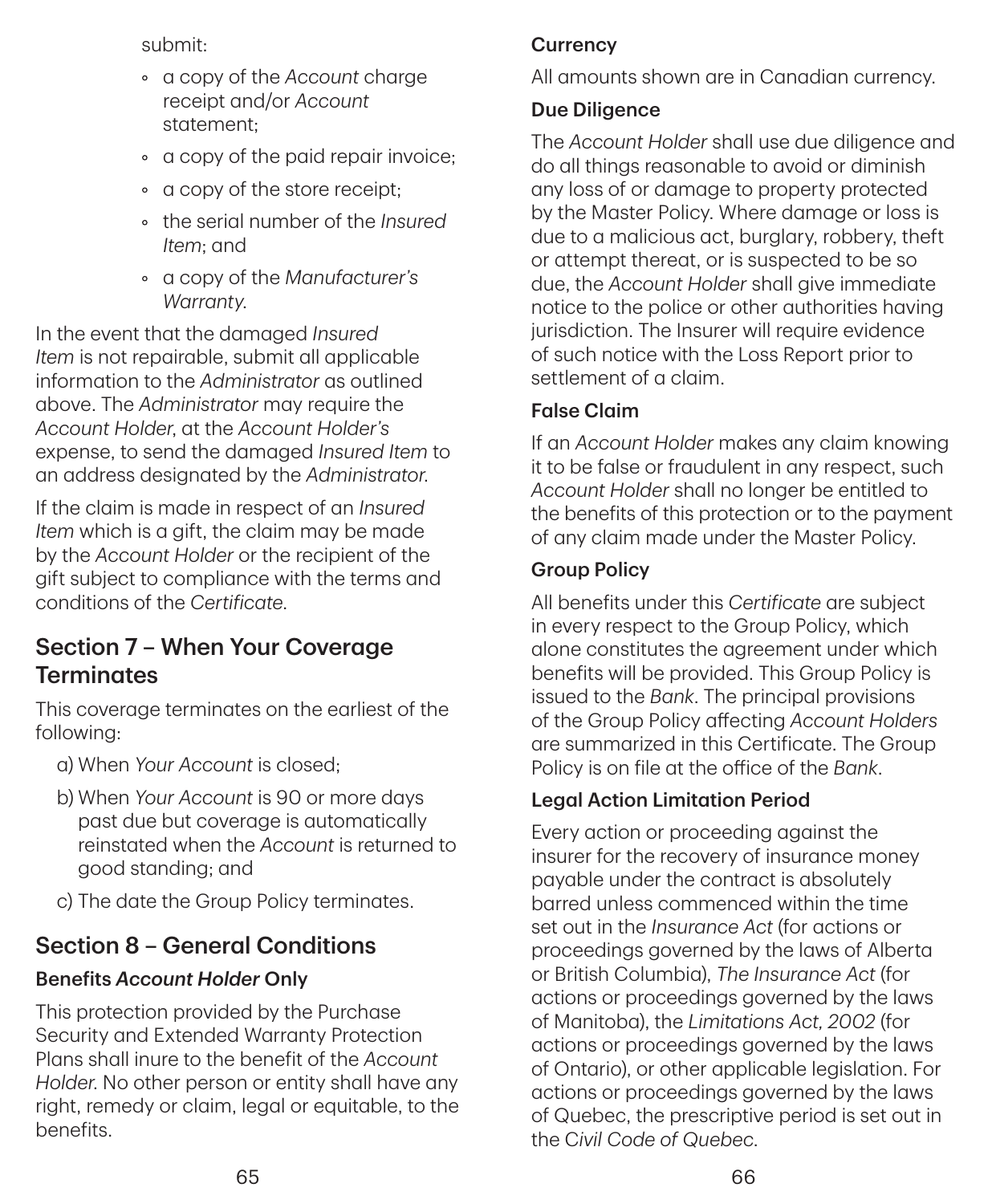### Other insurance

All of *Our* coverages are excess insurance, meaning that any other sources of recovery *You* have will pay first, and this insurance policy will be the last to pay. The total benefits payable under all *Your* insurance, including this *Certificate*, cannot be more than the actual expenses for a claim. If an *Account Holder* is also insured under any other insurance certificate or policy, *We* will coordinate payment of benefits with the other insurer.

### Subrogation

Following the Insurer's payment of an *Account Holder's* claim or loss or damage, the Insurer shall be subrogated to the extent of the cost of such payment, to all rights and remedies of the *Account Holder* against any party in respect of such loss or damage, and shall be entitled at its own expense to sue in the name of the *Account Holder*. The *Account Holder* shall give the Insurer all such assistance as the Insurer may reasonably require to secure its rights and remedies, including the execution of all documents necessary to enable the Insurer to bring suit in the name of the *Account Holder*.

## EMERGENCY TRAVEL ASSISTANCE **SERVICES**

#### Emergency Travel Assistance Services is provided by:

Global Excel Management Inc. ("Administrator") 73 Queen Street, Sherbrooke, QC J1M 0C9 Phone: 1-800-871-8334 or +1-416-977-8297

Provided by *Our Administrator* under a service agreement with TD Life Insurance Company ("TD Life").

#### This is not an insurance benefit but assistance services only.

This is a service provided by *Our Administrator*. The Emergency Travel Assistance Services below applies to the TD U.S. Dollar Visa Card,

which will be referred to as a "TD Credit Card" throughout.

#### Description of Emergency Travel Assistance **Services**

Multilingual Assistance Coordinators are on call 24 hours a day. *Our Administrator's* Assistance Coordinators are supported by a network of medical professionals, including physicians experienced in emergency medical assistance.

For Emergency Assistance 24 hours a day, call *Our Administrator* at 1-800-871-8334 (toll‑free) from Canada or the U.S., or +1-416-977-8297 (collect) from other countries.

## Section 1 – Definitions

Account means the *Primary Cardholder's* TD Credit Card Account that the *Bank* maintains.

Account Holder means the *Primary Cardholder* to whom the monthly *Account* statement is issued, and who is a resident of Canada and any *Additional Cardholder* who is resident of Canada. The *Account Holder* may be referred to herein using "*You*" and "*Your*".

Additional Cardholder means a person to whom a TD Credit Card has been issued at the authorization of the *Primary Cardholder*.

**Bank** means The Toronto-Dominion Bank.

Our means TD Life Insurance Company.

Primary Cardholder means a person who applied for a TD Credit Card, whose name is on the *Account* and to whom a TD Credit Card has been issued.

## Section 2 – Medical Assistance Services Medical Referrals

### Medical Consultation and Monitoring

*Our Administrator's* network of medical professionals is available 24 hours a day, 365 days a year to consult with *Your* attending physician to ensure that *Your* medical needs are being met. *Our Administrator's* network of medical professionals is experienced in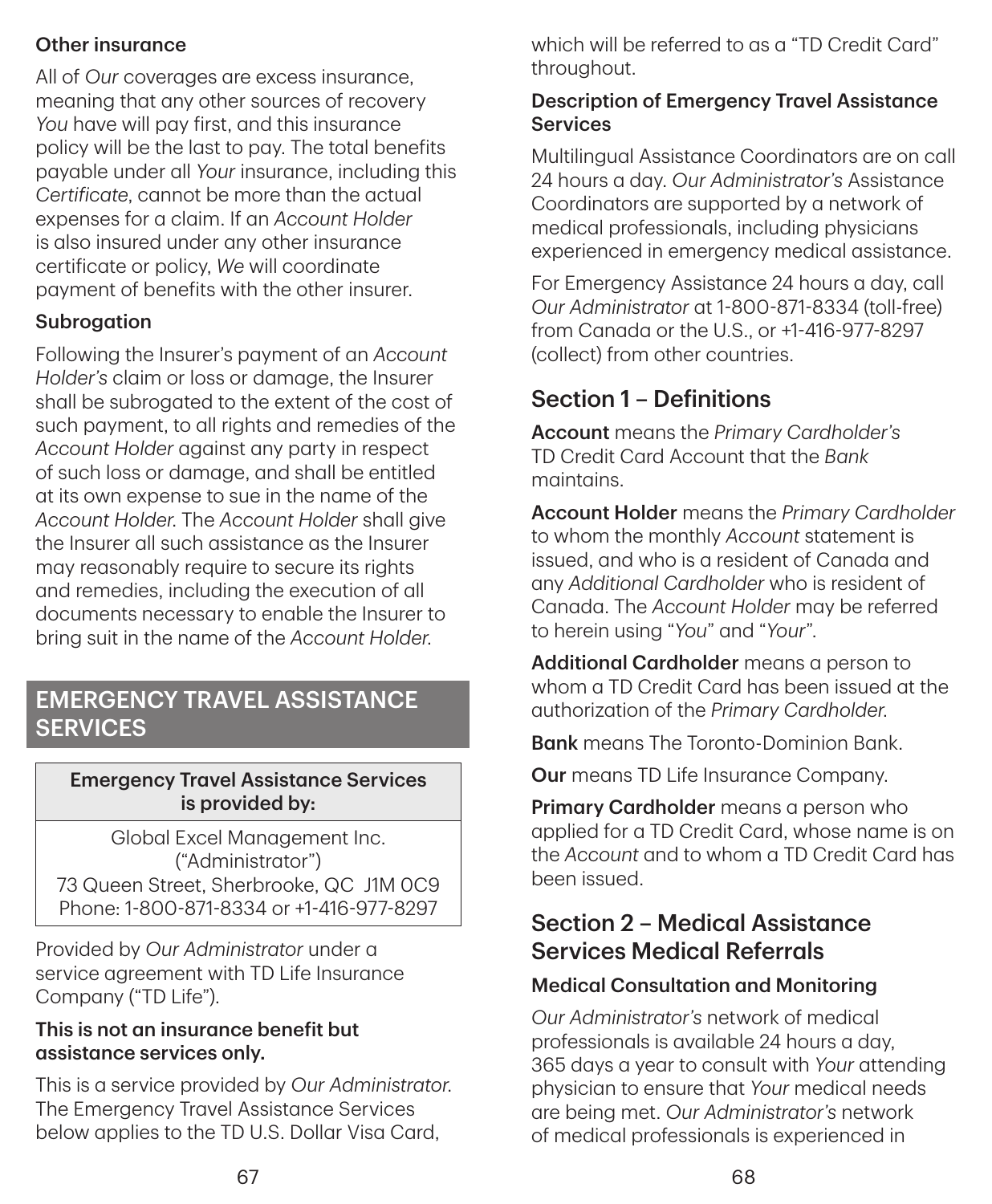working with physicians outside of Canada to determine the adequacy of care being received and the need for further assistance.

#### Medical Referrals

If a medical emergency arises while travelling, *You* can contact *Our Administrator's* Emergency Assistance Centre and *You* will be referred to the nearest designated physician or medical facility.

#### Medical Transportation

When *Our Administrator*, in consultation with its network of medical professionals and in conjunction with *Your* attending physician, determines that a transfer to another medical facility is necessary, *Our Administrator* will coordinate all aspects of the transport to and from the hospital and airport, at the point of departure and arrival. *Our Administrator's* Assistance Coordinators will arrange for qualified medical accompaniment, if necessary.

Neither the *Bank*, TD Life or any other insurer, nor *Our Administrator* is responsible for the availability, quality or results of any medical treatment *You* receive or fail to receive for any reason.

## Section 3 – Payment Assistance

*Our Administrator* can assist *You* in arranging or coordinating payment to emergency medical or hospital service providers. Full liability for payment of these services will rest with *You*.

## Section 4 – Travel Assistance Services

*You* are fully liable for repaying the following services that are charged to *Your* TD Credit Card.

#### Emergency Cash Transfer

In the event of theft, loss or emergency, *Our Administrator* can assist *You* to obtain cash, which will be charged to *Your* TD Credit Card.

#### Legal Assistance

*Our Administrator* can assist *You* to post bail and pay legal fees, if necessary.

#### Lost Document and Ticket Replacement

In the event of theft or loss, *Our Administrator* can assist *You* to replace the necessary travel documents or tickets.

#### Lost Luggage Assistance

In the event of theft or loss, *Our Administrator* can assist *You* to locate or replace luggage and personal effects.

*Account Holders* are also eligible for Delayed and Lost Baggage Insurance; however, this coverage is entirely separate (see *Your* Delayed and Lost Baggage certificate of insurance).

#### Translation Services

*Our Administrator* can provide immediate translation services in an emergency situation.

*Our Administrator* will make a good faith effort to provide these services; however, it has no liability to *You* if local laws, insurrection, epidemic, unavailability of health care providers, strikes, severe weather, geographic inaccessibility or other factors beyond their control delay, interfere or prevent the provision of these services.

All trade‑marks are the property of their respective owners.

- \* T rademark of Visa International Service Association and used under license.
- <sup>®</sup> The TD logo and other trademarks are the property of The Toronto‑Dominion Bank or its subsidiaries.